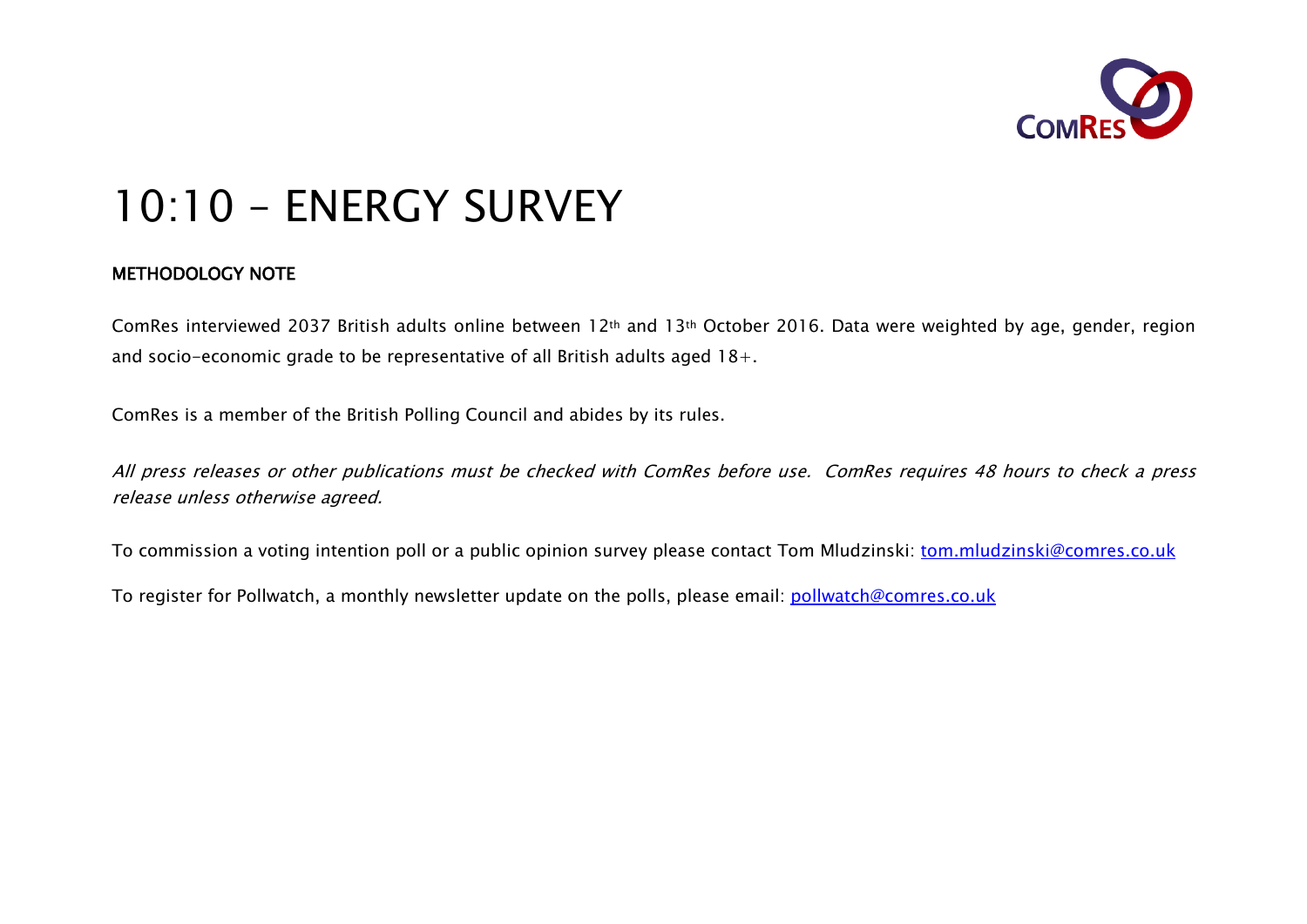Absolutes/col percents

Page 1

Table 1

**Q.1 To what extent do you support or oppose the use of each of the following energy technologies in the UK? Summary**

**Base: All respondents**

|                                      |     |                       |                        | <b>Energy Technologies</b>        |              |                         |
|--------------------------------------|-----|-----------------------|------------------------|-----------------------------------|--------------|-------------------------|
|                                      |     | Onshore wind<br>farms | Offshore wind<br>farms | Fracking wells<br>for natural gas | Solar farms  | Nuclear power<br>plants |
| Unweighted base                      |     | 2037                  | 2037                   | 2037                              | 2037         | 2037                    |
| Weighted base                        |     | 2037                  | 2037                   | 2037                              | 2037         | 2037                    |
| NET: Support                         |     | 1484<br>73%           | 1635<br>80%            | 702<br>34%                        | 1681<br>83%  | 946<br>46%              |
| Support strongly                     | (4) | 651<br>32%            | 888<br>44%             | 198<br>10%                        | 895<br>44%   | 276<br>14%              |
| Tend to support                      | (3) | 833<br>41%            | 746<br>37%             | 503<br>25%                        | 786<br>39%   | 669<br>33%              |
| Tend to oppose                       | (2) | 204<br>10%            | 133<br>7%              | 391<br>19%                        | 126<br>6%    | 441<br>22%              |
| Oppose strongly                      | (1) | 139<br>7%             | 75<br>4%               | 534<br>26%                        | 38<br>2%     | 317<br>16%              |
| NET: Oppose                          |     | 343<br>17%            | 208<br>10%             | 926<br>45%                        | 163<br>8%    | 758<br>37%              |
| Don't know                           |     | 210<br>10%            | 195<br>10%             | 410<br>20%                        | 192<br>9%    | 334<br>16%              |
| Mean                                 |     | 3.09                  | 3.33                   | 2.22                              | 3.38         | 2.53                    |
| Standard deviation<br>Standard error |     | 0.87<br>0.02          | 0.78<br>0.02           | 1.04<br>0.03                      | 0.70<br>0.02 | 0.97<br>0.02            |

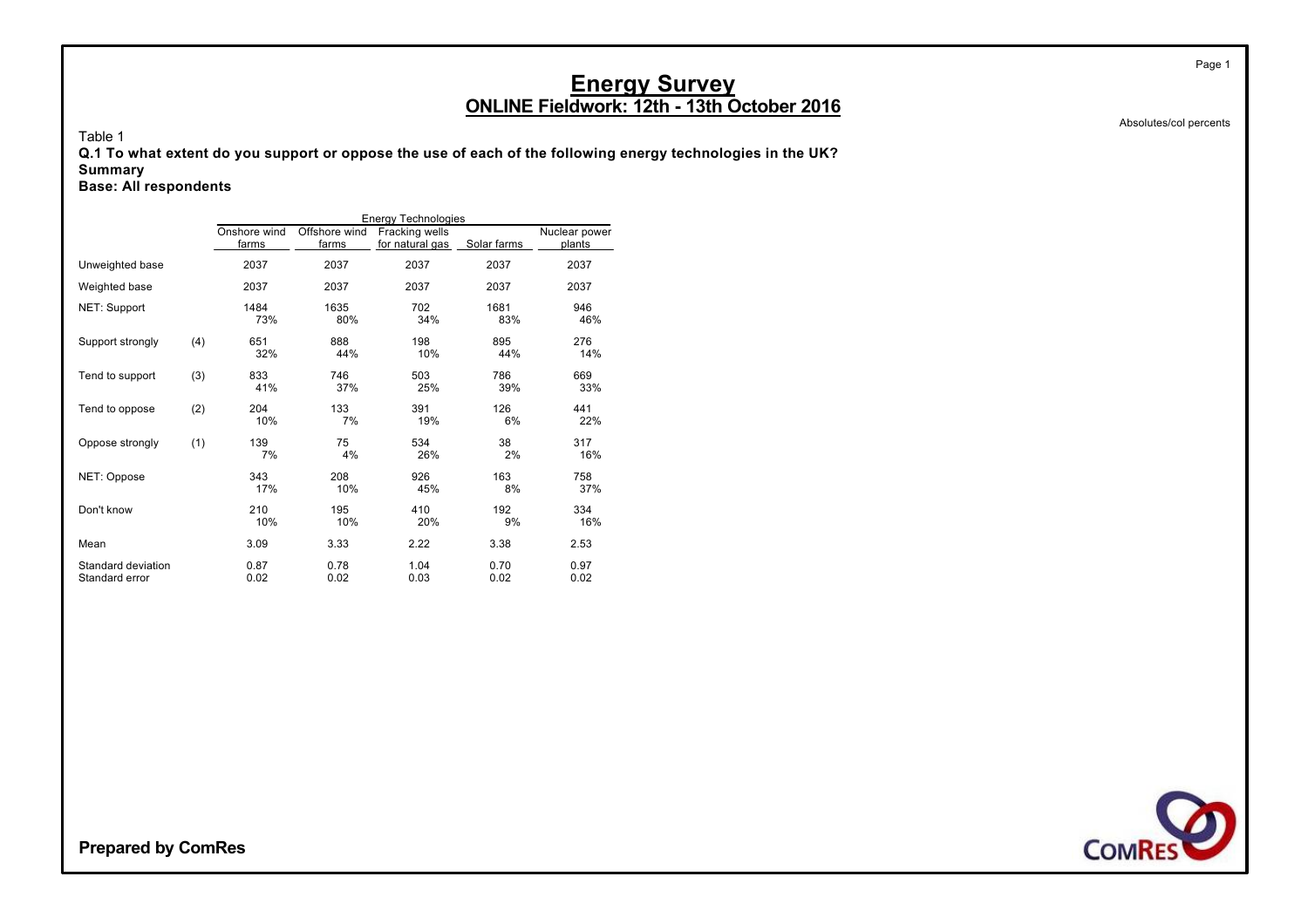Absolutes/col percents

#### Table 2

**Q.1 To what extent do you support or oppose the use of each of the following energy technologies in the UK? Onshore wind farms**

**Base: All respondents**

|                                      |     |              | Gender       |              |              |              | Age          |              |              |              |              | Social Grade   |                | <b>Employment Sector</b> |                       |              |
|--------------------------------------|-----|--------------|--------------|--------------|--------------|--------------|--------------|--------------|--------------|--------------|--------------|----------------|----------------|--------------------------|-----------------------|--------------|
|                                      |     | Total        | Male         | Female       | 18-24        | 25-34        | 35-44        | 45-54        | 55-64        | $65+$        | AB           | C <sub>1</sub> | C <sub>2</sub> | DE                       | Public                | Pri-<br>vate |
| Unweighted base                      |     | 2037         | 977          | 1060         | 264          | 298          | 310          | 380          | 282          | 503          | 504          | 586            | 433            | 514                      | 212                   | 824          |
| Weighted base                        |     | 2037         | 992          | 1045         | 237          | 353          | 334          | 363          | 294          | 456          | 548          | 548            | 444            | 497                      | 245                   | 908          |
| NET: Support                         |     | 1484<br>73%  | 725<br>73%   | 759<br>73%   | 183<br>77%   | 261<br>74%   | 255<br>76%   | 280<br>77%   | 205<br>70%   | 300<br>66%   | 417<br>76%   | 397<br>72%     | 318<br>72%     | 353<br>71%               | 184<br>75%            | 672<br>74%   |
| Support strongly                     | (4) | 651<br>32%   | 325<br>33%   | 326<br>31%   | 78<br>33%    | 121<br>34%   | 114<br>34%   | 131<br>36%   | 82<br>28%    | 125<br>27%   | 185<br>34%   | 169<br>31%     | 146<br>33%     | 150<br>30%               | 75<br>31%             | 303<br>33%   |
| Tend to support                      | (3) | 833<br>41%   | 400<br>40%   | 434<br>41%   | 105<br>44%   | 140<br>40%   | 142<br>42%   | 150<br>41%   | 122<br>42%   | 174<br>38%   | 231<br>42%   | 228<br>42%     | 171<br>39%     | 203<br>41%               | 109<br>45%            | 370<br>41%   |
| Tend to oppose                       | (2) | 204<br>10%   | 122<br>12%   | 82<br>8%     | 20<br>9%     | 22<br>6%     | 24<br>7%     | 26<br>7%     | 34<br>12%    | 78<br>17%    | 53<br>10%    | 61<br>11%      | 39<br>9%       | 51<br>10%                | 23<br>9%              | 78<br>9%     |
| Oppose strongly                      | (1) | 139<br>7%    | 86<br>9%     | 53<br>5%     | 5<br>2%      | 10<br>3%     | 16<br>5%     | 15<br>4%     | 30<br>10%    | 62<br>14%    | 53<br>10%    | 33<br>6%       | 19<br>4%       | 34<br>7%                 | 10 <sup>1</sup><br>4% | 48<br>5%     |
| NET: Oppose                          |     | 343<br>17%   | 208<br>21%   | 135<br>13%   | 25<br>11%    | 32<br>9%     | 40<br>12%    | 41<br>11%    | 64<br>22%    | 141<br>31%   | 105<br>19%   | 95<br>17%      | 57<br>13%      | 85<br>17%                | 33<br>13%             | 126<br>14%   |
| Don't know                           |     | 210<br>10%   | 59<br>6%     | 151<br>14%   | 28<br>12%    | 60<br>17%    | 40<br>12%    | 41<br>11%    | 25<br>8%     | 16<br>4%     | 26<br>5%     | 56<br>10%      | 69<br>16%      | 59<br>12%                | 27<br>11%             | 110<br>12%   |
| Mean                                 |     | 3.09         | 3.03         | 3.15         | 3.23         | 3.27         | 3.20         | 3.23         | 2.95         | 2.82         | 3.05         | 3.08           | 3.19           | 3.07                     | 3.15                  | 3.16         |
| Standard deviation<br>Standard error |     | 0.87<br>0.02 | 0.92<br>0.03 | 0.82<br>0.03 | 0.72<br>0.05 | 0.74<br>0.05 | 0.81<br>0.05 | 0.79<br>0.04 | 0.94<br>0.06 | 1.00<br>0.05 | 0.93<br>0.04 | 0.86<br>0.04   | 0.81<br>0.04   | 0.88<br>0.04             | 0.79<br>0.06          | 0.83<br>0.03 |

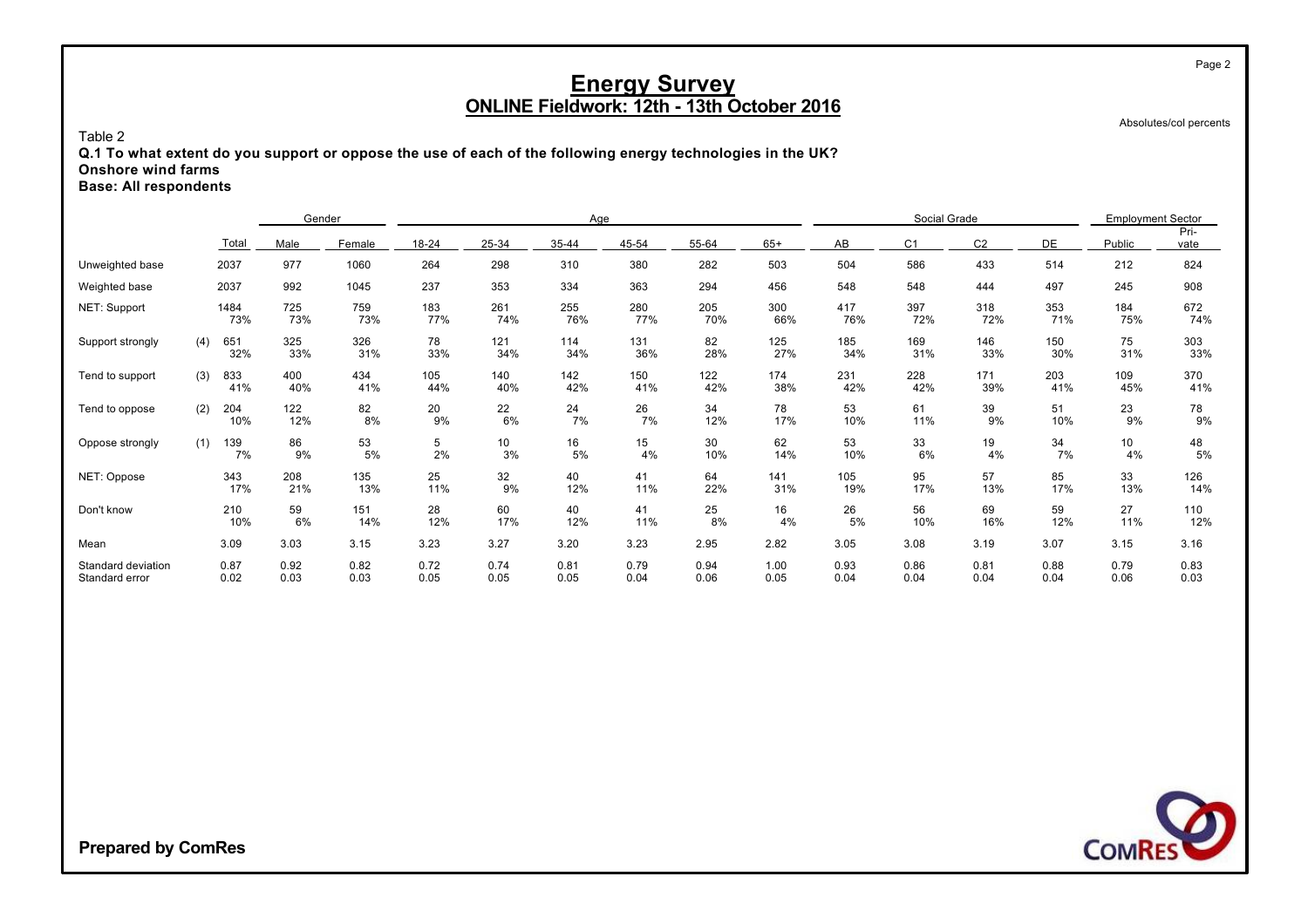Absolutes/col percents

Page 3

Table 2

**Q.1 To what extent do you support or oppose the use of each of the following energy technologies in the UK? Onshore wind farms Base: All respondents**

|                                      |     |              |              |              |                 |                      |               | Region                           |                  |                  |              |              |               |               |               |                             | Which of the following best describes where you live? |               |              |                                            |
|--------------------------------------|-----|--------------|--------------|--------------|-----------------|----------------------|---------------|----------------------------------|------------------|------------------|--------------|--------------|---------------|---------------|---------------|-----------------------------|-------------------------------------------------------|---------------|--------------|--------------------------------------------|
|                                      |     | Total        | Scotland     | Wales        | NET:<br>England | North<br>East        | North<br>West | Yorkshire<br>&<br>Humbersid<br>e | West<br>Midlands | East<br>Midlands | Eastern      | London       | South<br>East | South<br>West | NET:<br>Urban | Urban -<br>Pop. over<br>10k | Town and<br><b>Fringe</b>                             | NET:<br>Rural | Vil-<br>lage | Hamlet &<br>Iso-<br>lated<br>Dwel-<br>ling |
| Unweighted base                      |     | 2037         | 178          | 110          | 1749            | 91                   | 233           | 168                              | 173              | 138              | 228          | 269          | 273           | 176           | 1636          | 861                         | 775                                                   | 401           | 353          | 48                                         |
| Weighted base                        |     | 2037         | 177          | 104          | 1756            | 85                   | 234           | 173                              | 183              | 151              | 197          | 269          | 285           | 179           | 1628          | 833                         | 795                                                   | 409           | 364          | 45                                         |
| NET: Support                         |     | 1484<br>73%  | 142<br>80%   | 77<br>74%    | 1265<br>72%     | 66<br>78%            | 165<br>70%    | 122<br>71%                       | 135<br>74%       | 103<br>68%       | 142<br>72%   | 194<br>72%   | 209<br>73%    | 128<br>72%    | 1219<br>75%   | 632<br>76%                  | 587<br>74%                                            | 265<br>65%    | 242<br>67%   | 23<br>51%                                  |
| Support strongly                     | (4) | 651<br>32%   | 63<br>36%    | 28<br>27%    | 560<br>32%      | 30<br>35%            | 77<br>33%     | 58<br>34%                        | 62<br>34%        | 50<br>33%        | 54<br>27%    | 78<br>29%    | 92<br>32%     | 59<br>33%     | 542<br>33%    | 288<br>35%                  | 254<br>32%                                            | 109<br>27%    | 98<br>27%    | 11<br>24%                                  |
| Tend to support                      | (3) | 833<br>41%   | 79<br>45%    | 50<br>48%    | 704<br>40%      | 37<br>43%            | 87<br>37%     | 64<br>37%                        | 73<br>40%        | 53<br>35%        | 88<br>44%    | 116<br>43%   | 117<br>41%    | 70<br>39%     | 677<br>42%    | 344<br>41%                  | 333<br>42%                                            | 156<br>38%    | 144<br>40%   | 12<br>27%                                  |
| Tend to oppose                       | (2) | 204<br>10%   | 11<br>6%     | 10<br>10%    | 183<br>10%      | $\overline{7}$<br>8% | 22<br>9%      | 16<br>9%                         | 17<br>9%         | 20<br>13%        | 26<br>13%    | 19<br>7%     | 33<br>12%     | 23<br>13%     | 150<br>9%     | 62<br>7%                    | 88<br>11%                                             | 55<br>13%     | 47<br>13%    | $\overline{7}$<br>16%                      |
| Oppose strongly                      | (1) | 139<br>7%    | 13<br>7%     | 4<br>4%      | 122<br>7%       | 6<br>7%              | 20<br>9%      | 9<br>5%                          | 11<br>6%         | 13<br>9%         | 14<br>7%     | 16<br>6%     | 16<br>5%      | 18<br>10%     | 91<br>6%      | 55<br>7%                    | 36<br>5%                                              | 47<br>12%     | 34<br>9%     | 14<br>30%                                  |
| NET: Oppose                          |     | 343<br>17%   | 24<br>13%    | 14<br>14%    | 305<br>17%      | 12<br>14%            | 42<br>18%     | 25<br>14%                        | 28<br>15%        | 33<br>22%        | 40<br>20%    | 35<br>13%    | 49<br>17%     | 41<br>23%     | 241<br>15%    | 117<br>14%                  | 124<br>16%                                            | 102<br>25%    | 81<br>22%    | 21<br>46%                                  |
| Don't know                           |     | 210<br>10%   | 11<br>6%     | 12<br>12%    | 187<br>11%      | $\overline{7}$<br>8% | 27<br>12%     | 26<br>15%                        | 20<br>11%        | 15<br>10%        | 15<br>8%     | 40<br>15%    | 27<br>10%     | 9<br>5%       | 168<br>10%    | 84<br>10%                   | 84<br>11%                                             | 42<br>10%     | 40<br>11%    | 3%                                         |
| Mean                                 |     | 3.09         | 3.16         | 3.10         | 3.09            | 3.15                 | 3.07          | 3.17                             | 3.14             | 3.03             | 3.00         | 3.12         | 3.11          | 3.00          | 3.14          | 3.16                        | 3.13                                                  | 2.89          | 2.95         | 2.47                                       |
| Standard deviation<br>Standard error |     | 0.87<br>0.02 | 0.86<br>0.07 | 0.76<br>0.08 | 0.88<br>0.02    | 0.86<br>0.09         | 0.93<br>0.07  | 0.85<br>0.07                     | 0.86<br>0.07     | 0.95<br>0.09     | 0.87<br>0.06 | 0.83<br>0.05 | 0.85<br>0.05  | 0.96<br>0.07  | 0.84<br>0.02  | 0.86<br>0.03                | 0.82<br>0.03                                          | 0.98<br>0.05  | 0.93<br>0.05 | 1.18<br>0.17                               |

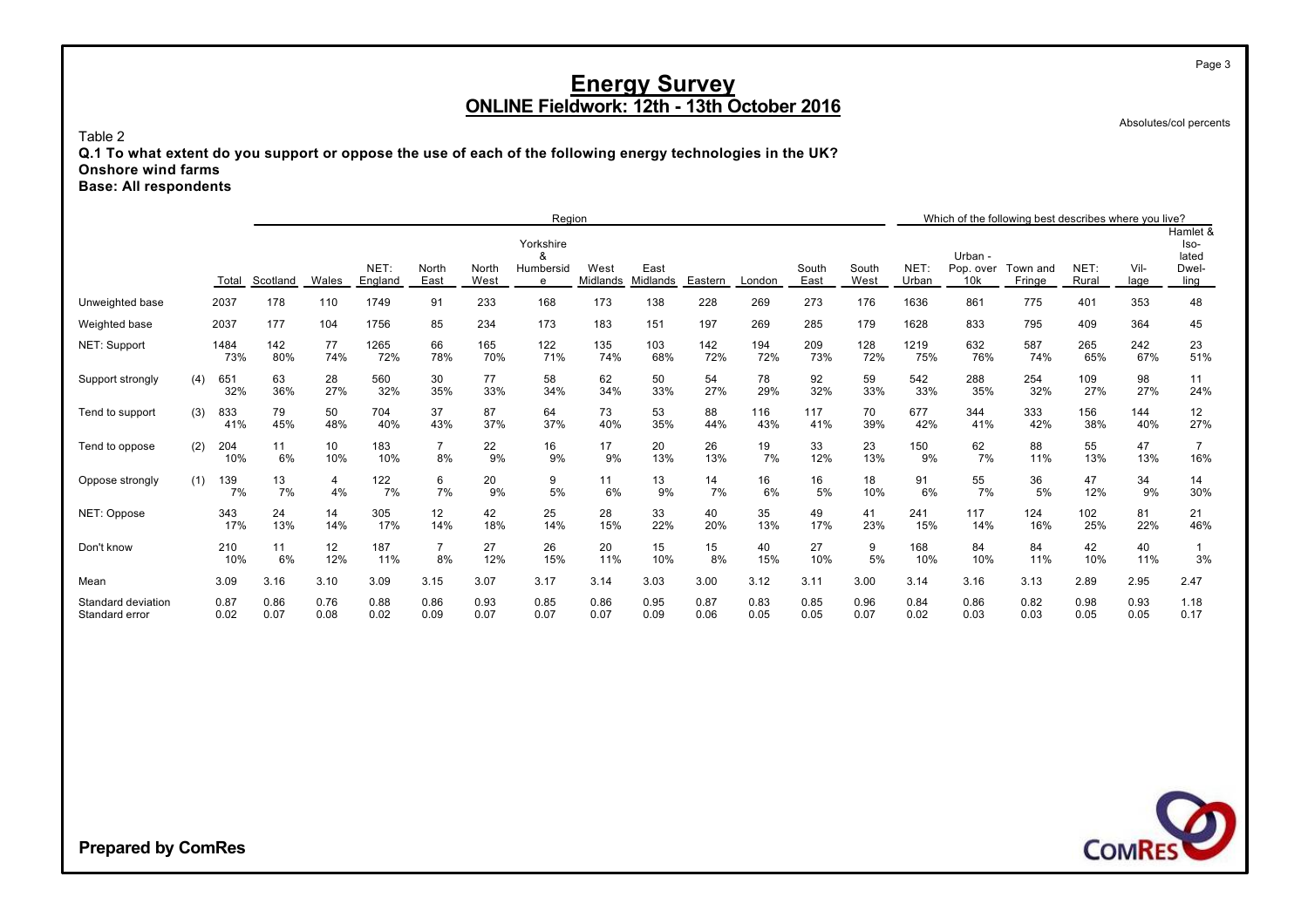Absolutes/col percents

Page 4

#### Table 3

**Q.1 To what extent do you support or oppose the use of each of the following energy technologies in the UK? Offshore wind farms**

**Base: All respondents**

|                                      |     |              | Gender       |              |                          |                      | Age          |              |              |              |              | Social Grade   |                | <b>Employment Sector</b> |                      |              |
|--------------------------------------|-----|--------------|--------------|--------------|--------------------------|----------------------|--------------|--------------|--------------|--------------|--------------|----------------|----------------|--------------------------|----------------------|--------------|
|                                      |     | Total        | Male         | Female       | 18-24                    | 25-34                | 35-44        | 45-54        | 55-64        | $65+$        | AB           | C <sub>1</sub> | C <sub>2</sub> | DE                       | Public               | Pri-<br>vate |
| Unweighted base                      |     | 2037         | 977          | 1060         | 264                      | 298                  | 310          | 380          | 282          | 503          | 504          | 586            | 433            | 514                      | 212                  | 824          |
| Weighted base                        |     | 2037         | 992          | 1045         | 237                      | 353                  | 334          | 363          | 294          | 456          | 548          | 548            | 444            | 497                      | 245                  | 908          |
| NET: Support                         |     | 1635<br>80%  | 824<br>83%   | 811<br>78%   | 196<br>83%               | 279<br>79%           | 265<br>79%   | 294<br>81%   | 226<br>77%   | 374<br>82%   | 465<br>85%   | 443<br>81%     | 341<br>77%     | 385<br>77%               | 196<br>80%           | 717<br>79%   |
| Support strongly                     | (4) | 888<br>44%   | 462<br>47%   | 426<br>41%   | 107<br>45%               | 159<br>45%           | 145<br>43%   | 159<br>44%   | 122<br>42%   | 196<br>43%   | 264<br>48%   | 239<br>44%     | 182<br>41%     | 203<br>41%               | 107<br>44%           | 389<br>43%   |
| Tend to support                      | (3) | 746<br>37%   | 362<br>36%   | 385<br>37%   | 89<br>38%                | 120<br>34%           | 120<br>36%   | 135<br>37%   | 104<br>35%   | 177<br>39%   | 200<br>37%   | 205<br>37%     | 159<br>36%     | 182<br>37%               | 89<br>36%            | 327<br>36%   |
| Tend to oppose                       | (2) | 133<br>7%    | 74<br>7%     | 58<br>6%     | 12 <sub>2</sub><br>$5\%$ | 15<br>4%             | 21<br>6%     | 20<br>5%     | 26<br>9%     | 39<br>9%     | 38<br>7%     | 38<br>7%       | 28<br>6%       | 28<br>6%                 | 21<br>9%             | 60<br>7%     |
| Oppose strongly                      | (1) | 75<br>4%     | 42<br>4%     | 33<br>3%     | 3<br>1%                  | $\overline{7}$<br>2% | 7<br>2%      | 8<br>2%      | 21<br>7%     | 29<br>6%     | 18<br>3%     | 18<br>3%       | 14<br>3%       | 25<br>5%                 | $\overline{2}$<br>1% | 28<br>3%     |
| NET: Oppose                          |     | 208<br>10%   | 116<br>12%   | 92<br>9%     | 15<br>6%                 | 21<br>6%             | 28<br>8%     | 27<br>7%     | 48<br>16%    | 69<br>15%    | 56<br>10%    | 57<br>10%      | 41<br>9%       | 54<br>11%                | 23<br>9%             | 88<br>10%    |
| Don't know                           |     | 195<br>10%   | 52<br>5%     | 143<br>14%   | 26<br>11%                | 52<br>15%            | 41<br>12%    | 42<br>11%    | 20<br>7%     | 14<br>3%     | 27<br>5%     | 48<br>9%       | 61<br>14%      | 58<br>12%                | 25<br>10%            | 104<br>11%   |
| Mean                                 |     | 3.33         | 3.32         | 3.33         | 3.42                     | 3.44                 | 3.37         | 3.39         | 3.20         | 3.22         | 3.37         | 3.33           | 3.33           | 3.28                     | 3.37                 | 3.34         |
| Standard deviation<br>Standard error |     | 0.78<br>0.02 | 0.80<br>0.03 | 0.76<br>0.02 | 0.67<br>0.04             | 0.69<br>0.04         | 0.73<br>0.04 | 0.71<br>0.04 | 0.90<br>0.06 | 0.87<br>0.04 | 0.76<br>0.03 | 0.77<br>0.03   | 0.76<br>0.04   | 0.83<br>0.04             | 0.70<br>0.05         | 0.76<br>0.03 |

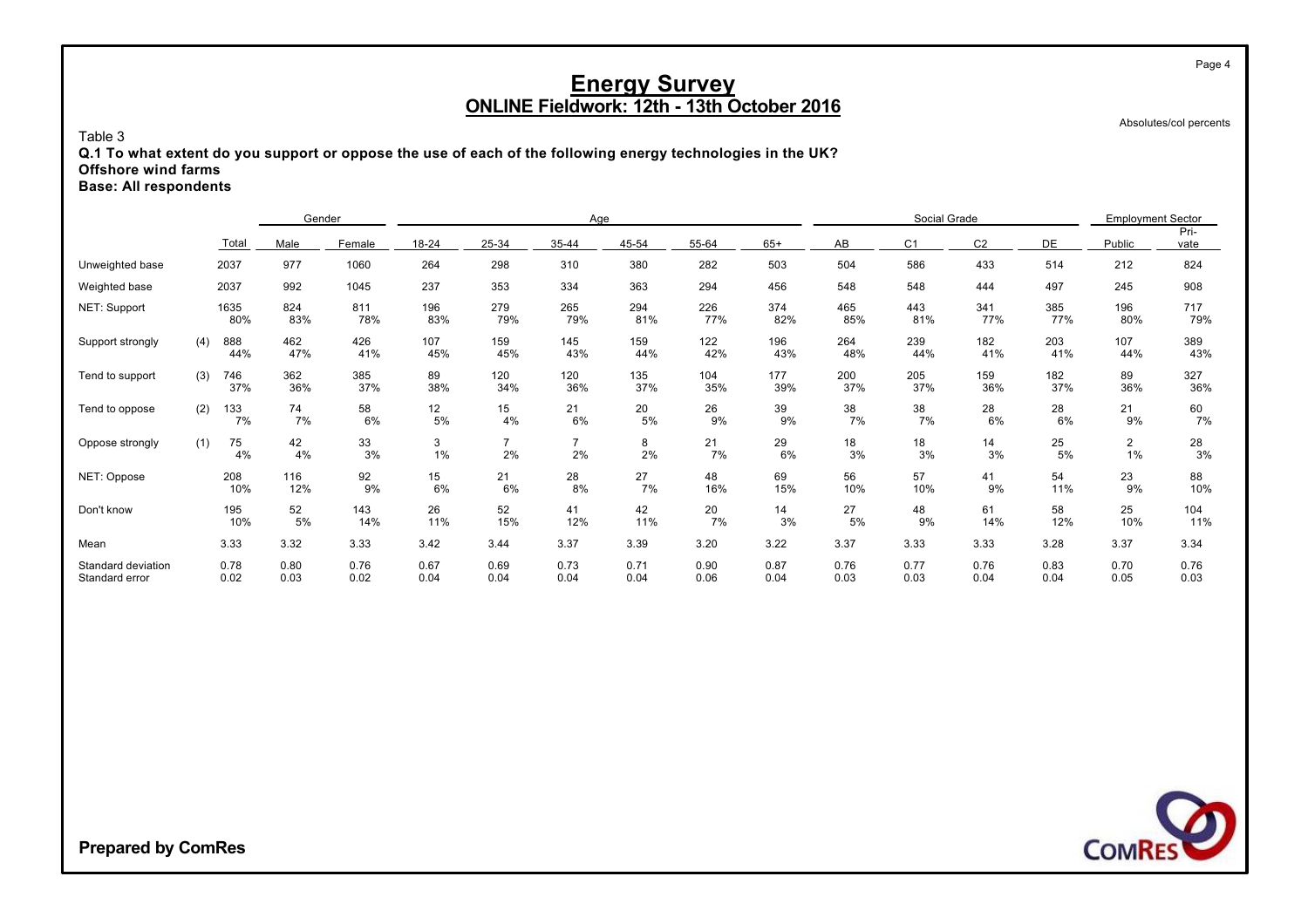Absolutes/col percents

Page 5

Table 3

**Q.1 To what extent do you support or oppose the use of each of the following energy technologies in the UK? Offshore wind farms**

**Base: All respondents**

|                                      |     |              |              |                      |                 |                      |               | Region                           |                  |                      |                      |              |               |                      |               |                             | Which of the following best describes where you live? |               |              |                                            |
|--------------------------------------|-----|--------------|--------------|----------------------|-----------------|----------------------|---------------|----------------------------------|------------------|----------------------|----------------------|--------------|---------------|----------------------|---------------|-----------------------------|-------------------------------------------------------|---------------|--------------|--------------------------------------------|
|                                      |     | Total        | Scotland     | Wales                | NET:<br>England | North<br>East        | North<br>West | Yorkshire<br>α<br>Humbersid<br>e | West<br>Midlands | East<br>Midlands     | Eastern              | London       | South<br>East | South<br>West        | NET:<br>Urban | Urban -<br>Pop. over<br>10k | Town and<br>Fringe                                    | NET:<br>Rural | Vil-<br>lage | Hamlet &<br>lso-<br>lated<br>Dwel-<br>ling |
| Unweighted base                      |     | 2037         | 178          | 110                  | 1749            | 91                   | 233           | 168                              | 173              | 138                  | 228                  | 269          | 273           | 176                  | 1636          | 861                         | 775                                                   | 401           | 353          | 48                                         |
| Weighted base                        |     | 2037         | 177          | 104                  | 1756            | 85                   | 234           | 173                              | 183              | 151                  | 197                  | 269          | 285           | 179                  | 1628          | 833                         | 795                                                   | 409           | 364          | 45                                         |
| NET: Support                         |     | 1635<br>80%  | 151<br>85%   | 88<br>85%            | 1396<br>79%     | 72<br>85%            | 186<br>79%    | 130<br>75%                       | 144<br>79%       | 119<br>79%           | 161<br>82%           | 204<br>76%   | 230<br>81%    | 149<br>83%           | 1315<br>81%   | 671<br>81%                  | 644<br>81%                                            | 320<br>78%    | 285<br>78%   | 35<br>77%                                  |
| Support strongly                     | (4) | 888<br>44%   | 72<br>40%    | 49<br>47%            | 768<br>44%      | 49<br>58%            | 98<br>42%     | 72<br>41%                        | 79<br>43%        | 63<br>42%            | 86<br>44%            | 103<br>38%   | 130<br>46%    | 88<br>49%            | 713<br>44%    | 372<br>45%                  | 341<br>43%                                            | 175<br>43%    | 155<br>43%   | 20<br>44%                                  |
| Tend to support                      | (3) | 746<br>37%   | 79<br>45%    | 39<br>38%            | 628<br>36%      | 23<br>27%            | 88<br>37%     | 59<br>34%                        | 66<br>36%        | 56<br>37%            | 75<br>38%            | 101<br>38%   | 100<br>35%    | 61<br>34%            | 601<br>37%    | 299<br>36%                  | 303<br>38%                                            | 145<br>36%    | 130<br>36%   | 15<br>33%                                  |
| Tend to oppose                       | (2) | 133<br>7%    | 4%           | 5<br>5%              | 121<br>7%       | $\overline{7}$<br>8% | 11<br>5%      | 10<br>6%                         | 12<br>7%         | 11<br>7%             | 13<br>6%             | 21<br>8%     | 20<br>7%      | 16<br>9%             | 110<br>7%     | 55<br>7%                    | 55<br>7%                                              | 23<br>6%      | 20<br>6%     | 3<br>6%                                    |
| Oppose strongly                      | (1) | 75<br>4%     | 9<br>5%      | 3<br>3%              | 63<br>4%        | $\mathbf{1}$<br>1%   | 10<br>4%      | 4<br>2%                          | 7<br>4%          | $\overline{7}$<br>5% | $\overline{7}$<br>3% | 9<br>3%      | 11<br>4%      | $\overline{7}$<br>4% | 53<br>3%      | 30<br>4%                    | 22<br>3%                                              | 22<br>5%      | 17<br>5%     | 6<br>13%                                   |
| NET: Oppose                          |     | 208<br>10%   | 16<br>9%     | 8<br>8%              | 184<br>10%      | 8<br>9%              | 21<br>9%      | 14<br>8%                         | 18<br>10%        | 18<br>12%            | 19<br>10%            | 30<br>11%    | 32<br>11%     | 23<br>13%            | 163<br>10%    | 85<br>10%                   | 77<br>10%                                             | 45<br>11%     | 37<br>10%    | 8<br>18%                                   |
| Don't know                           |     | 195<br>10%   | 11<br>6%     | $\overline{7}$<br>7% | 177<br>10%      | 6<br>7%              | 27<br>11%     | 28<br>16%                        | 21<br>11%        | 14<br>9%             | 17<br>9%             | 35<br>13%    | 23<br>8%      | $\overline{7}$<br>4% | 151<br>9%     | 77<br>9%                    | 74<br>9%                                              | 44<br>11%     | 42<br>11%    | $\overline{c}$<br>5%                       |
| Mean                                 |     | 3.33         | 3.28         | 3.39                 | 3.33            | 3.52                 | 3.32          | 3.37                             | 3.33             | 3.28                 | 3.33                 | 3.27         | 3.33          | 3.34                 | 3.34          | 3.34                        | 3.34                                                  | 3.29          | 3.31         | 3.14                                       |
| Standard deviation<br>Standard error |     | 0.78<br>0.02 | 0.78<br>0.06 | 0.74<br>0.07         | 0.78<br>0.02    | 0.69<br>0.08         | 0.79<br>0.06  | 0.74<br>0.06                     | 0.78<br>0.06     | 0.82<br>0.07         | 0.76<br>0.05         | 0.78<br>0.05 | 0.80<br>0.05  | 0.81<br>0.06         | 0.77<br>0.02  | 0.78<br>0.03                | 0.75<br>0.03                                          | 0.84<br>0.04  | 0.81<br>0.05 | 1.02<br>0.15                               |

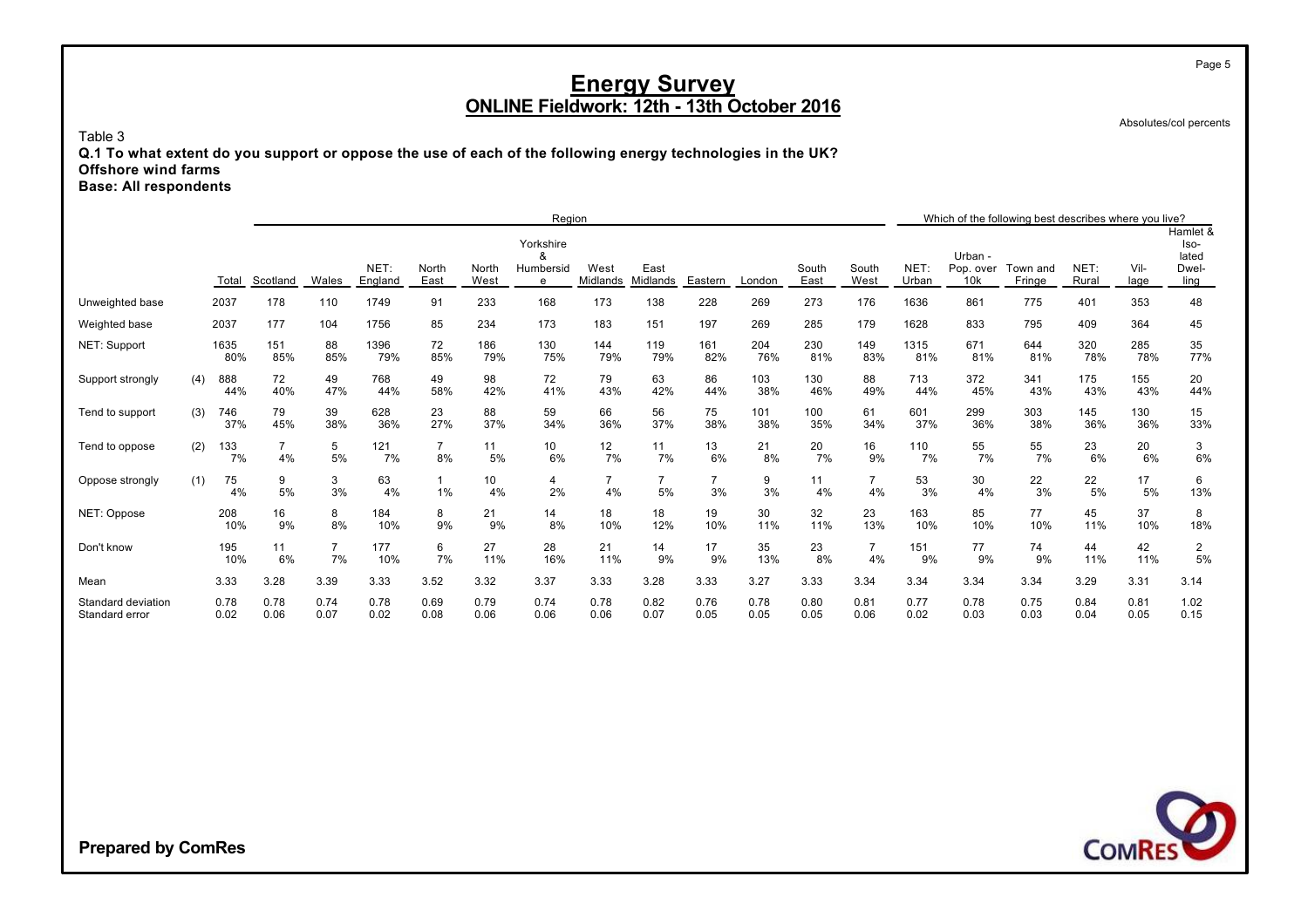Absolutes/col percents

Page 6

#### Table 4

**Q.1 To what extent do you support or oppose the use of each of the following energy technologies in the UK? Fracking wells for natural gas Base: All respondents**

|                                      |     |              | Gender       |              |              |              | Age          |              |              |              |              | Social Grade   |                |              | <b>Employment Sector</b> |              |
|--------------------------------------|-----|--------------|--------------|--------------|--------------|--------------|--------------|--------------|--------------|--------------|--------------|----------------|----------------|--------------|--------------------------|--------------|
|                                      |     | Total        | Male         | Female       | 18-24        | 25-34        | 35-44        | 45-54        | 55-64        | $65+$        | AB           | C <sub>1</sub> | C <sub>2</sub> | <b>DE</b>    | Public                   | Pri-<br>vate |
| Unweighted base                      |     | 2037         | 977          | 1060         | 264          | 298          | 310          | 380          | 282          | 503          | 504          | 586            | 433            | 514          | 212                      | 824          |
| Weighted base                        |     | 2037         | 992          | 1045         | 237          | 353          | 334          | 363          | 294          | 456          | 548          | 548            | 444            | 497          | 245                      | 908          |
| NET: Support                         |     | 702<br>34%   | 421<br>42%   | 280<br>27%   | 67<br>28%    | 100<br>28%   | 102<br>30%   | 108<br>30%   | 112<br>38%   | 213<br>47%   | 241<br>44%   | 159<br>29%     | 150<br>34%     | 152<br>31%   | 80<br>33%                | 288<br>32%   |
| Support strongly                     | (4) | 198<br>10%   | 147<br>15%   | 51<br>5%     | 17<br>7%     | 25<br>7%     | 26<br>8%     | 30<br>8%     | 30<br>10%    | 70<br>15%    | 68<br>12%    | 42<br>8%       | 45<br>10%      | 44<br>9%     | 15<br>6%                 | 86<br>10%    |
| Tend to support                      | (3) | 503<br>25%   | 274<br>28%   | 229<br>22%   | 50<br>21%    | 75<br>21%    | 75<br>23%    | 78<br>22%    | 82<br>28%    | 143<br>31%   | 173<br>32%   | 117<br>21%     | 105<br>24%     | 108<br>22%   | 66<br>27%                | 201<br>22%   |
| Tend to oppose                       | (2) | 391<br>19%   | 193<br>19%   | 199<br>19%   | 60<br>26%    | 68<br>19%    | 70<br>21%    | 76<br>21%    | 49<br>17%    | 68<br>15%    | 106<br>19%   | 118<br>22%     | 82<br>19%      | 85<br>17%    | 60<br>24%                | 190<br>21%   |
| Oppose strongly                      | (1) | 534<br>26%   | 247<br>25%   | 287<br>28%   | 56<br>24%    | 87<br>25%    | 84<br>25%    | 104<br>29%   | 87<br>30%    | 116<br>25%   | 129<br>24%   | 156<br>29%     | 104<br>23%     | 144<br>29%   | 56<br>23%                | 228<br>25%   |
| NET: Oppose                          |     | 926<br>45%   | 439<br>44%   | 486<br>47%   | 116<br>49%   | 155<br>44%   | 154<br>46%   | 180<br>49%   | 137<br>47%   | 184<br>40%   | 235<br>43%   | 275<br>50%     | 186<br>42%     | 229<br>46%   | 116<br>48%               | 418<br>46%   |
| Don't know                           |     | 410<br>20%   | 132<br>13%   | 278<br>27%   | 53<br>23%    | 98<br>28%    | 79<br>24%    | 75<br>21%    | 45<br>15%    | 60<br>13%    | 71<br>13%    | 114<br>21%     | 108<br>24%     | 116<br>23%   | 48<br>20%                | 203<br>22%   |
| Mean                                 |     | 2.22         | 2.37         | 2.06         | 2.15         | 2.15         | 2.17         | 2.12         | 2.22         | 2.42         | 2.38         | 2.10           | 2.27           | 2.13         | 2.20                     | 2.21         |
| Standard deviation<br>Standard error |     | 1.04<br>0.03 | 1.07<br>0.04 | 0.97<br>0.03 | 0.97<br>0.07 | 1.00<br>0.07 | 1.01<br>0.07 | 1.02<br>0.06 | 1.06<br>0.07 | 1.09<br>0.05 | 1.03<br>0.05 | 1.00<br>0.05   | 1.04<br>0.06   | 1.05<br>0.05 | 0.94<br>0.07             | 1.03<br>0.04 |

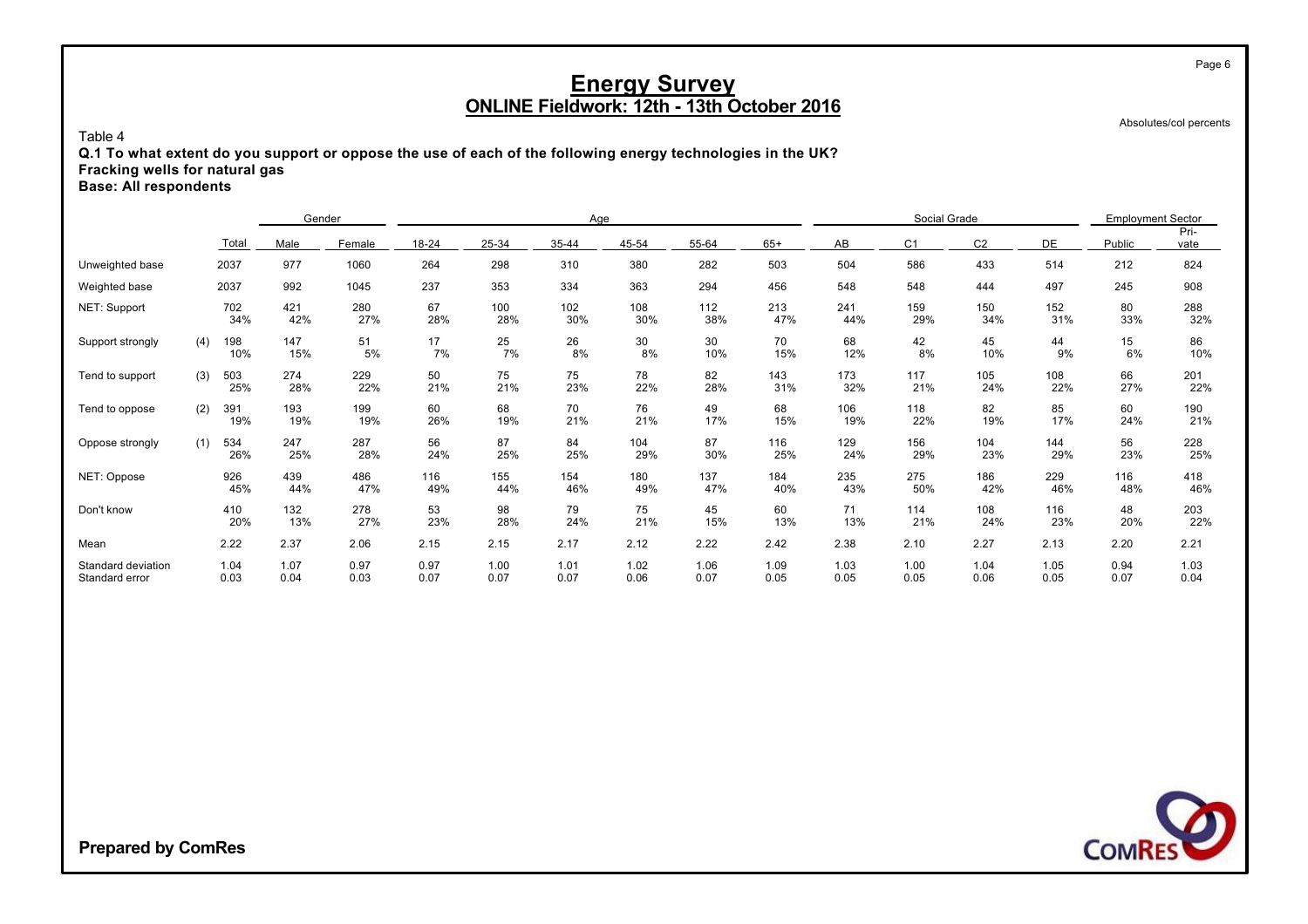Absolutes/col percents

Page 7

#### Table 4

**Q.1 To what extent do you support or oppose the use of each of the following energy technologies in the UK? Fracking wells for natural gas Base: All respondents**

|                                      | Region |              |              |              |                 |               |               |                |                  |                  |              |              |               |               | Which of the following best describes where you live? |                  |                    |               |              |                           |
|--------------------------------------|--------|--------------|--------------|--------------|-----------------|---------------|---------------|----------------|------------------|------------------|--------------|--------------|---------------|---------------|-------------------------------------------------------|------------------|--------------------|---------------|--------------|---------------------------|
|                                      |        |              |              |              |                 |               |               | Yorkshire<br>& |                  |                  |              |              |               |               |                                                       | Urban -          |                    |               |              | Hamlet &<br>lso-<br>lated |
|                                      |        | Total        | Scotland     | Wales        | NET:<br>England | North<br>East | North<br>West | Humbersid<br>e | West<br>Midlands | East<br>Midlands | Eastern      | London       | South<br>East | South<br>West | <b>NET</b><br>Urban                                   | Pop. over<br>10k | Town and<br>Fringe | NET:<br>Rural | Vil-<br>lage | Dwel-<br>ling             |
| Unweighted base                      |        | 2037         | 178          | 110          | 1749            | 91            | 233           | 168            | 173              | 138              | 228          | 269          | 273           | 176           | 1636                                                  | 861              | 775                | 401           | 353          | 48                        |
| Weighted base                        |        | 2037         | 177          | 104          | 1756            | 85            | 234           | 173            | 183              | 151              | 197          | 269          | 285           | 179           | 1628                                                  | 833              | 795                | 409           | 364          | 45                        |
| NET: Support                         |        | 702<br>34%   | 58<br>33%    | 30<br>29%    | 614<br>35%      | 30<br>35%     | 80<br>34%     | 61<br>35%      | 72<br>39%        | 44<br>29%        | 72<br>36%    | 97<br>36%    | 92<br>32%     | 66<br>37%     | 545<br>33%                                            | 303<br>36%       | 242<br>30%         | 157<br>38%    | 138<br>38%   | 19<br>41%                 |
| Support strongly                     | (4)    | 198<br>10%   | 14<br>8%     | 12<br>12%    | 172<br>10%      | 8<br>10%      | 18<br>8%      | 16<br>10%      | 20<br>11%        | 13<br>9%         | 19<br>10%    | 22<br>8%     | 30<br>10%     | 25<br>14%     | 152<br>9%                                             | 83<br>10%        | 69<br>9%           | 46<br>11%     | 41<br>11%    | 6<br>12%                  |
| Tend to support                      | (3)    | 503<br>25%   | 44<br>25%    | 18<br>17%    | 442<br>25%      | 21<br>25%     | 61<br>26%     | 45<br>26%      | 52<br>28%        | 31<br>20%        | 53<br>27%    | 75<br>28%    | 62<br>22%     | 41<br>23%     | 393<br>24%                                            | 220<br>26%       | 173<br>22%         | 110<br>27%    | 97<br>27%    | 13<br>29%                 |
| Tend to oppose                       | (2)    | 391<br>19%   | 29<br>16%    | 28<br>27%    | 335<br>19%      | 20<br>24%     | 48<br>20%     | 23<br>14%      | 34<br>19%        | 33<br>22%        | 42<br>21%    | 52<br>19%    | 55<br>19%     | 27<br>15%     | 328<br>20%                                            | 155<br>19%       | 173<br>22%         | 63<br>16%     | 57<br>16%    | 6<br>14%                  |
| Oppose strongly                      | (1)    | 534<br>26%   | 57<br>32%    | 24<br>23%    | 453<br>26%      | 21<br>25%     | 58<br>25%     | 45<br>26%      | 32<br>17%        | 36<br>24%        | 56<br>28%    | 66<br>25%    | 75<br>26%     | 64<br>36%     | 429<br>26%                                            | 223<br>27%       | 206<br>26%         | 105<br>26%    | 87<br>24%    | 18<br>40%                 |
| NET: Oppose                          |        | 926<br>45%   | 85<br>48%    | 53<br>51%    | 788<br>45%      | 41<br>48%     | 106<br>45%    | 68<br>40%      | 66<br>36%        | 69<br>46%        | 98<br>50%    | 118<br>44%   | 130<br>46%    | 91<br>51%     | 757<br>46%                                            | 378<br>45%       | 379<br>48%         | 169<br>41%    | 144<br>40%   | 24<br>54%                 |
| Don't know                           |        | 410<br>20%   | 34<br>19%    | 21<br>20%    | 355<br>20%      | 14<br>17%     | 48<br>21%     | 43<br>25%      | 45<br>25%        | 37<br>25%        | 28<br>14%    | 54<br>20%    | 63<br>22%     | 22<br>12%     | 326<br>20%                                            | 152<br>18%       | 174<br>22%         | 84<br>20%     | 82<br>22%    | $\overline{2}$<br>5%      |
| Mean                                 |        | 2.22         | 2.11         | 2.22         | 2.24            | 2.24          | 2.21          | 2.25           | 2.43             | 2.19             | 2.21         | 2.25         | 2.21          | 2.17          | 2.21                                                  | 2.24             | 2.17               | 2.30          | 2.32         | 2.14                      |
| Standard deviation<br>Standard error |        | 1.04<br>0.03 | 1.05<br>0.09 | 1.03<br>0.11 | 1.04<br>0.03    | 1.01<br>0.12  | 1.00<br>0.07  | 1.07<br>0.09   | 1.00<br>0.09     | 1.02<br>0.10     | 1.03<br>0.07 | 1.01<br>0.07 | 1.05<br>0.07  | 1.13<br>0.09  | 1.03<br>0.03                                          | 1.04<br>0.04     | 1.01<br>0.04       | 1.07<br>0.06  | 1.06<br>0.06 | 1.12<br>0.16              |

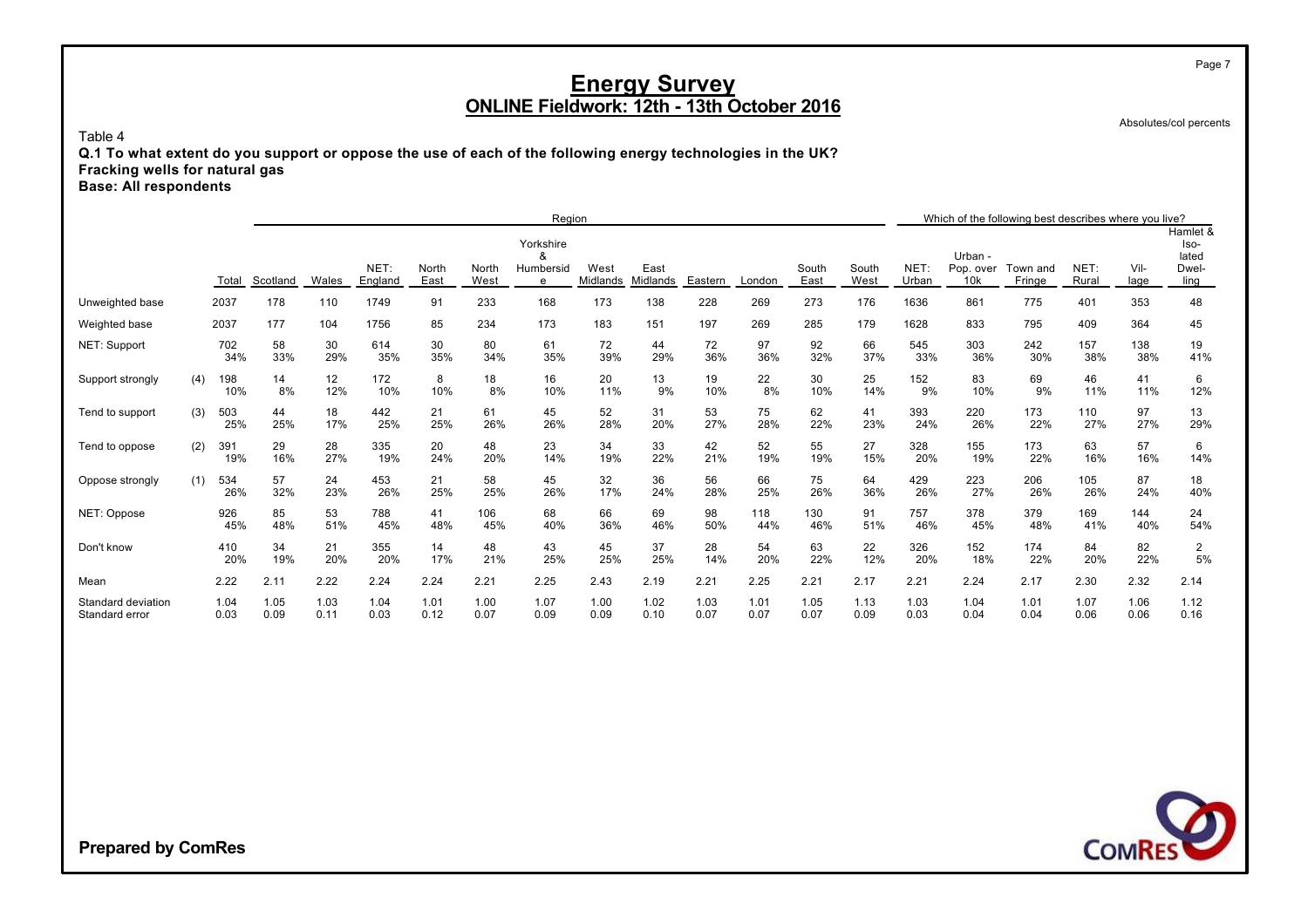Absolutes/col percents

Page 8

#### Table 5

**Q.1 To what extent do you support or oppose the use of each of the following energy technologies in the UK? Solar farms**

#### **Base: All respondents**

|                                      |     |              | Gender       |              |              |              | Age          |              |              |              |              | Social Grade   |                | <b>Employment Sector</b> |              |              |
|--------------------------------------|-----|--------------|--------------|--------------|--------------|--------------|--------------|--------------|--------------|--------------|--------------|----------------|----------------|--------------------------|--------------|--------------|
|                                      |     | Total        | Male         | Female       | 18-24        | 25-34        | 35-44        | 45-54        | 55-64        | $65+$        | AB           | C <sub>1</sub> | C <sub>2</sub> | DE                       | Public       | Pri-<br>vate |
| Unweighted base                      |     | 2037         | 977          | 1060         | 264          | 298          | 310          | 380          | 282          | 503          | 504          | 586            | 433            | 514                      | 212          | 824          |
| Weighted base                        |     | 2037         | 992          | 1045         | 237          | 353          | 334          | 363          | 294          | 456          | 548          | 548            | 444            | 497                      | 245          | 908          |
| NET: Support                         |     | 1681<br>83%  | 833<br>84%   | 848<br>81%   | 194<br>82%   | 279<br>79%   | 274<br>82%   | 310<br>85%   | 247<br>84%   | 378<br>83%   | 470<br>86%   | 452<br>83%     | 358<br>81%     | 401<br>81%               | 205<br>84%   | 744<br>82%   |
| Support strongly                     | (4) | 895<br>44%   | 463<br>47%   | 433<br>41%   | 107<br>45%   | 155<br>44%   | 160<br>48%   | 161<br>44%   | 117<br>40%   | 194<br>43%   | 262<br>48%   | 236<br>43%     | 197<br>44%     | 200<br>40%               | 108<br>44%   | 393<br>43%   |
| Tend to support                      | (3) | 786<br>39%   | 371<br>37%   | 415<br>40%   | 87<br>37%    | 124<br>35%   | 114<br>34%   | 148<br>41%   | 130<br>44%   | 184<br>40%   | 207<br>38%   | 216<br>39%     | 161<br>36%     | 201<br>40%               | 96<br>39%    | 351<br>39%   |
| Tend to oppose                       | (2) | 126<br>6%    | 73<br>7%     | 53<br>5%     | 18<br>8%     | 21<br>6%     | 19<br>6%     | 15<br>4%     | 18<br>6%     | 36<br>8%     | 39<br>7%     | 36<br>7%       | 25<br>6%       | 26<br>5%                 | 14<br>6%     | 56<br>6%     |
| Oppose strongly                      | (1) | 38<br>2%     | 26<br>3%     | 11<br>1%     | 4<br>2%      | $\star$      | $\bullet$    | 4<br>1%      | 11<br>4%     | 17<br>4%     | 16<br>3%     | 6<br>1%        | 4<br>1%        | 12<br>2%                 | 1%           | 13<br>$1\%$  |
| NET: Oppose                          |     | 163<br>8%    | 99<br>10%    | 64<br>6%     | 22<br>9%     | 22<br>6%     | 20<br>6%     | 18<br>5%     | 28<br>10%    | 53<br>12%    | 55<br>10%    | 42<br>8%       | 28<br>6%       | 38<br>8%                 | 16<br>6%     | 69<br>8%     |
| Don't know                           |     | 192<br>9%    | 60<br>6%     | 132<br>13%   | 20<br>9%     | 52<br>15%    | 41<br>12%    | 35<br>10%    | 18<br>6%     | 26<br>6%     | 24<br>4%     | 54<br>10%      | 57<br>13%      | 57<br>12%                | 24<br>10%    | 95<br>10%    |
| Mean                                 |     | 3.38         | 3.36         | 3.39         | 3.38         | 3.44         | 3.47         | 3.43         | 3.28         | 3.29         | 3.37         | 3.38           | 3.43           | 3.34                     | 3.41         | 3.38         |
| Standard deviation<br>Standard error |     | 0.70<br>0.02 | 0.75<br>0.02 | 0.66<br>0.02 | 0.71<br>0.05 | 0.64<br>0.04 | 0.64<br>0.04 | 0.63<br>0.03 | 0.75<br>0.05 | 0.78<br>0.04 | 0.75<br>0.03 | 0.67<br>0.03   | 0.66<br>0.03   | 0.72<br>0.03             | 0.64<br>0.05 | 0.68<br>0.03 |

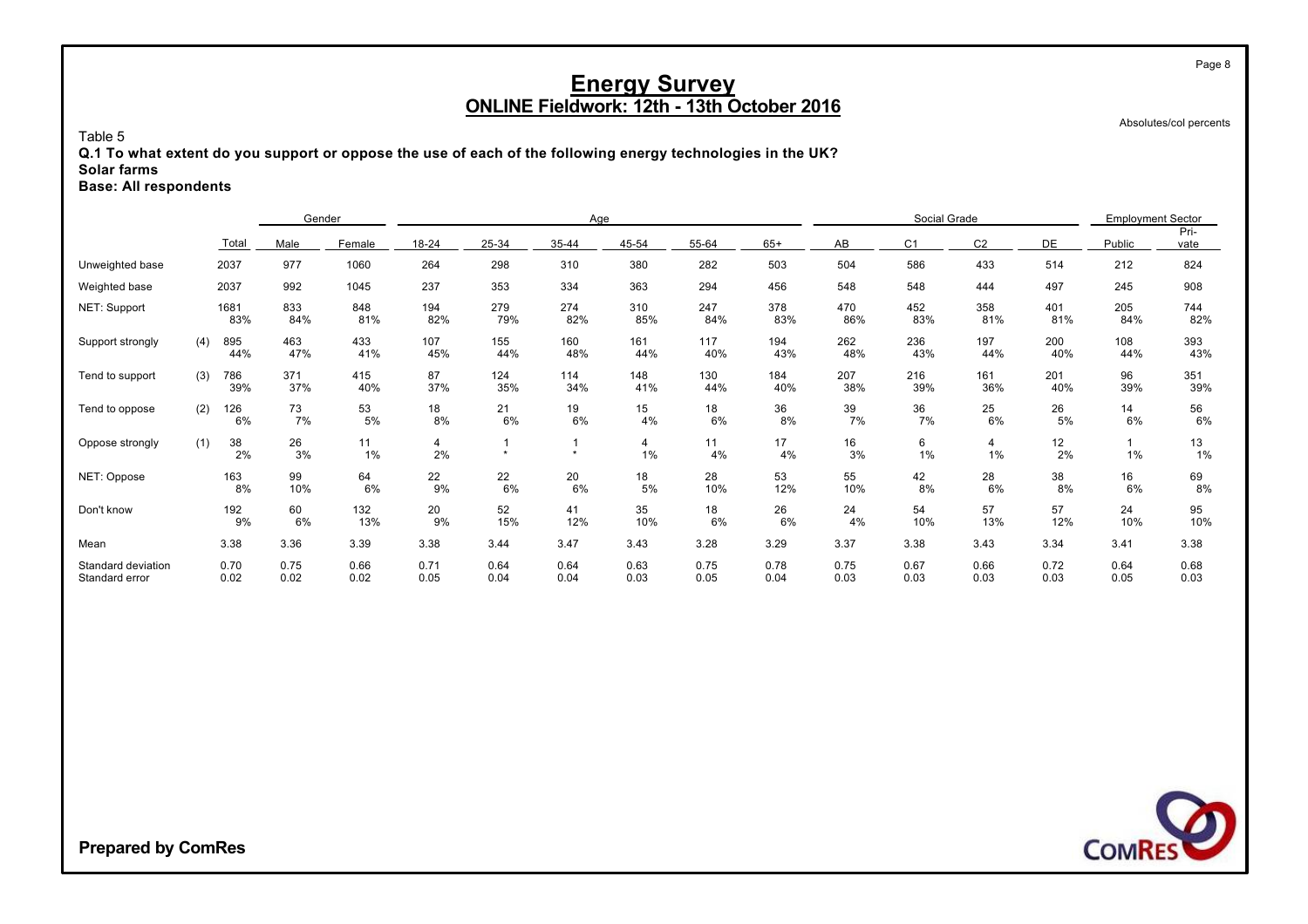Absolutes/col percents

Page 9

Table 5

**Q.1 To what extent do you support or oppose the use of each of the following energy technologies in the UK? Solar farms**

**Base: All respondents**

|                                      |     |              |              |                      |                 |                      |               | Region                           |                  |                  |              |              |               |                       |               |                             | Which of the following best describes where you live? |               |              |                                            |
|--------------------------------------|-----|--------------|--------------|----------------------|-----------------|----------------------|---------------|----------------------------------|------------------|------------------|--------------|--------------|---------------|-----------------------|---------------|-----------------------------|-------------------------------------------------------|---------------|--------------|--------------------------------------------|
|                                      |     | Total        | Scotland     | Wales                | NET:<br>England | North<br>East        | North<br>West | Yorkshire<br>&<br>Humbersid<br>e | West<br>Midlands | East<br>Midlands | Eastern      | London       | South<br>East | South<br>West         | NET:<br>Urban | Urban -<br>Pop. over<br>10k | Town and<br>Fringe                                    | NET:<br>Rural | Vil-<br>lage | Hamlet &<br>Iso-<br>lated<br>Dwel-<br>ling |
| Unweighted base                      |     | 2037         | 178          | 110                  | 1749            | 91                   | 233           | 168                              | 173              | 138              | 228          | 269          | 273           | 176                   | 1636          | 861                         | 775                                                   | 401           | 353          | 48                                         |
| Weighted base                        |     | 2037         | 177          | 104                  | 1756            | 85                   | 234           | 173                              | 183              | 151              | 197          | 269          | 285           | 179                   | 1628          | 833                         | 795                                                   | 409           | 364          | 45                                         |
| NET: Support                         |     | 1681<br>83%  | 149<br>84%   | 91<br>88%            | 1441<br>82%     | 71<br>83%            | 184<br>79%    | 138<br>80%                       | 142<br>77%       | 120<br>80%       | 169<br>85%   | 222<br>83%   | 238<br>83%    | 157<br>88%            | 1346<br>83%   | 702<br>84%                  | 643<br>81%                                            | 336<br>82%    | 300<br>82%   | 36<br>79%                                  |
| Support strongly                     | (4) | 895<br>44%   | 78<br>44%    | 40<br>39%            | 777<br>44%      | 41<br>48%            | 97<br>41%     | 67<br>39%                        | 81<br>44%        | 61<br>41%        | 87<br>44%    | 120<br>45%   | 139<br>49%    | 84<br>47%             | 738<br>45%    | 384<br>46%                  | 354<br>45%                                            | 158<br>39%    | 139<br>38%   | 19<br>42%                                  |
| Tend to support                      | (3) | 786<br>39%   | 71<br>40%    | 51<br>49%            | 664<br>38%      | 30<br>35%            | 87<br>37%     | 72<br>41%                        | 61<br>33%        | 59<br>39%        | 81<br>41%    | 103<br>38%   | 99<br>35%     | 73<br>41%             | 608<br>37%    | 319<br>38%                  | 289<br>36%                                            | 178<br>44%    | 161<br>44%   | 17<br>37%                                  |
| Tend to oppose                       | (2) | 126<br>6%    | 11<br>6%     | 5<br>5%              | 110<br>6%       | $\overline{7}$<br>8% | 15<br>6%      | 8<br>5%                          | 15<br>8%         | 16<br>10%        | 16<br>8%     | 9<br>3%      | 18<br>6%      | $\overline{7}$<br>4%  | 103<br>6%     | 48<br>6%                    | 55<br>7%                                              | 22<br>5%      | 20<br>6%     | 2<br>5%                                    |
| Oppose strongly                      | (1) | 38<br>2%     | 4<br>2%      | 1%                   | 32<br>2%        | $\overline{2}$<br>2% | 4<br>2%       | 3<br>2%                          | 2<br>1%          | 4<br>3%          | 3<br>2%      | 5<br>2%      | 3<br>1%       | 6<br>3%               | 22<br>1%      | 10<br>1%                    | 12<br>2%                                              | 15<br>4%      | 9<br>2%      | 6<br>14%                                   |
| NET: Oppose                          |     | 163<br>8%    | 15<br>9%     | 6<br>5%              | 143<br>8%       | 9<br>10%             | 19<br>8%      | 11<br>7%                         | 17<br>9%         | 20<br>13%        | 19<br>10%    | 14<br>5%     | 21<br>7%      | 12<br>7%              | 126<br>8%     | 58<br>7%                    | 67<br>8%                                              | 38<br>9%      | 29<br>8%     | 9<br>19%                                   |
| Don't know                           |     | 192<br>9%    | 13<br>7%     | $\overline{7}$<br>7% | 172<br>10%      | 6<br>6%              | 32<br>14%     | 23<br>13%                        | 24<br>13%        | 11<br>7%         | 9<br>5%      | 32<br>12%    | 26<br>9%      | 10 <sup>°</sup><br>5% | 156<br>10%    | 72<br>9%                    | 84<br>11%                                             | 36<br>9%      | 35<br>10%    | 2%                                         |
| Mean                                 |     | 3.38         | 3.36         | 3.35                 | 3.38            | 3.38                 | 3.37          | 3.35                             | 3.39             | 3.27             | 3.34         | 3.42         | 3.44          | 3.39                  | 3.40          | 3.41                        | 3.39                                                  | 3.28          | 3.31         | 3.09                                       |
| Standard deviation<br>Standard error |     | 0.70<br>0.02 | 0.72<br>0.06 | 0.62<br>0.06         | 0.71<br>0.02    | 0.75<br>0.08         | 0.70<br>0.05  | 0.68<br>0.06                     | 0.72<br>0.06     | 0.78<br>0.07     | 0.71<br>0.05 | 0.67<br>0.04 | 0.68<br>0.04  | 0.72<br>0.06          | 0.69<br>0.02  | 0.67<br>0.02                | 0.71<br>0.03                                          | 0.75<br>0.04  | 0.70<br>0.04 | 1.03<br>0.15                               |

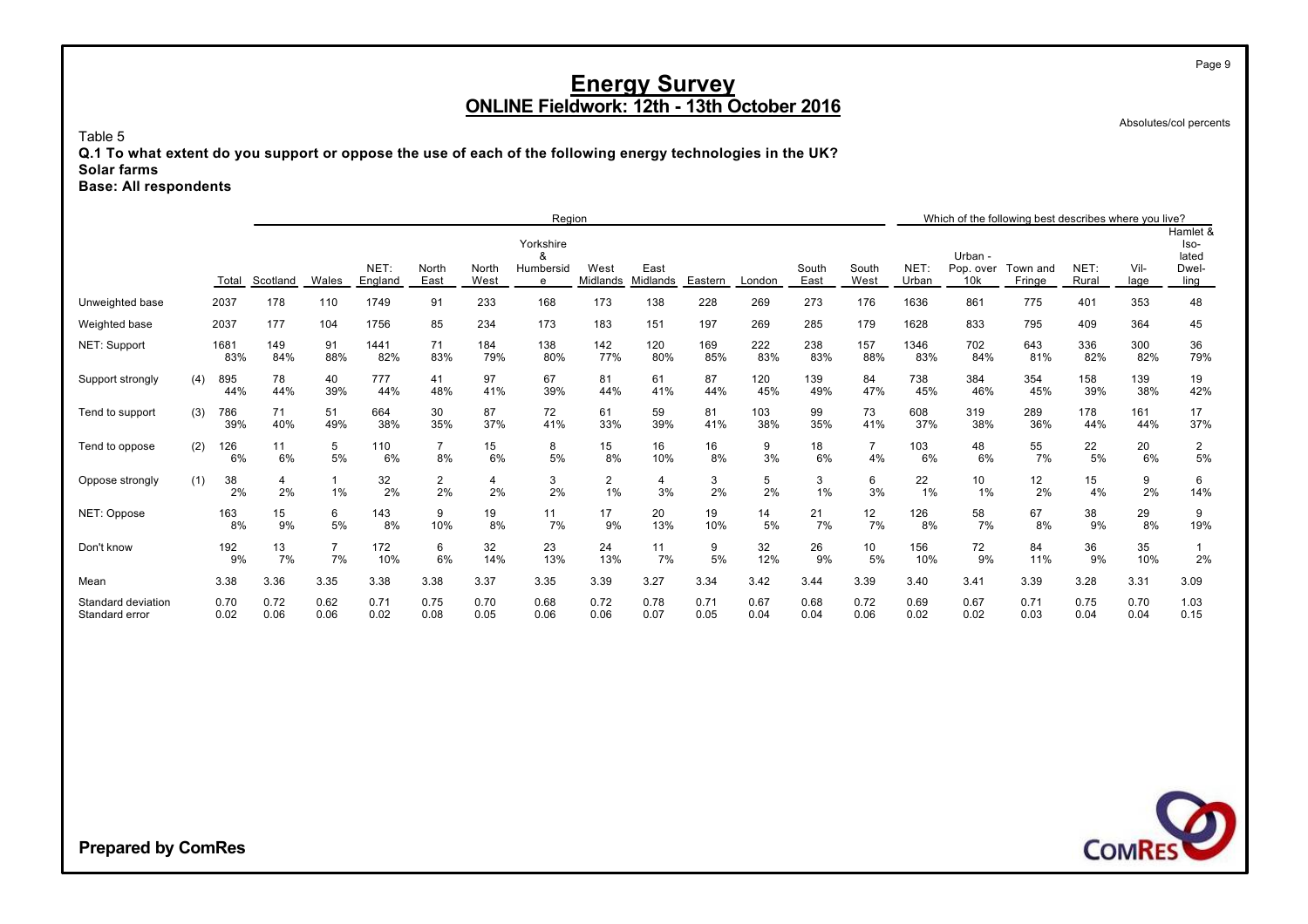Absolutes/col percents

Page 10

#### Table 6

**Q.1 To what extent do you support or oppose the use of each of the following energy technologies in the UK? Nuclear power plants Base: All respondents**

|                                      |     |              | Gender       |              |              |              | Age          |              |              |              |              | Social Grade   |                |              | <b>Employment Sector</b> |              |
|--------------------------------------|-----|--------------|--------------|--------------|--------------|--------------|--------------|--------------|--------------|--------------|--------------|----------------|----------------|--------------|--------------------------|--------------|
|                                      |     | Total        | Male         | Female       | 18-24        | 25-34        | 35-44        | 45-54        | 55-64        | $65+$        | AB           | C <sub>1</sub> | C <sub>2</sub> | DE           | Public                   | Pri-<br>vate |
| Unweighted base                      |     | 2037         | 977          | 1060         | 264          | 298          | 310          | 380          | 282          | 503          | 504          | 586            | 433            | 514          | 212                      | 824          |
| Weighted base                        |     | 2037         | 992          | 1045         | 237          | 353          | 334          | 363          | 294          | 456          | 548          | 548            | 444            | 497          | 245                      | 908          |
| NET: Support                         |     | 946<br>46%   | 601<br>61%   | 345<br>33%   | 94<br>40%    | 127<br>36%   | 135<br>40%   | 154<br>42%   | 157<br>54%   | 279<br>61%   | 318<br>58%   | 226<br>41%     | 185<br>42%     | 216<br>43%   | 100<br>41%               | 401<br>44%   |
| Support strongly                     | (4) | 276<br>14%   | 212<br>21%   | 64<br>6%     | 26<br>11%    | 26<br>7%     | 32<br>10%    | 47<br>13%    | 45<br>15%    | 99<br>22%    | 109<br>20%   | 56<br>10%      | 56<br>13%      | 56<br>11%    | 21<br>8%                 | 116<br>13%   |
| Tend to support                      | (3) | 669<br>33%   | 389<br>39%   | 280<br>27%   | 67<br>28%    | 102<br>29%   | 102<br>31%   | 107<br>29%   | 112<br>38%   | 180<br>39%   | 210<br>38%   | 170<br>31%     | 129<br>29%     | 160<br>32%   | 79<br>32%                | 285<br>31%   |
| Tend to oppose                       | (2) | 441<br>22%   | 178<br>18%   | 262<br>25%   | 65<br>28%    | 78<br>22%    | 86<br>26%    | 86<br>24%    | 57<br>20%    | 68<br>15%    | 104<br>19%   | 137<br>25%     | 96<br>22%      | 104<br>21%   | 68<br>28%                | 196<br>22%   |
| Oppose strongly                      | (1) | 317<br>16%   | 122<br>12%   | 196<br>19%   | 35<br>15%    | 57<br>16%    | 49<br>15%    | 63<br>17%    | 46<br>16%    | 68<br>15%    | 86<br>16%    | 86<br>16%      | 59<br>13%      | 87<br>17%    | 38<br>15%                | 142<br>16%   |
| NET: Oppose                          |     | 758<br>37%   | 300<br>30%   | 458<br>44%   | 100<br>42%   | 135<br>38%   | 135<br>40%   | 148<br>41%   | 104<br>35%   | 136<br>30%   | 190<br>35%   | 223<br>41%     | 154<br>35%     | 191<br>38%   | 106<br>43%               | 337<br>37%   |
| Don't know                           |     | 334<br>16%   | 91<br>9%     | 242<br>23%   | 43<br>18%    | 90<br>26%    | 65<br>19%    | 61<br>17%    | 33<br>11%    | 42<br>9%     | 39<br>7%     | 99<br>18%      | 105<br>24%     | 90<br>18%    | 39<br>16%                | 170<br>19%   |
| Mean                                 |     | 2.53         | 2.77         | 2.27         | 2.44         | 2.36         | 2.44         | 2.46         | 2.60         | 2.75         | 2.67         | 2.44           | 2.54           | 2.46         | 2.40                     | 2.51         |
| Standard deviation<br>Standard error |     | 0.97<br>0.02 | 0.96<br>0.03 | 0.92<br>0.03 | 0.94<br>0.06 | 0.93<br>0.06 | 0.92<br>0.06 | 0.99<br>0.06 | 0.97<br>0.06 | 1.00<br>0.05 | 0.99<br>0.05 | 0.94<br>0.04   | 0.96<br>0.05   | 0.97<br>0.05 | 0.90<br>0.07             | 0.97<br>0.04 |

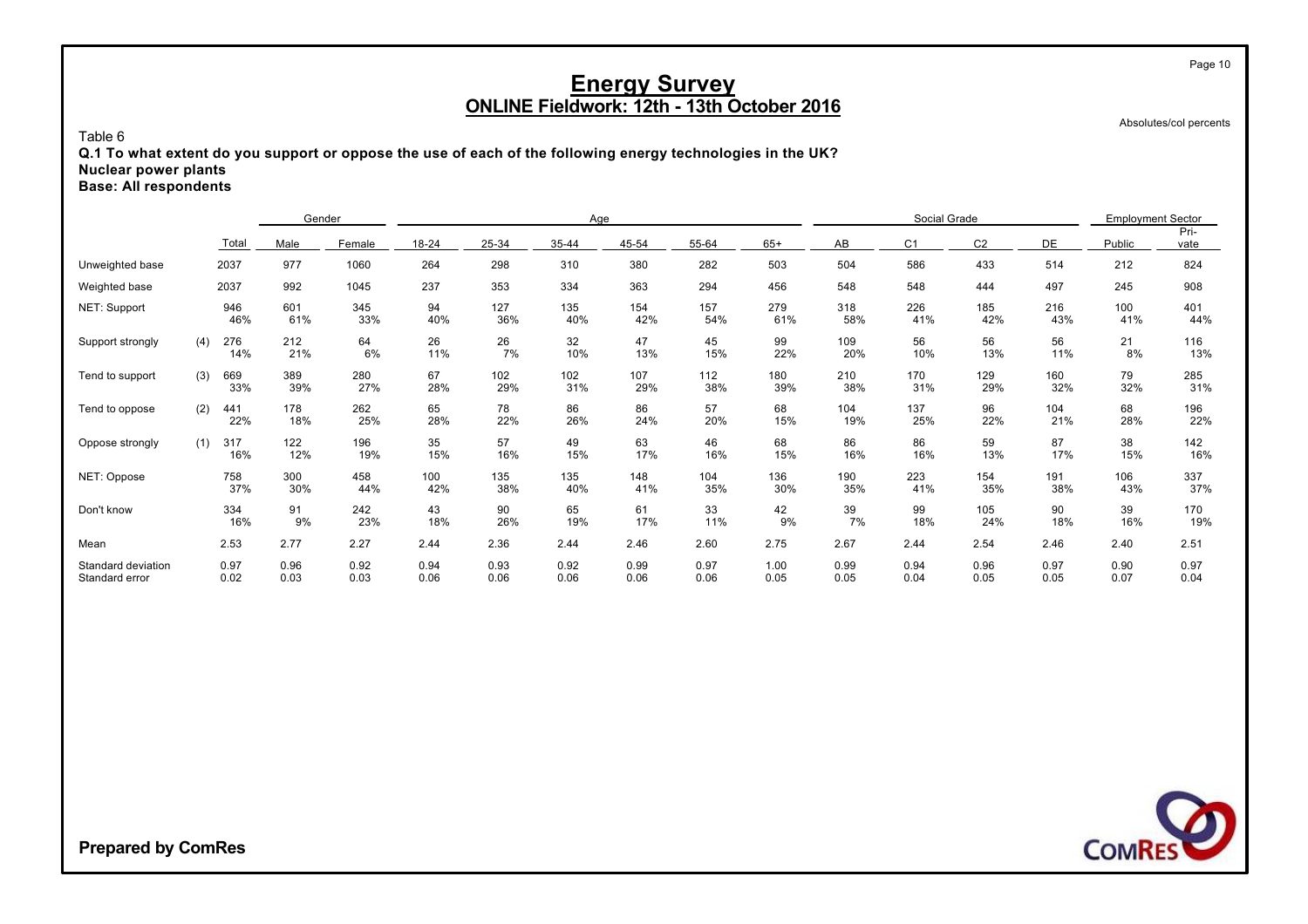Absolutes/col percents

Page 11

Table 6

**Q.1 To what extent do you support or oppose the use of each of the following energy technologies in the UK? Nuclear power plants Base: All respondents**

|                                      |     |              |              | Region       |                 |               |               |                                  |                  |                  |              |              |               |               |               |                             | Which of the following best describes where you live? |               |              |                                            |
|--------------------------------------|-----|--------------|--------------|--------------|-----------------|---------------|---------------|----------------------------------|------------------|------------------|--------------|--------------|---------------|---------------|---------------|-----------------------------|-------------------------------------------------------|---------------|--------------|--------------------------------------------|
|                                      |     | Total        | Scotland     | Wales        | NET:<br>England | North<br>East | North<br>West | Yorkshire<br>&<br>Humbersid<br>e | West<br>Midlands | East<br>Midlands | Eastern      | London       | South<br>East | South<br>West | NET:<br>Urban | Urban -<br>Pop. over<br>10k | Town and<br>Fringe                                    | NET:<br>Rural | Vil-<br>lage | Hamlet &<br>lso-<br>lated<br>Dwel-<br>ling |
| Unweighted base                      |     | 2037         | 178          | 110          | 1749            | 91            | 233           | 168                              | 173              | 138              | 228          | 269          | 273           | 176           | 1636          | 861                         | 775                                                   | 401           | 353          | 48                                         |
| Weighted base                        |     | 2037         | 177          | 104          | 1756            | 85            | 234           | 173                              | 183              | 151              | 197          | 269          | 285           | 179           | 1628          | 833                         | 795                                                   | 409           | 364          | 45                                         |
| NET: Support                         |     | 946<br>46%   | 88<br>49%    | 43<br>42%    | 815<br>46%      | 47<br>55%     | 113<br>48%    | 77<br>45%                        | 83<br>45%        | 73<br>48%        | 98<br>50%    | 117<br>44%   | 126<br>44%    | 81<br>45%     | 725<br>45%    | 390<br>47%                  | 334<br>42%                                            | 221<br>54%    | 197<br>54%   | 24<br>53%                                  |
| Support strongly                     | (4) | 276<br>14%   | 23<br>13%    | 14<br>14%    | 239<br>14%      | 18<br>21%     | 32<br>14%     | 22<br>13%                        | 22<br>12%        | 17<br>12%        | 30<br>15%    | 31<br>12%    | 35<br>12%     | 31<br>17%     | 209<br>13%    | 112<br>13%                  | 97<br>12%                                             | 67<br>16%     | 55<br>15%    | 12<br>26%                                  |
| Tend to support                      | (3) | 669<br>33%   | 65<br>36%    | 29<br>28%    | 576<br>33%      | 29<br>34%     | 81<br>35%     | 55<br>32%                        | 61<br>33%        | 55<br>37%        | 68<br>34%    | 86<br>32%    | 91<br>32%     | 49<br>28%     | 515<br>32%    | 278<br>33%                  | 237<br>30%                                            | 154<br>38%    | 142<br>39%   | 12<br>27%                                  |
| Tend to oppose                       | (2) | 441<br>22%   | 43<br>24%    | 23<br>22%    | 375<br>21%      | 17<br>20%     | 51<br>22%     | 29<br>17%                        | 36<br>19%        | 37<br>25%        | 41<br>21%    | 55<br>21%    | 71<br>25%     | 38<br>21%     | 377<br>23%    | 183<br>22%                  | 194<br>24%                                            | 63<br>16%     | 57<br>16%    | 6<br>13%                                   |
| Oppose strongly                      | (1) | 317<br>16%   | 30<br>17%    | 16<br>16%    | 271<br>15%      | 9<br>11%      | 28<br>12%     | 25<br>15%                        | 33<br>18%        | 19<br>12%        | 34<br>17%    | 44<br>17%    | 38<br>13%     | 40<br>22%     | 258<br>16%    | 130<br>16%                  | 128<br>16%                                            | 59<br>15%     | 49<br>13%    | 11<br>24%                                  |
| NET: Oppose                          |     | 758<br>37%   | 73<br>41%    | 40<br>38%    | 645<br>37%      | 26<br>30%     | 80<br>34%     | 54<br>31%                        | 69<br>37%        | 56<br>37%        | 75<br>38%    | 99<br>37%    | 109<br>38%    | 78<br>44%     | 635<br>39%    | 313<br>38%                  | 322<br>41%                                            | 123<br>30%    | 106<br>29%   | 17<br>37%                                  |
| Don't know                           |     | 334<br>16%   | 17<br>10%    | 21<br>20%    | 296<br>17%      | 13<br>15%     | 41<br>18%     | 42<br>24%                        | 32<br>17%        | 22<br>15%        | 24<br>12%    | 52<br>19%    | 49<br>17%     | 20<br>11%     | 269<br>17%    | 130<br>16%                  | 139<br>17%                                            | 65<br>16%     | 61<br>17%    | $\overline{4}$<br>10%                      |
| Mean                                 |     | 2.53         | 2.50         | 2.50         | 2.54            | 2.77          | 2.61          | 2.56                             | 2.48             | 2.55             | 2.55         | 2.48         | 2.52          | 2.45          | 2.50          | 2.53                        | 2.46                                                  | 2.66          | 2.67         | 2.62                                       |
| Standard deviation<br>Standard error |     | 0.97<br>0.02 | 0.96<br>0.08 | 1.00<br>0.11 | 0.97<br>0.03    | 0.97<br>0.11  | 0.93<br>0.07  | 0.99<br>0.09                     | 0.99<br>0.08     | 0.90<br>0.08     | 1.00<br>0.07 | 0.97<br>0.07 | 0.94<br>0.06  | 1.08<br>0.09  | 0.97<br>0.03  | 0.97<br>0.04                | 0.97<br>0.04                                          | 0.98<br>0.05  | 0.95<br>0.06 | 1.18<br>0.18                               |

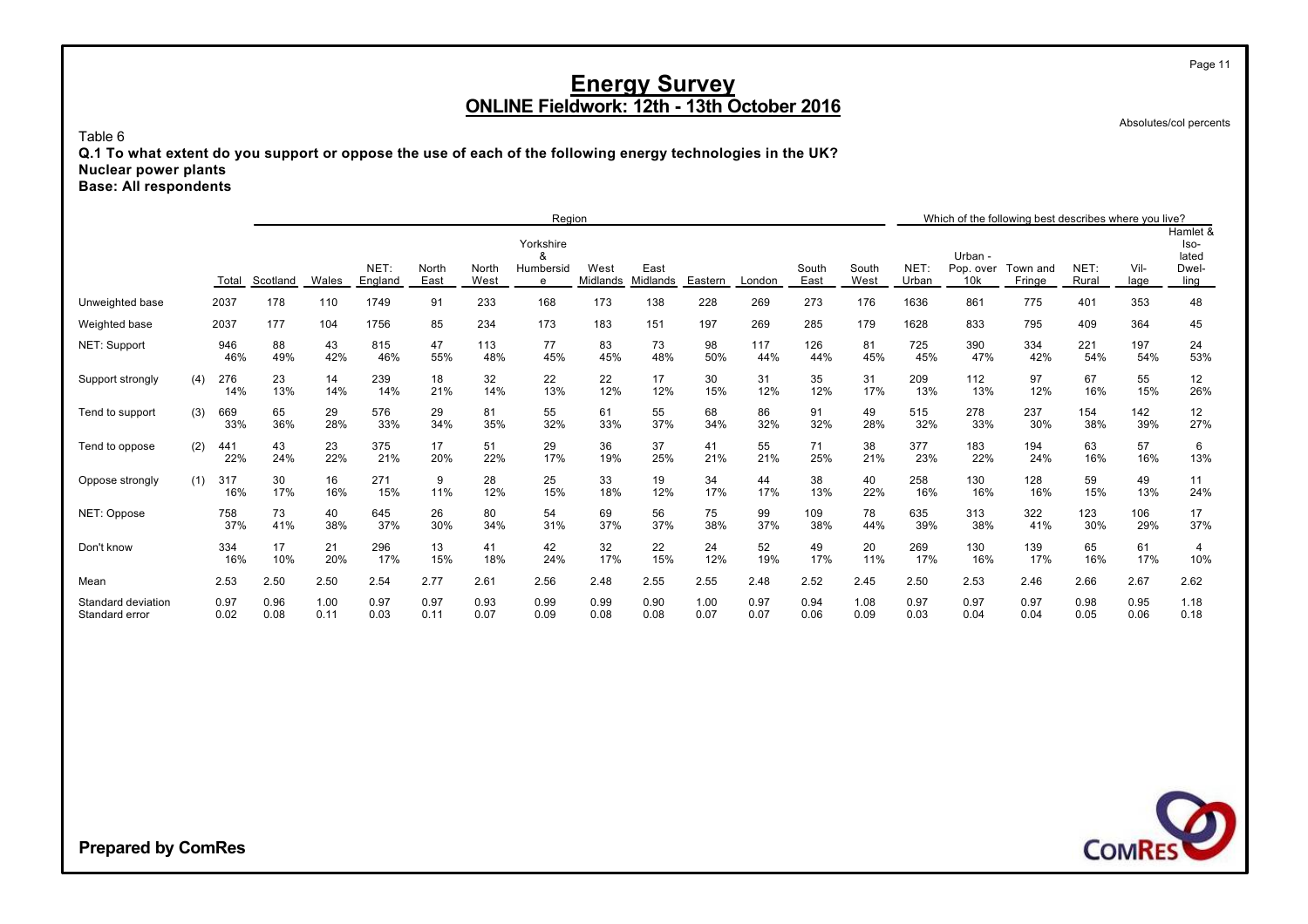Table 7

**Q.2 What proportion of people in the UK do you think support the use of each of the following energy technologies in the UK? Summary**

**Base: All respondents**

|                 |        |                       |                        | <b>Energy Technologies</b>        |             |                         |
|-----------------|--------|-----------------------|------------------------|-----------------------------------|-------------|-------------------------|
|                 |        | Onshore wind<br>farms | Offshore wind<br>farms | Fracking wells<br>for natural gas | Solar farms | Nuclear power<br>plants |
| Unweighted base |        | 2037                  | 2037                   | 2037                              | 2037        | 2037                    |
| Weighted base   |        | 2037                  | 2037                   | 2037                              | 2037        | 2037                    |
| 10% or less     | (5)    | 168<br>8%             | 112<br>6%              | 512<br>25%                        | 121<br>6%   | 254<br>12%              |
| 11% - 20%       | (15.5) | 227<br>11%            | 139<br>7%              | 409<br>20%                        | 123<br>6%   | 300<br>15%              |
| 21% - 30%       | (25.5) | 295<br>15%            | 215<br>11%             | 396<br>19%                        | 205<br>10%  | 361<br>18%              |
| 31% - 40%       | (35.5) | 326<br>16%            | 231<br>11%             | 252<br>12%                        | 242<br>12%  | 338<br>17%              |
| 41% - 50%       | (45.5) | 343<br>17%            | 313<br>15%             | 259<br>13%                        | 351<br>17%  | 376<br>18%              |
| 51% - 60%       | (55.5) | 247<br>12%            | 274<br>13%             | 117<br>6%                         | 269<br>13%  | 205<br>10%              |
| 61% - 70%       | (65.5) | 208<br>10%            | 311<br>15%             | 47<br>2%                          | 292<br>14%  | 135<br>7%               |
| 71% - 80%       | (75.5) | 124<br>6%             | 239<br>12%             | 23<br>1%                          | 211<br>10%  | 42<br>2%                |
| 81% - 90%       | (85.5) | 47<br>2%              | 113<br>6%              | 11<br>1%                          | 116<br>6%   | 12<br>1%                |
| 91% or more     | (95.5) | 52<br>3%              | 90<br>4%               | 11<br>1%                          | 107<br>5%   | 15<br>1%                |
| NET: 0-30%      |        | 690<br>34%            | 466<br>23%             | 1317<br>65%                       | 448<br>22%  | 915<br>45%              |
| NET: 31-50%     |        | 670<br>33%            | 545<br>27%             | 511<br>25%                        | 594<br>29%  | 714<br>35%              |
| NET: 51-70%     |        | 455<br>22%            | 584<br>29%             | 164<br>8%                         | 561<br>28%  | 340<br>17%              |
| NET: 71-100%    |        | 222<br>11%            | 442<br>22%             | 46<br>2%                          | 434<br>21%  | 69<br>3%                |
| Mean            |        | 41.59                 | 50.33                  | 26.06                             | 50.29       | 34.38                   |

**Prepared by ComRes**

Page 12

Absolutes/col percents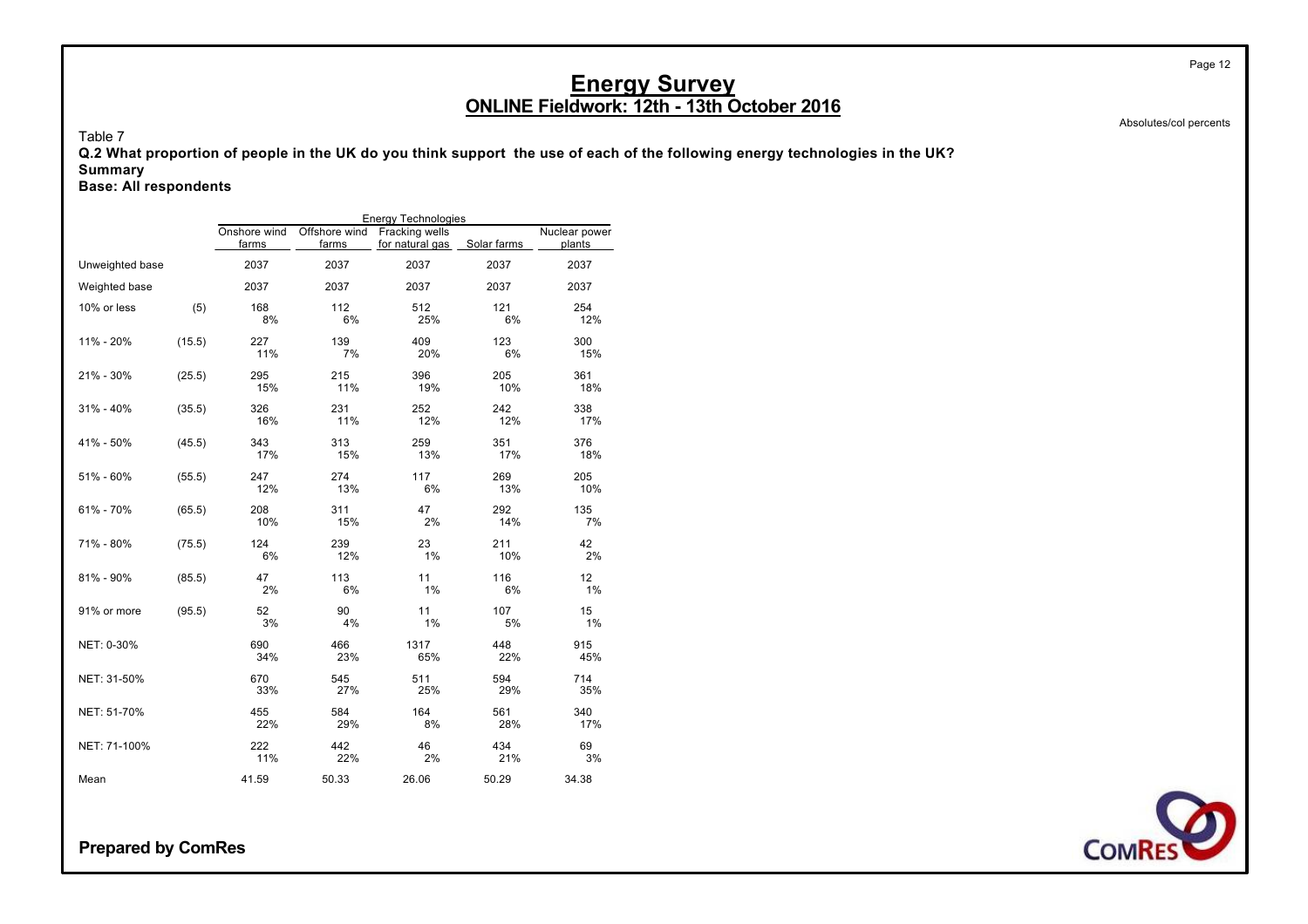Table 7

**Q.2 What proportion of people in the UK do you think support the use of each of the following energy technologies in the UK? Summary**

**Base: All respondents**

|                                      |                       |                        | Energy Technologies               |               |                         |
|--------------------------------------|-----------------------|------------------------|-----------------------------------|---------------|-------------------------|
|                                      | Onshore wind<br>farms | Offshore wind<br>farms | Fracking wells<br>for natural gas | Solar farms   | Nuclear power<br>plants |
| Weighted base                        | 2037                  | 2037                   | 2037                              | 2037          | 2037                    |
| Standard deviation<br>Standard error | 22.41<br>0.50         | 23.70<br>0.53          | 18.79<br>0.42                     | 23.81<br>0.53 | 19.58<br>0.43           |

Absolutes/col percents



**Prepared by ComRes**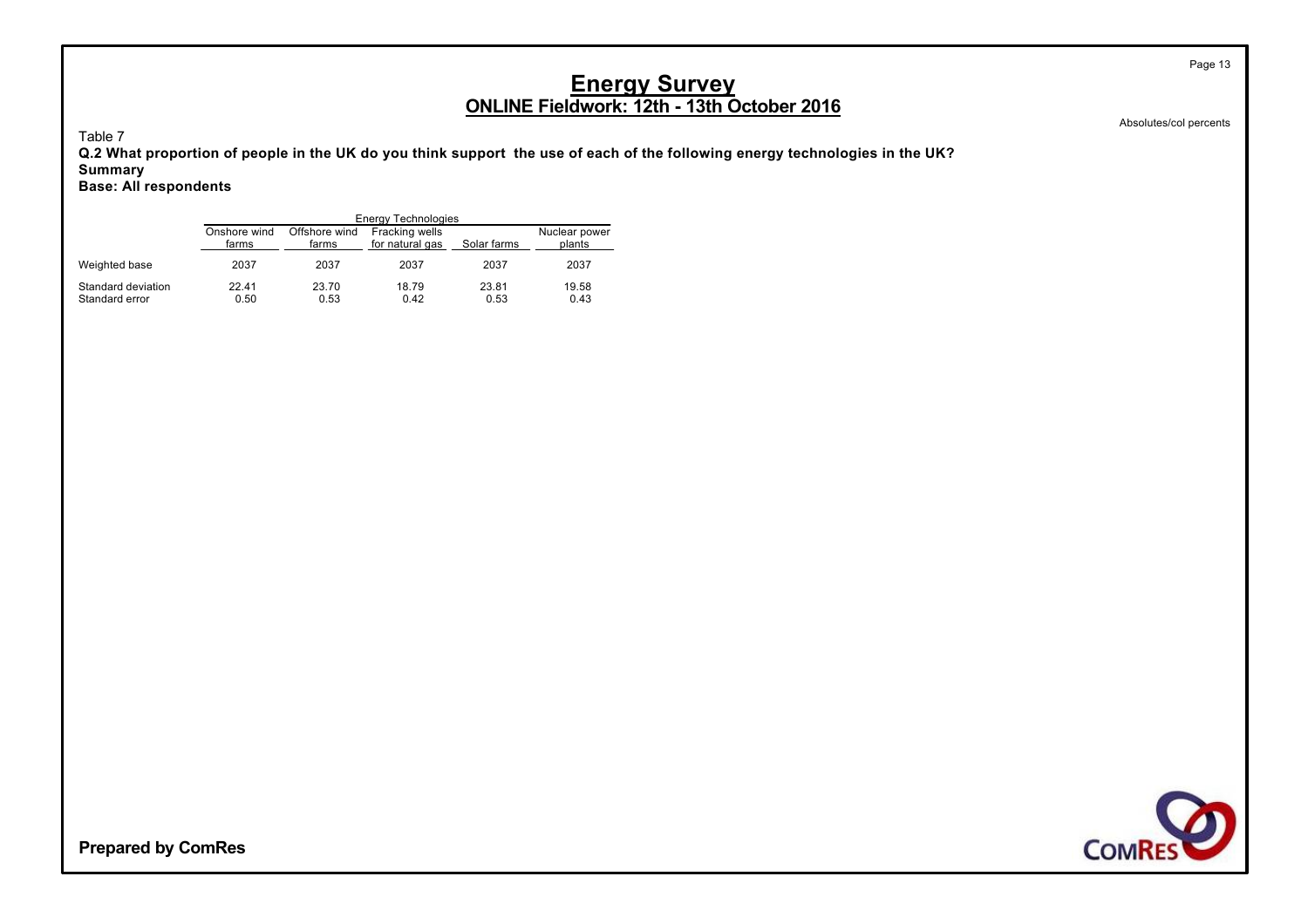Absolutes/col percents

Table 8

**Q.2 What proportion of people in the UK do you think support the use of each of the following energy technologies in the UK? Onshore wind farms**

**Base: All respondents**

|                 |        |            | Gender     |            |           |            | Age        |            |            |                      |                      | Social Grade   |                |            | <b>Employment Sector</b> |              |
|-----------------|--------|------------|------------|------------|-----------|------------|------------|------------|------------|----------------------|----------------------|----------------|----------------|------------|--------------------------|--------------|
|                 |        | Total      | Male       | Female     | 18-24     | 25-34      | 35-44      | 45-54      | 55-64      | $65+$                | AB                   | C <sub>1</sub> | C <sub>2</sub> | DE         | Public                   | Pri-<br>vate |
| Unweighted base |        | 2037       | 977        | 1060       | 264       | 298        | 310        | 380        | 282        | 503                  | 504                  | 586            | 433            | 514        | 212                      | 824          |
| Weighted base   |        | 2037       | 992        | 1045       | 237       | 353        | 334        | 363        | 294        | 456                  | 548                  | 548            | 444            | 497        | 245                      | 908          |
| 10% or less     | (5)    | 168<br>8%  | 90<br>9%   | 78<br>7%   | 15<br>6%  | 28<br>8%   | 26<br>8%   | 29<br>8%   | 30<br>10%  | 40<br>9%             | 39<br>7%             | 38<br>7%       | 41<br>9%       | 49<br>10%  | 17<br>7%                 | 75<br>8%     |
| 11% - 20%       | (15.5) | 227<br>11% | 141<br>14% | 86<br>8%   | 20<br>9%  | 36<br>10%  | 32<br>9%   | 41<br>11%  | 42<br>14%  | 56<br>12%            | 68<br>12%            | 59<br>11%      | 38<br>9%       | 62<br>13%  | 23<br>9%                 | 100<br>11%   |
| 21% - 30%       | (25.5) | 295<br>15% | 148<br>15% | 148<br>14% | 41<br>17% | 41<br>12%  | 44<br>13%  | 51<br>14%  | 39<br>13%  | 80<br>17%            | 80<br>15%            | 80<br>15%      | 58<br>13%      | 77<br>16%  | 21<br>9%                 | 140<br>15%   |
| $31\% - 40\%$   | (35.5) | 326<br>16% | 148<br>15% | 179<br>17% | 33<br>14% | 62<br>17%  | 45<br>14%  | 55<br>15%  | 49<br>17%  | 83<br>18%            | 98<br>18%            | 105<br>19%     | 72<br>16%      | 52<br>10%  | 40<br>16%                | 149<br>16%   |
| 41% - 50%       | (45.5) | 343<br>17% | 139<br>14% | 205<br>20% | 42<br>18% | 59<br>17%  | 66<br>20%  | 63<br>17%  | 41<br>14%  | 71<br>16%            | 90<br>17%            | 108<br>20%     | 64<br>14%      | 81<br>16%  | 50<br>20%                | 145<br>16%   |
| 51% - 60%       | (55.5) | 247<br>12% | 132<br>13% | 115<br>11% | 37<br>16% | 47<br>13%  | 33<br>10%  | 41<br>11%  | 33<br>11%  | 55<br>12%            | 68<br>12%            | 68<br>12%      | 61<br>14%      | 50<br>10%  | 33<br>13%                | 110<br>12%   |
| 61% - 70%       | (65.5) | 208<br>10% | 105<br>11% | 104<br>10% | 30<br>13% | 35<br>10%  | 41<br>12%  | 39<br>11%  | 29<br>10%  | 34<br>7%             | 58<br>11%            | 45<br>8%       | 52<br>12%      | 52<br>11%  | 32<br>13%                | 90<br>10%    |
| 71% - 80%       | (75.5) | 124<br>6%  | 52<br>5%   | 72<br>7%   | 10<br>4%  | 21<br>6%   | 27<br>8%   | 26<br>7%   | 19<br>7%   | 21<br>5%             | 29<br>5%             | 29<br>5%       | 27<br>6%       | 39<br>8%   | 14<br>6%                 | 55<br>6%     |
| 81% - 90%       | (85.5) | 47<br>2%   | 16<br>2%   | 31<br>3%   | 4<br>2%   | 13<br>4%   | 9<br>3%    | 9<br>2%    | 5<br>2%    | $\overline{7}$<br>2% | 11<br>2%             | 9<br>2%        | 13<br>3%       | 13<br>3%   | 10<br>4%                 | 19<br>2%     |
| 91% or more     | (95.5) | 52<br>3%   | 24<br>2%   | 28<br>3%   | 3<br>1%   | 11<br>3%   | 12<br>4%   | 9<br>2%    | 8<br>3%    | 8<br>2%              | $\overline{7}$<br>1% | 6<br>1%        | 18<br>4%       | 20<br>4%   | $\overline{7}$<br>3%     | 27<br>3%     |
| NET: 0-30%      |        | 690<br>34% | 378<br>38% | 312<br>30% | 76<br>32% | 105<br>30% | 101<br>30% | 121<br>33% | 110<br>38% | 177<br>39%           | 186<br>34%           | 178<br>32%     | 137<br>31%     | 189<br>38% | 61<br>25%                | 315<br>35%   |
| NET: 31-50%     |        | 670<br>33% | 286<br>29% | 383<br>37% | 75<br>32% | 121<br>34% | 112<br>33% | 118<br>32% | 90<br>31%  | 154<br>34%           | 188<br>34%           | 212<br>39%     | 136<br>31%     | 133<br>27% | 89<br>36%                | 293<br>32%   |
| NET: 51-70%     |        | 455<br>22% | 236<br>24% | 219<br>21% | 68<br>29% | 82<br>23%  | 74<br>22%  | 80<br>22%  | 62<br>21%  | 90<br>20%            | 126<br>23%           | 114<br>21%     | 113<br>25%     | 102<br>21% | 64<br>26%                | 200<br>22%   |
| NET: 71-100%    |        | 222<br>11% | 91<br>9%   | 131<br>13% | 18<br>8%  | 45<br>13%  | 47<br>14%  | 44<br>12%  | 32<br>11%  | 36<br>8%             | 47<br>9%             | 44<br>8%       | 58<br>13%      | 73<br>15%  | 30<br>12%                | 100<br>11%   |
| Mean            |        | 41.59      | 39.93      | 43.16      | 42.43     | 43.31      | 44.22      | 42.22      | 39.82      | 38.53                | 40.64                | 40.33          | 43.70          | 42.12      | 45.14                    | 41.44        |



**Prepared by ComRes**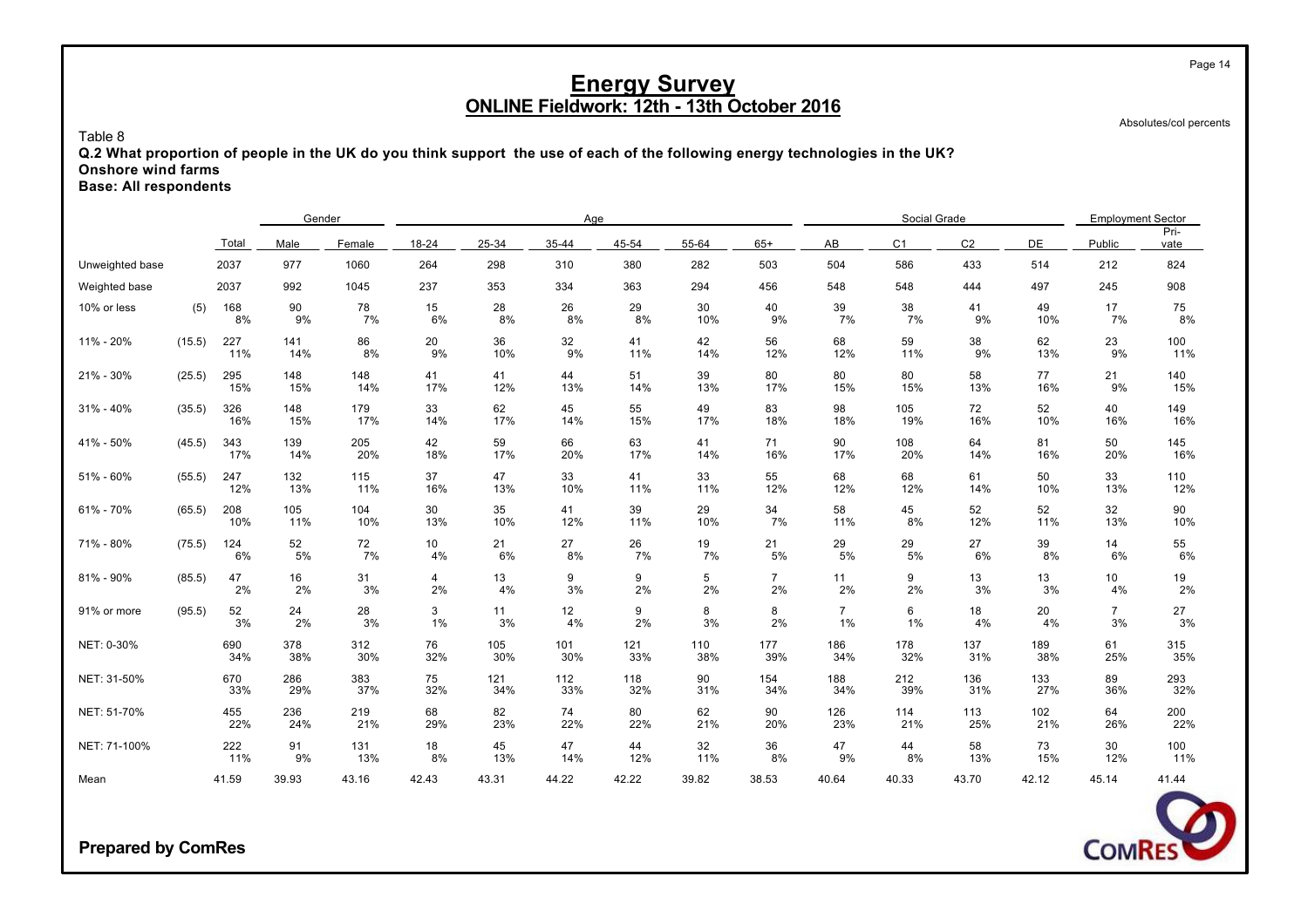Absolutes/col percents

Page 15

Table 8

**Q.2 What proportion of people in the UK do you think support the use of each of the following energy technologies in the UK? Onshore wind farms Base: All respondents**

|                                      |               |               | Gender        |               |               |               | Aae           |               |               |               |               | Social Grade  |               | <b>Employment Sector</b> |               |
|--------------------------------------|---------------|---------------|---------------|---------------|---------------|---------------|---------------|---------------|---------------|---------------|---------------|---------------|---------------|--------------------------|---------------|
|                                      | Total         | Male          | Female        | $18 - 24$     | 25-34         | $35 - 44$     | 45-54         | 55-64         | $65+$         | AB            | ⌒ィ            | ົາ            |               | Public                   | Pri-<br>vate  |
| Weighted base                        | 2037          | 992           | 1045          | 237           | 353           | 334           | 363           | 294           | 456           | 548           | 548           | 444           | 497           | 245                      | 908           |
| Standard deviation<br>Standard error | 22.41<br>0.50 | 22.52<br>0.72 | 22.19<br>0.68 | 20.68<br>1.27 | 22.94<br>1.33 | 23.25<br>1.32 | 22.67<br>1.16 | 23.10<br>1.38 | 21.22<br>0.95 | 21.20<br>0.94 | 20.30<br>0.84 | 23.64<br>1.14 | 24.60<br>1.08 | 22.32<br>1.53            | 22.58<br>0.79 |

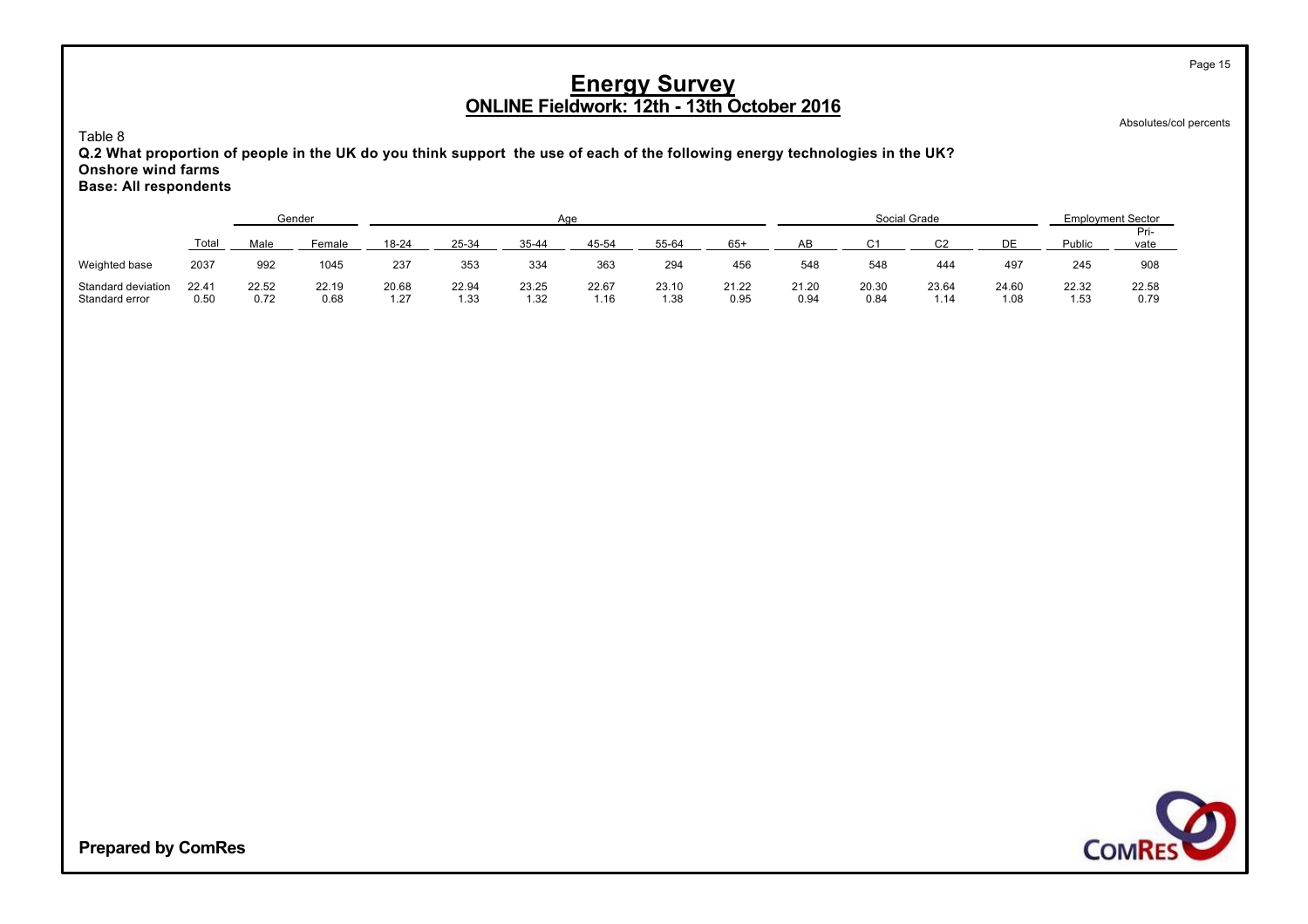Absolutes/col percents

Page 16

Table 8

**Q.2 What proportion of people in the UK do you think support the use of each of the following energy technologies in the UK? Onshore wind farms**

**Base: All respondents**

|                 |        |            |                      |                      |                 |                                                      |               | Region                           |                  |                         |               |                      |               |                         |               |                             | Which of the following best describes where you live? |                      |              |                                            |
|-----------------|--------|------------|----------------------|----------------------|-----------------|------------------------------------------------------|---------------|----------------------------------|------------------|-------------------------|---------------|----------------------|---------------|-------------------------|---------------|-----------------------------|-------------------------------------------------------|----------------------|--------------|--------------------------------------------|
|                 |        | Total      | Scotland             | Wales                | NET:<br>England | North<br>East                                        | North<br>West | Yorkshire<br>&<br>Humbersid<br>e | West<br>Midlands | East<br>Midlands        | Eastern       | London               | South<br>East | South<br>West           | NET:<br>Urban | Urban -<br>Pop. over<br>10k | Town and<br>Fringe                                    | NET:<br>Rural        | Vil-<br>lage | Hamlet &<br>Iso-<br>lated<br>Dwel-<br>ling |
| Unweighted base |        | 2037       | 178                  | 110                  | 1749            | 91                                                   | 233           | 168                              | 173              | 138                     | 228           | 269                  | 273           | 176                     | 1636          | 861                         | 775                                                   | 401                  | 353          | 48                                         |
| Weighted base   |        | 2037       | 177                  | 104                  | 1756            | 85                                                   | 234           | 173                              | 183              | 151                     | 197           | 269                  | 285           | 179                     | 1628          | 833                         | 795                                                   | 409                  | 364          | 45                                         |
| 10% or less     | (5)    | 168<br>8%  | 9<br>5%              | 14<br>14%            | 144<br>8%       | $\overline{7}$<br>8%                                 | 19<br>8%      | 20<br>11%                        | 15<br>8%         | 9<br>6%                 | 19<br>9%      | 26<br>10%            | 19<br>7%      | 11<br>6%                | 131<br>8%     | 71<br>8%                    | 61<br>8%                                              | 36<br>9%             | 31<br>9%     | 5<br>11%                                   |
| 11% - 20%       | (15.5) | 227<br>11% | 28<br>16%            | 11<br>10%            | 188<br>11%      | 9<br>10%                                             | 31<br>13%     | 17<br>10%                        | 19<br>10%        | 17<br>11%               | 22<br>11%     | 28<br>10%            | 21<br>7%      | 24<br>14%               | 179<br>11%    | 93<br>11%                   | 85<br>11%                                             | 48<br>12%            | 39<br>11%    | 10<br>21%                                  |
| 21% - 30%       | (25.5) | 295<br>15% | 17<br>9%             | 13<br>12%            | 266<br>15%      | 14<br>16%                                            | 40<br>17%     | 18<br>11%                        | 20<br>11%        | 24<br>16%               | 29<br>15%     | 42<br>16%            | 42<br>15%     | 37<br>20%               | 221<br>14%    | 111<br>13%                  | 110<br>14%                                            | 74<br>18%            | 65<br>18%    | 10<br>21%                                  |
| $31\% - 40\%$   | (35.5) | 326<br>16% | 35<br>20%            | 11<br>11%            | 280<br>16%      | 11<br>13%                                            | 34<br>14%     | 24<br>14%                        | 27<br>15%        | 30<br>20%               | 32<br>16%     | 37<br>14%            | 56<br>20%     | 28<br>16%               | 264<br>16%    | 131<br>16%                  | 132<br>17%                                            | 63<br>15%            | 59<br>16%    | 4<br>9%                                    |
| 41% - 50%       | (45.5) | 343<br>17% | 25<br>14%            | 19<br>18%            | 300<br>17%      | 16<br>19%                                            | 24<br>10%     | 39<br>23%                        | 40<br>22%        | 21<br>14%               | 44<br>22%     | 43<br>16%            | 40<br>14%     | 32<br>18%               | 273<br>17%    | 146<br>18%                  | 126<br>16%                                            | 71<br>17%            | 64<br>18%    | 6<br>13%                                   |
| 51% - 60%       | (55.5) | 247<br>12% | 25<br>14%            | 15<br>14%            | 207<br>12%      | 17<br>19%                                            | 25<br>11%     | 18<br>10%                        | 21<br>12%        | 19<br>12%               | 15<br>8%      | 35<br>13%            | 43<br>15%     | 14<br>8%                | 202<br>12%    | 108<br>13%                  | 94<br>12%                                             | 44<br>11%            | 41<br>11%    | 4<br>8%                                    |
| 61% - 70%       | (65.5) | 208<br>10% | 17<br>9%             | 11<br>11%            | 180<br>10%      | 8<br>9%                                              | 32<br>14%     | 18<br>10%                        | 16<br>9%         | 16<br>11%               | 16<br>8%      | 27<br>10%            | 30<br>11%     | 17<br>9%                | 174<br>11%    | 91<br>11%                   | 83<br>10%                                             | 34<br>8%             | 30<br>8%     | 4<br>9%                                    |
| 71% - 80%       | (75.5) | 124<br>6%  | 8<br>4%              | $\overline{7}$<br>7% | 109<br>6%       | 2<br>3%                                              | 22<br>9%      | 6<br>3%                          | 14<br>7%         | 9<br>6%                 | 15<br>7%      | 17<br>6%             | 18<br>6%      | $\overline{7}$<br>4%    | 99<br>6%      | 39<br>5%                    | 59<br>7%                                              | 26<br>6%             | 24<br>7%     | $\overline{2}$<br>4%                       |
| 81% - 90%       | (85.5) | 47<br>2%   | 11<br>6%             | 2<br>2%              | 34<br>2%        | $\overline{\phantom{a}}$<br>$\overline{\phantom{a}}$ | 3<br>1%       | 5<br>3%                          | 3<br>2%          | 4<br>2%                 | -1<br>$\star$ | 6<br>2%              | 10<br>4%      | $\overline{c}$<br>$1\%$ | 41<br>2%      | 16<br>2%                    | 24<br>3%                                              | 6<br>$1\%$           | 6<br>2%      |                                            |
| 91% or more     | (95.5) | 52<br>3%   | $\overline{2}$<br>1% | $\sim$               | 49<br>3%        | $\mathbf{1}$<br>2%                                   | 4<br>2%       | 9<br>5%                          | 8<br>4%          | $\overline{2}$<br>$1\%$ | 6<br>3%       | $\overline{7}$<br>3% | 4<br>1%       | 8<br>5%                 | 45<br>3%      | 26<br>3%                    | 19<br>2%                                              | $\overline{7}$<br>2% | 5<br>1%      | $\overline{2}$<br>4%                       |
| NET: 0-30%      |        | 690<br>34% | 54<br>31%            | 38<br>36%            | 598<br>34%      | 30<br>35%                                            | 91<br>39%     | 55<br>32%                        | 54<br>29%        | 51<br>34%               | 69<br>35%     | 95<br>35%            | 83<br>29%     | 72<br>40%               | 531<br>33%    | 275<br>33%                  | 257<br>32%                                            | 159<br>39%           | 135<br>37%   | 24<br>53%                                  |
| NET: 31-50%     |        | 670<br>33% | 60<br>34%            | 30<br>29%            | 579<br>33%      | 28<br>32%                                            | 57<br>25%     | 63<br>36%                        | 67<br>37%        | 51<br>34%               | 76<br>39%     | 81<br>30%            | 96<br>34%     | 60<br>34%               | 536<br>33%    | 277<br>33%                  | 259<br>33%                                            | 133<br>33%           | 123<br>34%   | 10<br>22%                                  |
| NET: 51-70%     |        | 455<br>22% | 42<br>24%            | 26<br>25%            | 387<br>22%      | 25<br>29%                                            | 57<br>25%     | 36<br>21%                        | 38<br>21%        | 35<br>23%               | 30<br>15%     | 62<br>23%            | 73<br>26%     | 31<br>17%               | 377<br>23%    | 200<br>24%                  | 177<br>22%                                            | 78<br>19%            | 70<br>19%    | 8<br>17%                                   |

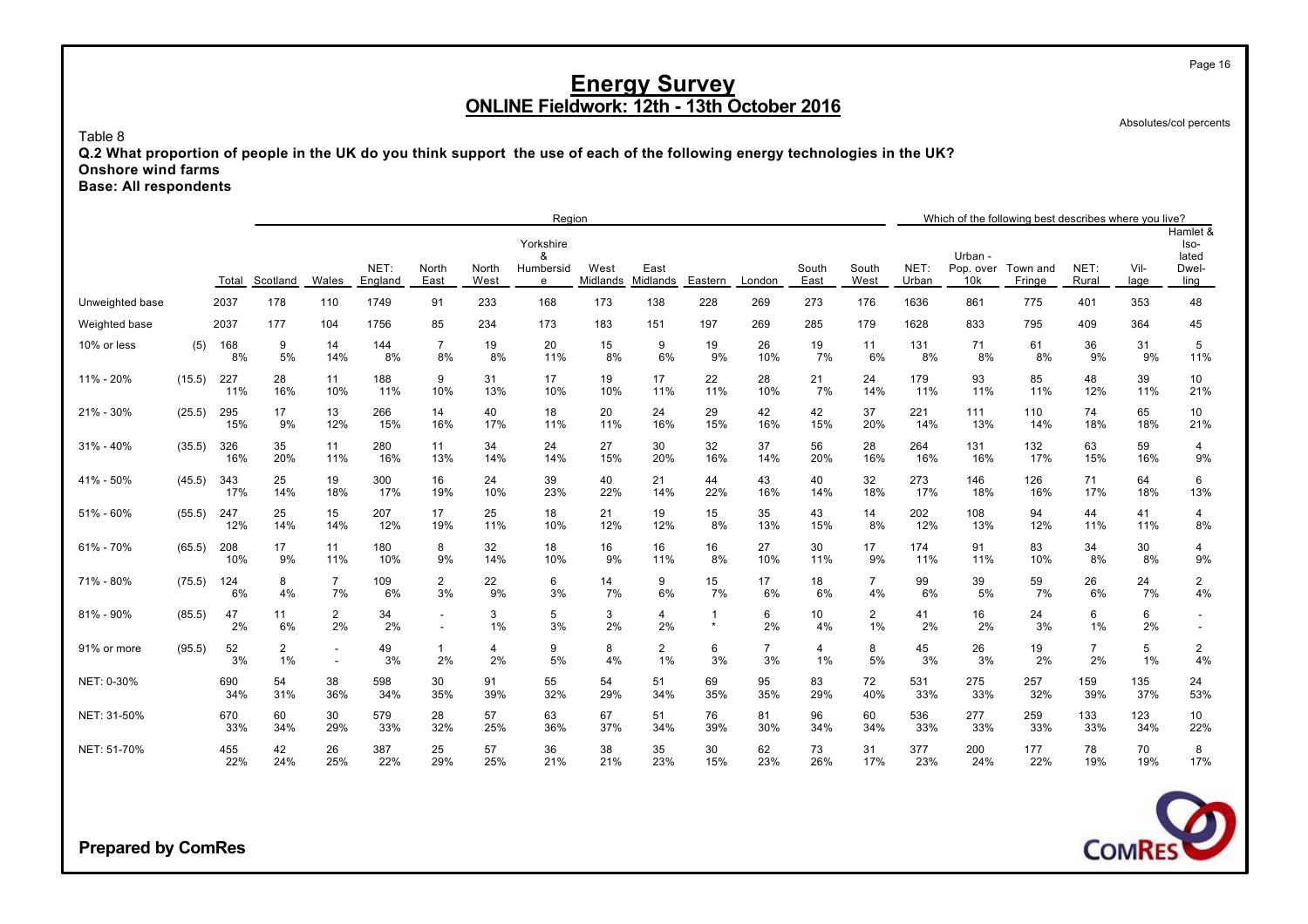Absolutes/col percents

Page 17

Table 8

**Q.2 What proportion of people in the UK do you think support the use of each of the following energy technologies in the UK? Onshore wind farms Base: All respondents**

|                                      |               |               |               |                 |               |               | Region                |                  |                  |               |               |               |               |                     |                              | Which of the following best describes where you live? |               |               |                           |
|--------------------------------------|---------------|---------------|---------------|-----------------|---------------|---------------|-----------------------|------------------|------------------|---------------|---------------|---------------|---------------|---------------------|------------------------------|-------------------------------------------------------|---------------|---------------|---------------------------|
|                                      |               |               |               |                 |               |               | Yorkshire<br>$\alpha$ |                  |                  |               |               |               |               |                     | Urban -                      |                                                       |               |               | Hamlet &<br>lso-<br>lated |
|                                      | Total         | Scotland      | Wales         | NET:<br>England | North<br>East | North<br>West | Humbersid<br>e        | West<br>Midlands | East<br>Midlands | Eastern       | London        | South<br>East | South<br>West | <b>NET</b><br>Urban | Pop. over<br>10 <sub>k</sub> | Town and<br>Fringe                                    | NET:<br>Rural | Vil-<br>lage  | Dwel-<br>ling             |
| Weighted base                        | 2037          | 177           | 104           | 1756            | 85            | 234           | 173                   | 183              | 151              | 197           | 269           | 285           | 179           | 1628                | 833                          | 795                                                   | 409           | 364           | 45                        |
| NET: 71-100%                         | 222<br>11%    | 21<br>12%     | 10<br>9%      | 192<br>11%      | 4<br>4%       | 29<br>12%     | 20<br>11%             | 25<br>14%        | 14<br>9%         | 21<br>11%     | 31<br>11%     | 33<br>11%     | 17<br>9%      | 184<br>11%          | 81<br>10%                    | 103<br>13%                                            | 39<br>9%      | 35<br>10%     | 8%                        |
| Mean                                 | 41.59         | 42.43         | 39.88         | 41.60           | 39.85         | 41.24         | 42.42                 | 43.56            | 41.07            | 39.92         | 41.53         | 43.34         | 39.78         | 42.18               | 41.71                        | 42.67                                                 | 39.24         | 39.73         | 35.35                     |
| Standard deviation<br>Standard error | 22.41<br>0.50 | 22.40<br>1.68 | 22.58<br>2.15 | 22.41<br>0.54   | 20.02<br>2.10 | 23.09<br>1.51 | 24.14<br>1.86         | 23.06<br>1.75    | 21.09<br>1.80    | 22.02<br>1.46 | 23.02<br>1.40 | 21.49<br>1.30 | 22.27<br>1.68 | 22.57<br>0.56       | 22.43<br>0.76                | 22.72<br>0.82                                         | 21.64<br>1.08 | 21.41<br>1.14 | 23.29<br>3.36             |

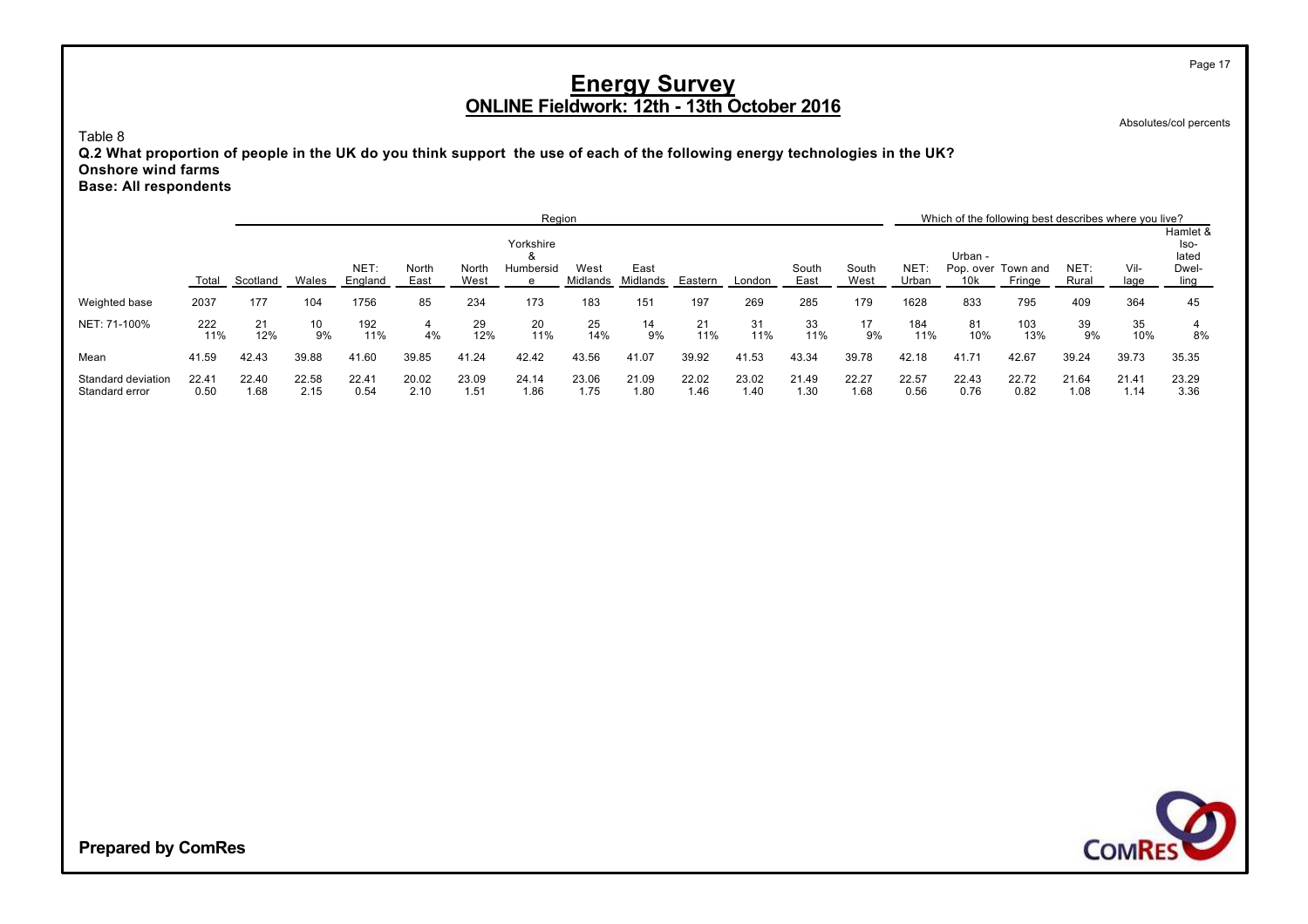Absolutes/col percents

Table 9

**Q.2 What proportion of people in the UK do you think support the use of each of the following energy technologies in the UK? Offshore wind farms**

**Base: All respondents**

|                 |        |            | Gender     |            |                      |           | Age        |           |           |            |            | Social Grade   |                |            | <b>Employment Sector</b> | Pri-       |
|-----------------|--------|------------|------------|------------|----------------------|-----------|------------|-----------|-----------|------------|------------|----------------|----------------|------------|--------------------------|------------|
|                 |        | Total      | Male       | Female     | 18-24                | 25-34     | 35-44      | 45-54     | 55-64     | $65+$      | AB         | C <sub>1</sub> | C <sub>2</sub> | DE         | Public                   | vate       |
| Unweighted base |        | 2037       | 977        | 1060       | 264                  | 298       | 310        | 380       | 282       | 503        | 504        | 586            | 433            | 514        | 212                      | 824        |
| Weighted base   |        | 2037       | 992        | 1045       | 237                  | 353       | 334        | 363       | 294       | 456        | 548        | 548            | 444            | 497        | 245                      | 908        |
| 10% or less     | (5)    | 112<br>6%  | 55<br>6%   | 57<br>5%   | $\overline{7}$<br>3% | 20<br>6%  | 23<br>7%   | 23<br>6%  | 19<br>6%  | 21<br>5%   | 27<br>5%   | 23<br>4%       | 31<br>7%       | 32<br>6%   | 15<br>6%                 | 43<br>5%   |
| 11% - 20%       | (15.5) | 139<br>7%  | 85<br>9%   | 54<br>5%   | 15<br>6%             | 35<br>10% | 14<br>4%   | 22<br>6%  | 23<br>8%  | 30<br>7%   | 35<br>6%   | 35<br>6%       | 19<br>4%       | 49<br>10%  | 11<br>5%                 | 78<br>9%   |
| 21% - 30%       | (25.5) | 215<br>11% | 105<br>11% | 110<br>11% | 31<br>13%            | 34<br>10% | 37<br>11%  | 40<br>11% | 34<br>12% | 39<br>8%   | 53<br>10%  | 65<br>12%      | 43<br>10%      | 54<br>11%  | 21<br>9%                 | 118<br>13% |
| $31\% - 40\%$   | (35.5) | 231<br>11% | 115<br>12% | 117<br>11% | 26<br>11%            | 38<br>11% | 39<br>12%  | 43<br>12% | 37<br>13% | 49<br>11%  | 72<br>13%  | 51<br>9%       | 49<br>11%      | 59<br>12%  | 33<br>13%                | 102<br>11% |
| 41% - 50%       | (45.5) | 313<br>15% | 123<br>12% | 191<br>18% | 40<br>17%            | 60<br>17% | 61<br>18%  | 56<br>15% | 34<br>11% | 63<br>14%  | 77<br>14%  | 108<br>20%     | 62<br>14%      | 66<br>13%  | 46<br>19%                | 136<br>15% |
| 51% - 60%       | (55.5) | 274<br>13% | 131<br>13% | 142<br>14% | 32<br>13%            | 39<br>11% | 36<br>11%  | 43<br>12% | 42<br>14% | 82<br>18%  | 79<br>14%  | 78<br>14%      | 56<br>13%      | 61<br>12%  | 31<br>13%                | 103<br>11% |
| 61% - 70%       | (65.5) | 311<br>15% | 165<br>17% | 146<br>14% | 46<br>20%            | 58<br>16% | 45<br>13%  | 45<br>13% | 44<br>15% | 72<br>16%  | 96<br>18%  | 82<br>15%      | 75<br>17%      | 58<br>12%  | 40<br>16%                | 139<br>15% |
| 71% - 80%       | (75.5) | 239<br>12% | 120<br>12% | 119<br>11% | 27<br>11%            | 32<br>9%  | 38<br>11%  | 49<br>13% | 35<br>12% | 58<br>13%  | 57<br>10%  | 56<br>10%      | 67<br>15%      | 58<br>12%  | 18<br>7%                 | 106<br>12% |
| 81% - 90%       | (85.5) | 113<br>6%  | 52<br>5%   | 61<br>6%   | 8<br>3%              | 11<br>3%  | 27<br>8%   | 27<br>7%  | 14<br>5%  | 26<br>6%   | 27<br>5%   | 31<br>6%       | 17<br>4%       | 38<br>8%   | 17<br>7%                 | 41<br>5%   |
| 91% or more     | (95.5) | 90<br>4%   | 41<br>4%   | 49<br>5%   | 6<br>2%              | 26<br>7%  | 15<br>5%   | 15<br>4%  | 12<br>4%  | 16<br>4%   | 25<br>4%   | 20<br>4%       | 24<br>5%       | 22<br>4%   | 14<br>6%                 | 41<br>5%   |
| NET: 0-30%      |        | 466<br>23% | 245<br>25% | 220<br>21% | 52<br>22%            | 89<br>25% | 75<br>22%  | 85<br>23% | 75<br>26% | 90<br>20%  | 115<br>21% | 122<br>22%     | 94<br>21%      | 135<br>27% | 47<br>19%                | 239<br>26% |
| NET: 31-50%     |        | 545<br>27% | 237<br>24% | 307<br>29% | 66<br>28%            | 98<br>28% | 100<br>30% | 99<br>27% | 71<br>24% | 112<br>24% | 150<br>27% | 159<br>29%     | 111<br>25%     | 125<br>25% | 78<br>32%                | 238<br>26% |
| NET: 51-70%     |        | 584<br>29% | 296<br>30% | 288<br>28% | 78<br>33%            | 97<br>28% | 81<br>24%  | 88<br>24% | 86<br>29% | 154<br>34% | 175<br>32% | 160<br>29%     | 130<br>29%     | 119<br>24% | 71<br>29%                | 242<br>27% |
| NET: 71-100%    |        | 442<br>22% | 213<br>21% | 229<br>22% | 41<br>17%            | 69<br>20% | 80<br>24%  | 91<br>25% | 61<br>21% | 101<br>22% | 109<br>20% | 107<br>19%     | 109<br>24%     | 118<br>24% | 49<br>20%                | 188<br>21% |
| Mean            |        | 50.33      | 49.84      | 50.78      | 50.00                | 49.35     | 50.66      | 50.50     | 48.98     | 51.73      | 50.63      | 50.15          | 51.71          | 48.94      | 51.01                    | 49.06      |

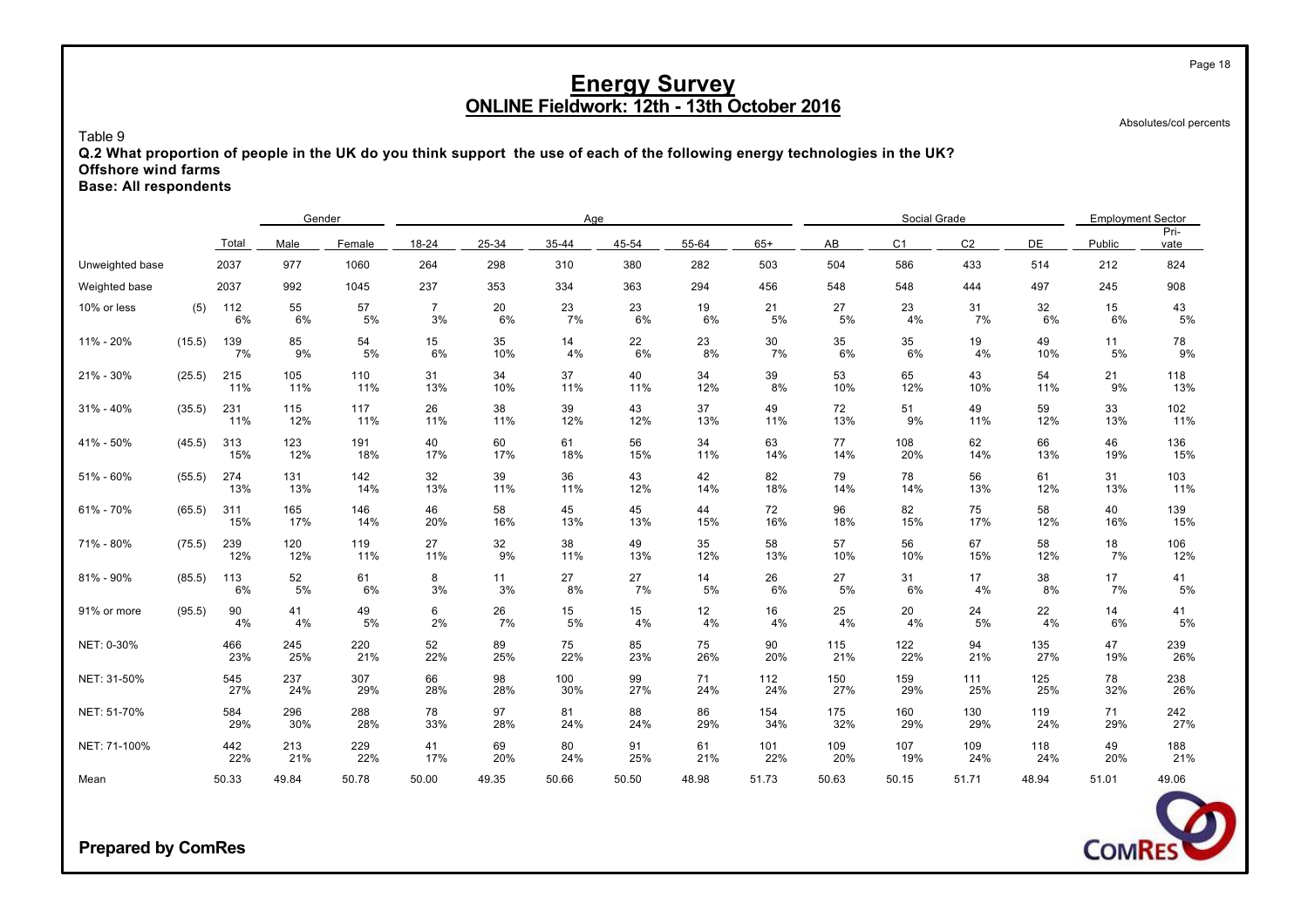Absolutes/col percents

Page 19

Table 9

**Q.2 What proportion of people in the UK do you think support the use of each of the following energy technologies in the UK? Offshore wind farms Base: All respondents**

|                                      |               |               | Gender        |               |               |               | Aae          |               |               |               |               | Social Grade  |                                        |               | <b>Employment Sector</b> |
|--------------------------------------|---------------|---------------|---------------|---------------|---------------|---------------|--------------|---------------|---------------|---------------|---------------|---------------|----------------------------------------|---------------|--------------------------|
|                                      | Total         | Male          | Female        | $18 - 24$     | 25-34         | $35 - 44$     | 45-54        | 55-64         | $65+$         | AB            | ⌒ィ            | ົາ            |                                        | Public        | Pri-<br>vate             |
| Weighted base                        | 2037          | 992           | 1045          | 237           | 353           | 334           | 363          | 294           | 456           | 548           | 548           | 444           | 497                                    | 245           | 908                      |
| Standard deviation<br>Standard error | 23.70<br>0.53 | 24.09<br>0.77 | 23.33<br>0.72 | 21.34<br>1.31 | 24.72<br>1.43 | 24.32<br>1.38 | 24.43<br>.25 | 24.12<br>1.44 | 22.78<br>1.02 | 23.09<br>1.03 | 22.51<br>0.93 | 24.10<br>i.16 | 25.23<br>$\overline{\phantom{a}}$<br>. | 23.58<br>1.62 | 23.88<br>0.83            |

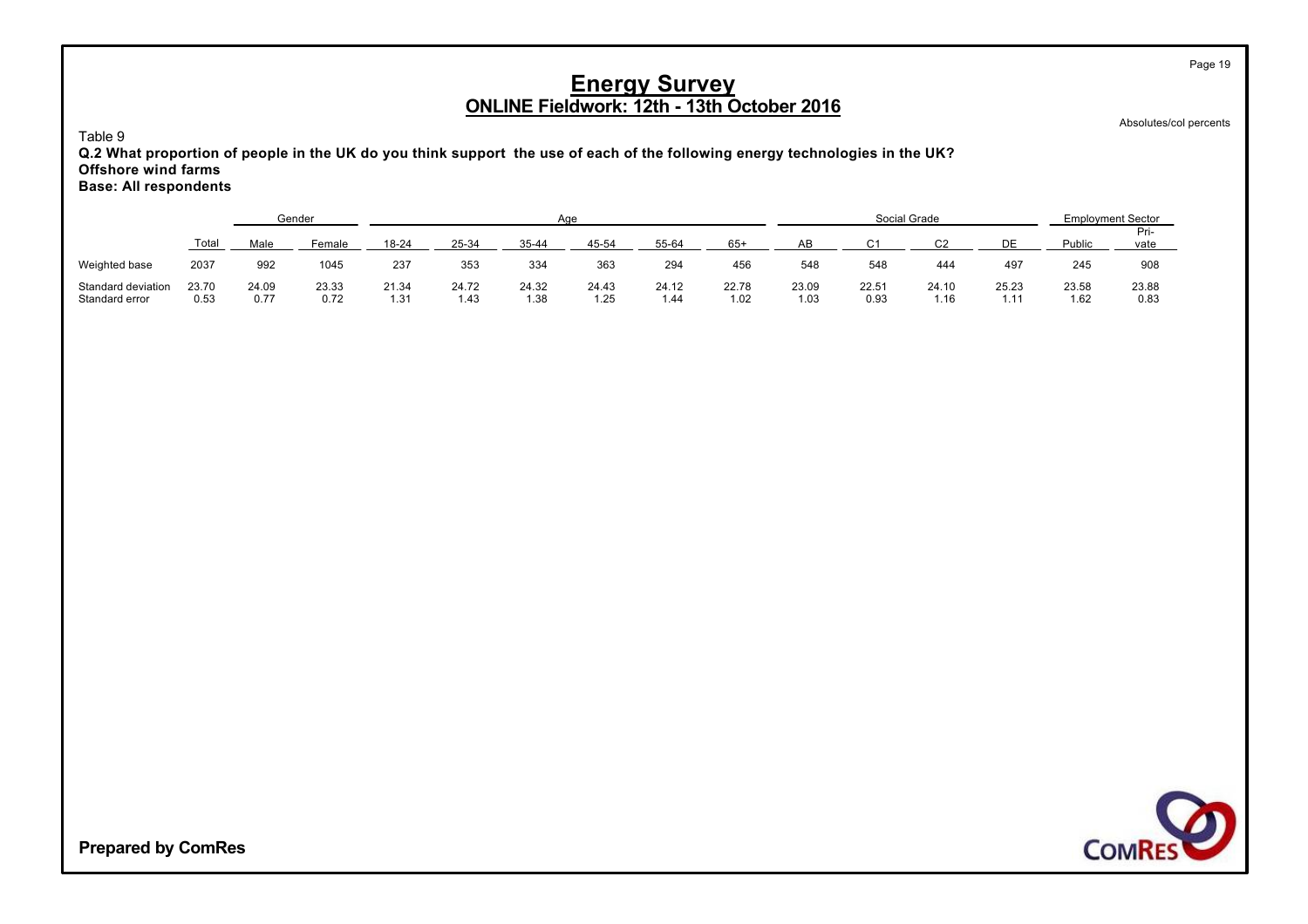Absolutes/col percents

Table 9

**Q.2 What proportion of people in the UK do you think support the use of each of the following energy technologies in the UK? Offshore wind farms**

**Base: All respondents**

|                 |        |            |           |           |                 |                      |               | Region                           |                  |                      |           |           |               |               |               |                             | Which of the following best describes where you live? |               |              |                                            |
|-----------------|--------|------------|-----------|-----------|-----------------|----------------------|---------------|----------------------------------|------------------|----------------------|-----------|-----------|---------------|---------------|---------------|-----------------------------|-------------------------------------------------------|---------------|--------------|--------------------------------------------|
|                 |        | Total      | Scotland  | Wales     | NET:<br>England | North<br>East        | North<br>West | Yorkshire<br>8<br>Humbersid<br>e | West<br>Midlands | East<br>Midlands     | Eastern   | London    | South<br>East | South<br>West | NET:<br>Urban | Urban -<br>Pop. over<br>10k | Town and<br>Fringe                                    | NET:<br>Rural | Vil-<br>lage | Hamlet &<br>Iso-<br>lated<br>Dwel-<br>ling |
| Unweighted base |        | 2037       | 178       | 110       | 1749            | 91                   | 233           | 168                              | 173              | 138                  | 228       | 269       | 273           | 176           | 1636          | 861                         | 775                                                   | 401           | 353          | 48                                         |
| Weighted base   |        | 2037       | 177       | 104       | 1756            | 85                   | 234           | 173                              | 183              | 151                  | 197       | 269       | 285           | 179           | 1628          | 833                         | 795                                                   | 409           | 364          | 45                                         |
| 10% or less     | (5)    | 112<br>6%  | 10<br>6%  | 6<br>6%   | 96<br>5%        | 6<br>7%              | 12<br>5%      | 17<br>10%                        | 14<br>8%         | 6<br>4%              | 6<br>3%   | 19<br>7%  | 11<br>4%      | 5<br>3%       | 90<br>6%      | 50<br>6%                    | 40<br>5%                                              | 22<br>5%      | 17<br>5%     | 5<br>12%                                   |
| 11% - 20%       | (15.5) | 139<br>7%  | 15<br>8%  | 11<br>11% | 113<br>6%       | 6<br>7%              | 18<br>8%      | 6<br>3%                          | 11<br>6%         | $\overline{7}$<br>5% | 18<br>9%  | 22<br>8%  | 10<br>4%      | 15<br>8%      | 114<br>7%     | 63<br>8%                    | 51<br>6%                                              | 25<br>6%      | 23<br>6%     | 2<br>5%                                    |
| 21% - 30%       | (25.5) | 215<br>11% | 24<br>14% | 5<br>5%   | 186<br>11%      | 6<br>7%              | 19<br>8%      | 14<br>8%                         | 13<br>7%         | 22<br>15%            | 14<br>7%  | 39<br>15% | 34<br>12%     | 24<br>13%     | 185<br>11%    | 105<br>13%                  | 80<br>10%                                             | 30<br>7%      | 28<br>8%     | $\overline{2}$<br>4%                       |
| $31\% - 40\%$   | (35.5) | 231<br>11% | 23<br>13% | 14<br>13% | 194<br>11%      | 10<br>12%            | 28<br>12%     | 19<br>11%                        | 23<br>12%        | 20<br>13%            | 22<br>11% | 24<br>9%  | 30<br>11%     | 19<br>11%     | 189<br>12%    | 94<br>11%                   | 95<br>12%                                             | 42<br>10%     | 40<br>11%    | 3<br>6%                                    |
| 41% - 50%       | (45.5) | 313<br>15% | 27<br>15% | 17<br>16% | 269<br>15%      | 16<br>19%            | 28<br>12%     | 30<br>18%                        | 30<br>17%        | 23<br>15%            | 25<br>13% | 47<br>18% | 41<br>14%     | 29<br>16%     | 249<br>15%    | 139<br>17%                  | 110<br>14%                                            | 65<br>16%     | 60<br>16%    | 5<br>11%                                   |
| 51% - 60%       | (55.5) | 274<br>13% | 14<br>8%  | 12<br>12% | 248<br>14%      | 11<br>13%            | 43<br>18%     | 18<br>10%                        | 20<br>11%        | 15<br>10%            | 35<br>18% | 33<br>12% | 41<br>14%     | 31<br>17%     | 209<br>13%    | 100<br>12%                  | 109<br>14%                                            | 64<br>16%     | 55<br>15%    | 9<br>21%                                   |
| 61% - 70%       | (65.5) | 311<br>15% | 27<br>15% | 15<br>15% | 269<br>15%      | 12<br>14%            | 37<br>16%     | 31<br>18%                        | 32<br>18%        | 27<br>18%            | 31<br>16% | 34<br>13% | 41<br>14%     | 23<br>13%     | 253<br>16%    | 127<br>15%                  | 127<br>16%                                            | 58<br>14%     | 48<br>13%    | 9<br>20%                                   |
| 71% - 80%       | (75.5) | 239<br>12% | 17<br>10% | 14<br>14% | 208<br>12%      | 13<br>15%            | 28<br>12%     | 19<br>11%                        | 23<br>13%        | 16<br>11%            | 27<br>14% | 29<br>11% | 39<br>14%     | 13<br>7%      | 186<br>11%    | 87<br>10%                   | 99<br>12%                                             | 53<br>13%     | 48<br>13%    | 5<br>11%                                   |
| 81% - 90%       | (85.5) | 113<br>6%  | 15<br>9%  | 5<br>5%   | 92<br>5%        | $\overline{a}$<br>2% | 10<br>4%      | 10<br>6%                         | 6<br>3%          | 10<br>7%             | 8<br>4%   | 9<br>3%   | 29<br>10%     | 9<br>5%       | 79<br>5%      | 34<br>4%                    | 46<br>6%                                              | 33<br>8%      | 31<br>8%     | 3<br>6%                                    |
| 91% or more     | (95.5) | 90<br>4%   | 5<br>3%   | 3<br>3%   | 83<br>5%        | 4<br>4%              | 11<br>5%      | 9<br>5%                          | 10<br>6%         | 4<br>3%              | 12<br>6%  | 11<br>4%  | 10<br>3%      | 12<br>7%      | 74<br>5%      | 34<br>4%                    | 39<br>5%                                              | 17<br>4%      | 15<br>4%     | $\overline{2}$<br>4%                       |
| NET: 0-30%      |        | 466<br>23% | 49<br>28% | 23<br>22% | 394<br>22%      | 18<br>21%            | 50<br>21%     | 36<br>21%                        | 37<br>20%        | 36<br>24%            | 38<br>19% | 80<br>30% | 55<br>19%     | 44<br>24%     | 389<br>24%    | 218<br>26%                  | 171<br>21%                                            | 77<br>19%     | 67<br>19%    | 10<br>21%                                  |
| NET: 31-50%     |        | 545<br>27% | 51<br>29% | 31<br>30% | 463<br>26%      | 26<br>30%            | 56<br>24%     | 49<br>28%                        | 53<br>29%        | 42<br>28%            | 47<br>24% | 71<br>27% | 71<br>25%     | 48<br>27%     | 438<br>27%    | 233<br>28%                  | 205<br>26%                                            | 107<br>26%    | 99<br>27%    | 8<br>17%                                   |
| NET: 51-70%     |        | 584<br>29% | 41<br>23% | 28<br>27% | 516<br>29%      | 23<br>27%            | 80<br>34%     | 49<br>28%                        | 53<br>29%        | 42<br>28%            | 66<br>34% | 68<br>25% | 81<br>29%     | 54<br>30%     | 463<br>28%    | 227<br>27%                  | 236<br>30%                                            | 122<br>30%    | 103<br>28%   | 19<br>41%                                  |



**Prepared by ComRes**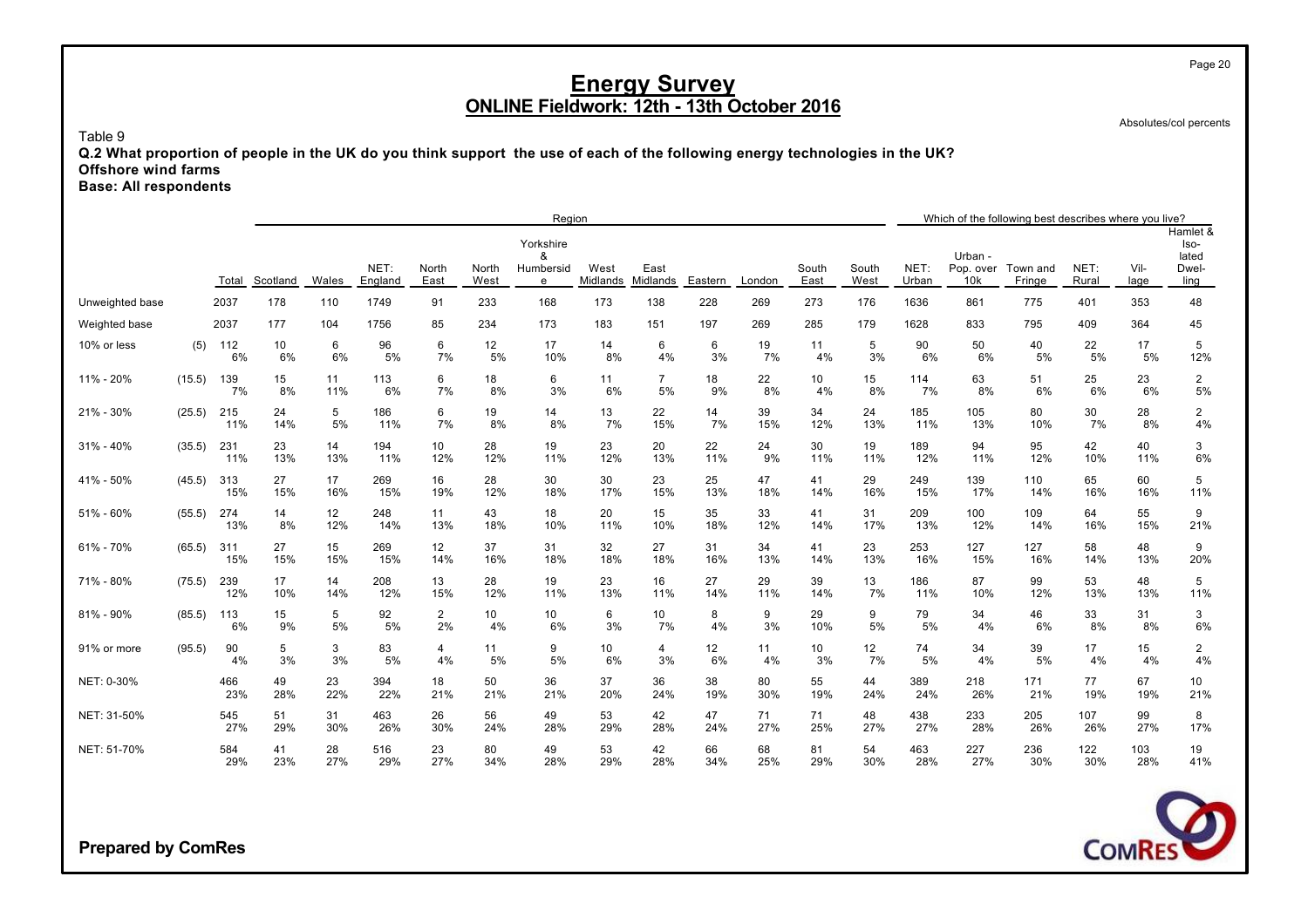Absolutes/col percents

Page 21

Table 9

**Q.2 What proportion of people in the UK do you think support the use of each of the following energy technologies in the UK? Offshore wind farms Base: All respondents**

|                                      |               |               |               |                 |               |               | Region                |                  |                  |               |               |               |               |                     |                              | Which of the following best describes where you live? |               |               |                           |
|--------------------------------------|---------------|---------------|---------------|-----------------|---------------|---------------|-----------------------|------------------|------------------|---------------|---------------|---------------|---------------|---------------------|------------------------------|-------------------------------------------------------|---------------|---------------|---------------------------|
|                                      |               |               |               |                 |               |               | Yorkshire<br>$\alpha$ |                  |                  |               |               |               |               |                     | Urban -                      |                                                       |               |               | Hamlet &<br>lso-<br>lated |
|                                      | Total         | Scotland      | Wales         | NET:<br>England | North<br>East | North<br>West | Humbersid<br>e        | West<br>Midlands | East<br>Midlands | Eastern       | London        | South<br>East | South<br>West | <b>NET</b><br>Urban | Pop. over<br>10 <sub>k</sub> | Town and<br>Fringe                                    | NET:<br>Rural | Vil-<br>lage  | Dwel-<br>ling             |
| Weighted base                        | 2037          | 177           | 104           | 1756            | 85            | 234           | 173                   | 183              | 151              | 197           | 269           | 285           | 179           | 1628                | 833                          | 795                                                   | 409           | 364           | 45                        |
| NET: 71-100%                         | 442<br>22%    | 37<br>21%     | 23<br>22%     | 383<br>22%      | 18<br>21%     | 49<br>21%     | 38<br>22%             | 40<br>22%        | 31<br>20%        | 46<br>23%     | 49<br>18%     | 77<br>27%     | 33<br>19%     | 339<br>21%          | 155<br>19%                   | 184<br>23%                                            | 103<br>25%    | 94<br>26%     | 21%                       |
| Mean                                 | 50.33         | 48.08         | 49.21         | 50.62           | 49.57         | 50.88         | 50.77                 | 50.65            | 50.06            | 52.66         | 46.81         | 53.51         | 49.93         | 49.77               | 48.21                        | 51.40                                                 | 52.54         | 52.69         | 51.32                     |
| Standard deviation<br>Standard error | 23.70<br>0.53 | 24.34<br>1.82 | 23.94<br>2.28 | 23.62<br>0.56   | 23.41<br>2.45 | 23.41<br>1.53 | 24.83<br>1.92         | 24.18<br>1.84    | 22.82<br>1.94    | 23.12<br>1.53 | 23.99<br>1.46 | 23.11<br>1.40 | 23.35<br>1.76 | 23.71<br>0.59       | 23.61<br>0.80                | 23.71<br>0.85                                         | 23.58<br>1.18 | 23.40<br>1.25 | 25.15<br>3.63             |

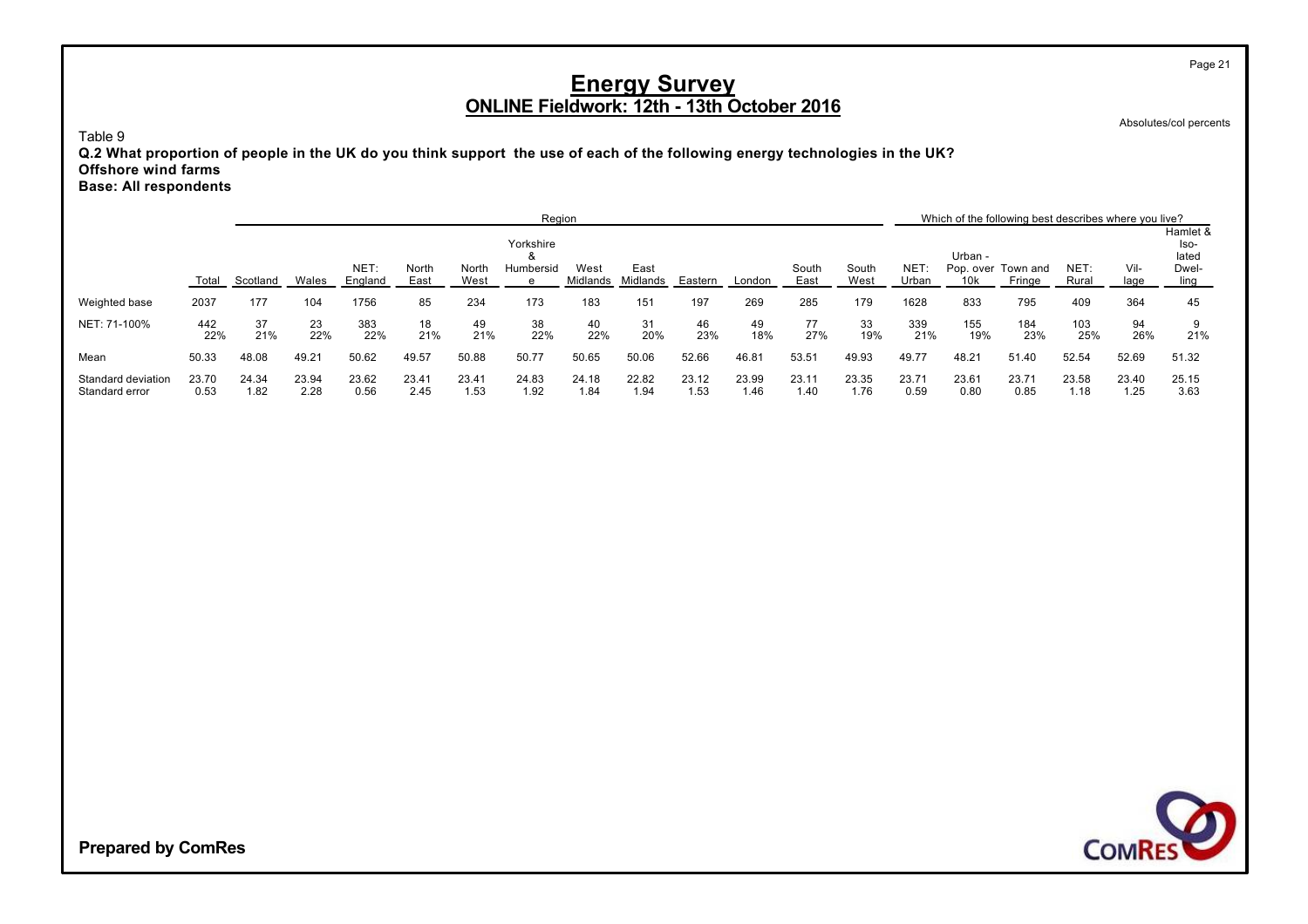Absolutes/col percents

#### Table 10

**Q.2 What proportion of people in the UK do you think support the use of each of the following energy technologies in the UK? Fracking wells for natural gas**

**Base: All respondents**

|                 |        |             | Gender               |              |                      |                                                      | Age        |                           |            |                           |            | Social Grade              |                      |                           | <b>Employment Sector</b> |                                          |
|-----------------|--------|-------------|----------------------|--------------|----------------------|------------------------------------------------------|------------|---------------------------|------------|---------------------------|------------|---------------------------|----------------------|---------------------------|--------------------------|------------------------------------------|
|                 |        | Total       | Male                 | Female       | 18-24                | 25-34                                                | 35-44      | 45-54                     | 55-64      | $65+$                     | AB         | C <sub>1</sub>            | C <sub>2</sub>       | <b>DE</b>                 | Public                   | Pri-<br>vate                             |
| Unweighted base |        | 2037        | 977                  | 1060         | 264                  | 298                                                  | 310        | 380                       | 282        | 503                       | 504        | 586                       | 433                  | 514                       | 212                      | 824                                      |
| Weighted base   |        | 2037        | 992                  | 1045         | 237                  | 353                                                  | 334        | 363                       | 294        | 456                       | 548        | 548                       | 444                  | 497                       | 245                      | 908                                      |
| 10% or less     | (5)    | 512<br>25%  | 246<br>25%           | 265<br>25%   | 33<br>14%            | 81<br>23%                                            | 100<br>30% | 81<br>22%                 | 97<br>33%  | 119<br>26%                | 109<br>20% | 137<br>25%                | 115<br>26%           | 150<br>30%                | 54<br>22%                | 208<br>23%                               |
| 11% - 20%       | (15.5) | 409<br>20%  | 203<br>20%           | 205<br>20%   | 35<br>15%            | 62<br>18%                                            | 66<br>20%  | 101<br>28%                | 50<br>17%  | 94<br>21%                 | 113<br>21% | 112<br>20%                | 78<br>18%            | 106<br>21%                | 47<br>19%                | 190<br>21%                               |
| 21% - 30%       | (25.5) | 396<br>19%  | 190<br>19%           | 206<br>20%   | 50<br>21%            | 68<br>19%                                            | 40<br>12%  | 76<br>21%                 | 67<br>23%  | 95<br>21%                 | 117<br>21% | 111<br>20%                | 85<br>19%            | 83<br>17%                 | 44<br>18%                | 181<br>20%                               |
| $31\% - 40\%$   | (35.5) | 252<br>12%  | 132<br>13%           | 120<br>11%   | 37<br>16%            | 48<br>14%                                            | 44<br>13%  | 47<br>13%                 | 29<br>10%  | 47<br>10%                 | 83<br>15%  | 68<br>12%                 | 51<br>11%            | 50<br>10%                 | 35<br>14%                | 122<br>13%                               |
| 41% - 50%       | (45.5) | 259<br>13%  | 120<br>12%           | 138<br>13%   | 56<br>24%            | 49<br>14%                                            | 50<br>15%  | 32<br>9%                  | 19<br>7%   | 52<br>11%                 | 63<br>12%  | 74<br>14%                 | 59<br>13%            | 62<br>13%                 | 40<br>16%                | 110<br>12%                               |
| 51% - 60%       | (55.5) | 117<br>6%   | 50<br>5%             | 67<br>6%     | 14<br>6%             | 30<br>8%                                             | 15<br>5%   | 11<br>3%                  | 14<br>5%   | 33<br>7%                  | 33<br>6%   | 23<br>4%                  | 35<br>8%             | 26<br>5%                  | 15<br>6%                 | 50<br>6%                                 |
| 61% - 70%       | (65.5) | 47<br>2%    | 28<br>3%             | 19<br>2%     | 4<br>2%              | 6<br>2%                                              | 8<br>2%    | 11<br>3%                  | 9<br>3%    | 9<br>2%                   | 15<br>3%   | 8<br>2%                   | 9<br>2%              | 15<br>3%                  | 3<br>$1\%$               | $\begin{array}{c} 28 \\ 3\% \end{array}$ |
| 71% - 80%       | (75.5) | 23<br>1%    | 8<br>1%              | 16<br>1%     | 3<br>$1\%$           | 6<br>2%                                              | 5<br>1%    | $\overline{2}$<br>$\star$ | 4<br>$1\%$ | 3<br>1%                   | 4<br>1%    | 10<br>2%                  | $\overline{7}$<br>2% | $\overline{2}$<br>$\star$ | 3<br>1%                  | $7^{\circ}$<br>$1\%$                     |
| 81% - 90%       | (85.5) | 11<br>1%    | $\overline{7}$<br>1% | 4<br>$\star$ | 3<br>1%              | 4<br>1%                                              | 3<br>$1\%$ |                           |            | $\overline{c}$<br>$\star$ | 6<br>1%    | 4<br>1%                   | 2<br>$\star$         |                           | $\mathbf{1}$<br>$\star$  | 8<br>1%                                  |
| 91% or more     | (95.5) | 11<br>1%    | 8<br>1%              | 4<br>$\star$ | 1<br>1%              | $\overline{\phantom{a}}$<br>$\overline{\phantom{a}}$ | 3<br>$1\%$ | $\overline{2}$<br>1%      | 4<br>1%    | 1<br>$\star$              | 3<br>1%    | $\overline{1}$<br>$\star$ | 3<br>1%              | 4<br>1%                   | 3<br>1%                  | 5<br>$1\%$                               |
| NET: 0-30%      |        | 1317<br>65% | 640<br>65%           | 676<br>65%   | 119<br>50%           | 210<br>60%                                           | 206<br>62% | 258<br>71%                | 214<br>73% | 309<br>68%                | 340<br>62% | 360<br>66%                | 278<br>63%           | 339<br>68%                | 145<br>59%               | 578<br>64%                               |
| NET: 31-50%     |        | 511<br>25%  | 252<br>25%           | 258<br>25%   | 93<br>39%            | 97<br>28%                                            | 94<br>28%  | 79<br>22%                 | 48<br>16%  | 99<br>22%                 | 146<br>27% | 142<br>26%                | 110<br>25%           | 112<br>23%                | 74<br>30%                | 232<br>26%                               |
| NET: 51-70%     |        | 164<br>8%   | 78<br>8%             | 86<br>8%     | 18<br>7%             | 36<br>10%                                            | 23<br>7%   | 22<br>6%                  | 23<br>8%   | 42<br>9%                  | 48<br>9%   | 32<br>6%                  | 44<br>10%            | 40<br>8%                  | 19<br>8%                 | 78<br>$9\%$                              |
| NET: 71-100%    |        | 46<br>2%    | 22<br>2%             | 24<br>2%     | $\overline{7}$<br>3% | 10<br>3%                                             | 11<br>3%   | $\overline{4}$<br>$1\%$   | 8<br>3%    | 6<br>1%                   | 13<br>2%   | 14<br>3%                  | 12<br>3%             | 6<br>1%                   | 6<br>3%                  | 20<br>2%                                 |
| Mean            |        | 26.06       | 26.08                | 26.04        | 31.56                | 27.86                                                | 25.88      | 23.94                     | 23.74      | 25.12                     | 27.53      | 25.57                     | 26.94                | 24.20                     | 27.69                    | 26.66                                    |



**Prepared by ComRes**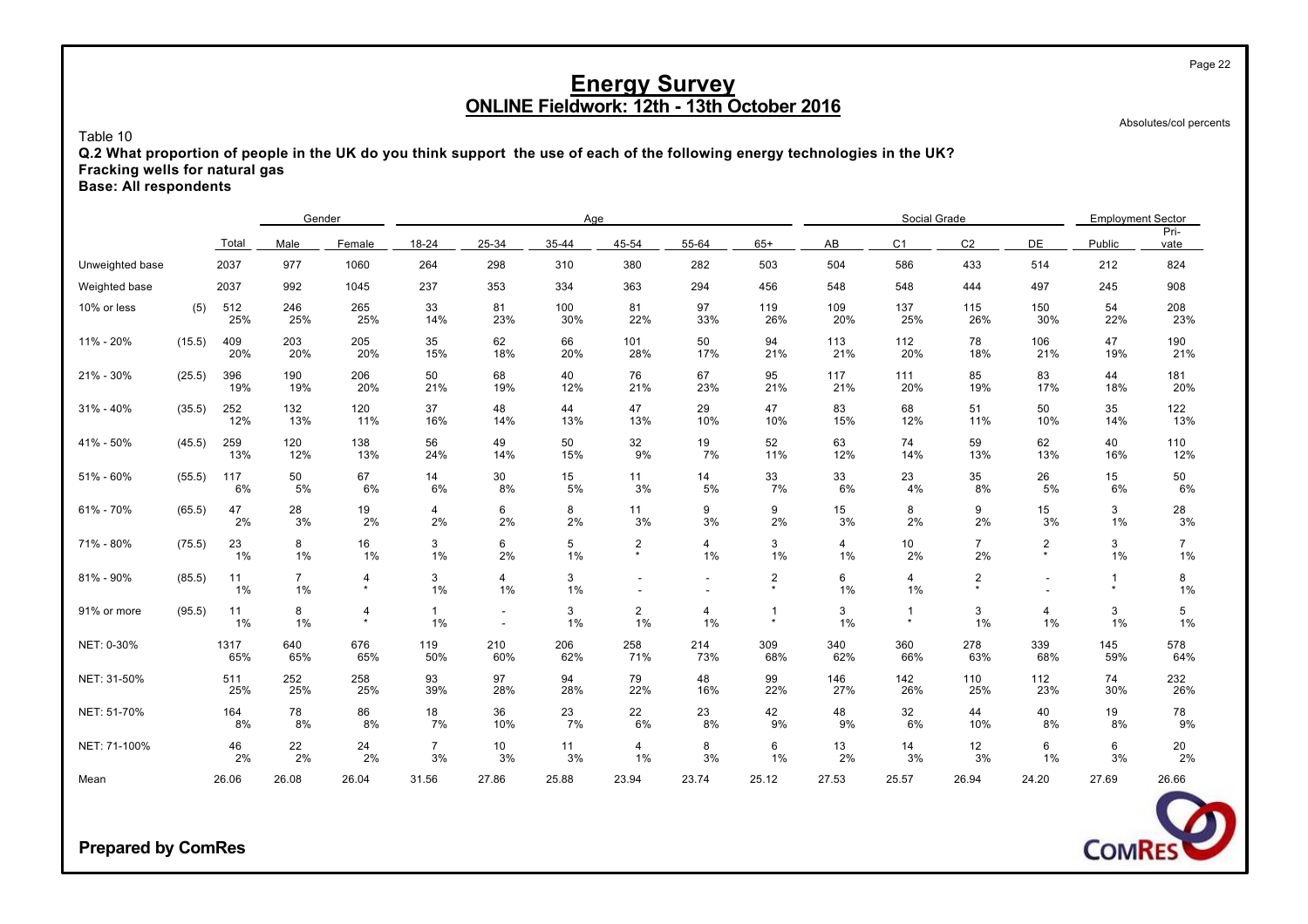Absolutes/col percents

Page 23

Table 10

**Q.2 What proportion of people in the UK do you think support the use of each of the following energy technologies in the UK? Fracking wells for natural gas Base: All respondents**

|                                      |               |               | Gender        |               |               | Age           |               |               |               |               | Social Grade  |               |               | <b>Employment Sector</b> |               |
|--------------------------------------|---------------|---------------|---------------|---------------|---------------|---------------|---------------|---------------|---------------|---------------|---------------|---------------|---------------|--------------------------|---------------|
|                                      | Total         | Male          | Female        | 18-24         | 25-34         | $35 - 44$     | 45-54         | 55-64         | $65+$         | AB            | $\sim$        | r۵            | ∩F            | Public                   | Pri-<br>vate  |
| Weighted base                        | 2037          | 992           | 1045          | 237           | 353           | 334           | 363           | 294           | 456           | 548           | 548           | 444           | 497           | 245                      | 908           |
| Standard deviation<br>Standard error | 18.79<br>0.42 | 18.94<br>0.61 | 18.65<br>0.57 | 18.15<br>1.12 | 19.01<br>1.10 | 20.28<br>1.15 | 16.79<br>0.86 | 19.67<br>1 17 | 18.11<br>0.81 | 18.64<br>0.83 | 18.22<br>0.75 | 19.54<br>0.94 | 18.74<br>0.83 | 18.99<br>1.30            | 18.82<br>0.66 |

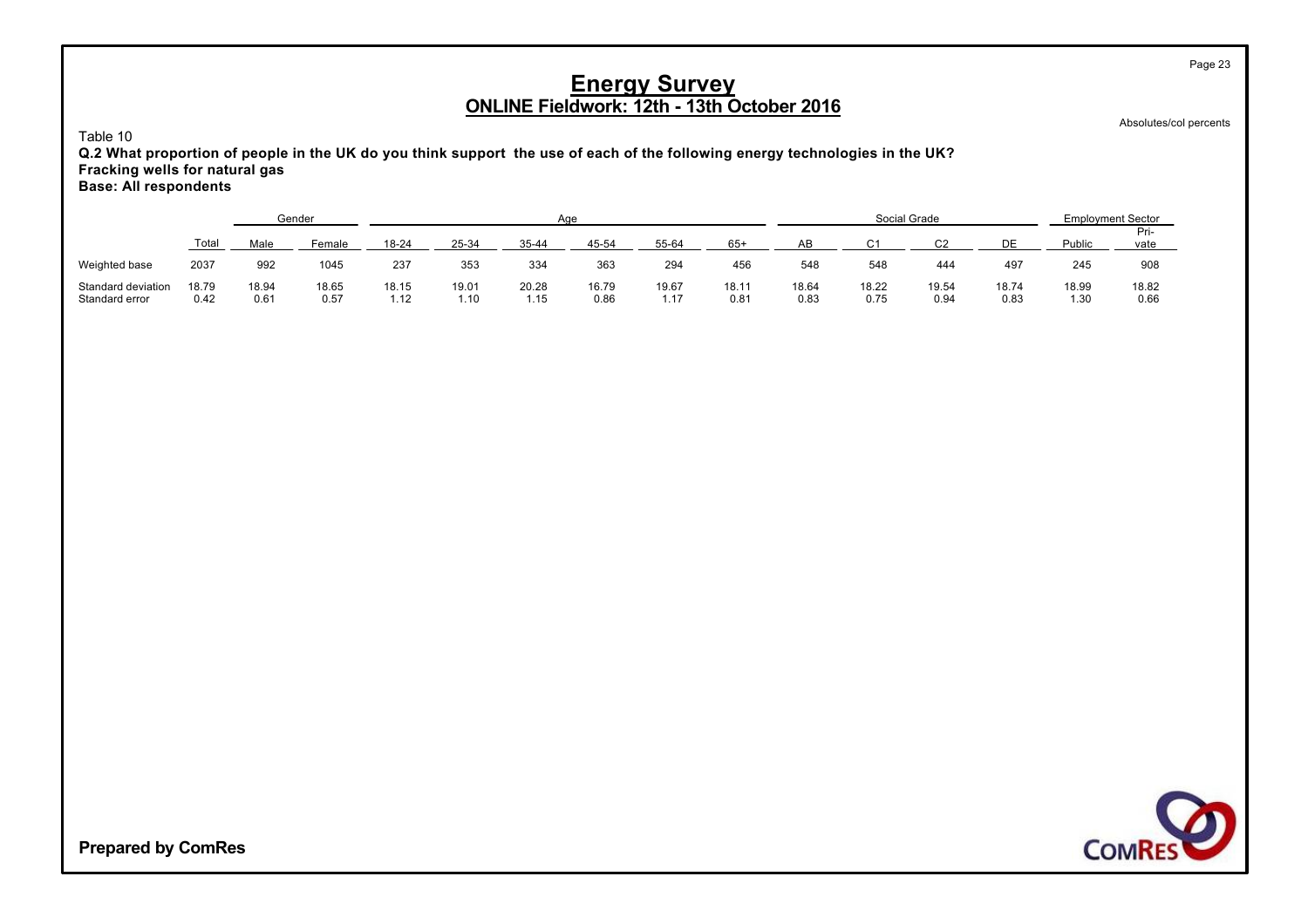Absolutes/col percents

Table 10

**Q.2 What proportion of people in the UK do you think support the use of each of the following energy technologies in the UK? Fracking wells for natural gas**

**Base: All respondents**

|                 |        |             |                    |                          |                 |                                    |                      | Region                           |                       |                                                      |                      |                      |                      |                           |               |                             | Which of the following best describes where you live? |                                    |                           |                                            |
|-----------------|--------|-------------|--------------------|--------------------------|-----------------|------------------------------------|----------------------|----------------------------------|-----------------------|------------------------------------------------------|----------------------|----------------------|----------------------|---------------------------|---------------|-----------------------------|-------------------------------------------------------|------------------------------------|---------------------------|--------------------------------------------|
|                 |        | Total       | Scotland           | Wales                    | NET:<br>England | North<br>East                      | North<br>West        | Yorkshire<br>8<br>Humbersid<br>e | West<br>Midlands      | East<br>Midlands                                     | Eastern              | London               | South<br>East        | South<br>West             | NET:<br>Urban | Urban -<br>Pop. over<br>10k | Town and<br>Fringe                                    | NET:<br>Rural                      | Vil-<br>lage              | Hamlet &<br>Iso-<br>lated<br>Dwel-<br>ling |
| Unweighted base |        | 2037        | 178                | 110                      | 1749            | 91                                 | 233                  | 168                              | 173                   | 138                                                  | 228                  | 269                  | 273                  | 176                       | 1636          | 861                         | 775                                                   | 401                                | 353                       | 48                                         |
| Weighted base   |        | 2037        | 177                | 104                      | 1756            | 85                                 | 234                  | 173                              | 183                   | 151                                                  | 197                  | 269                  | 285                  | 179                       | 1628          | 833                         | 795                                                   | 409                                | 364                       | 45                                         |
| 10% or less     | (5)    | 512<br>25%  | 57<br>32%          | 23<br>23%                | 432<br>25%      | 19<br>22%                          | 66<br>28%            | 41<br>24%                        | 42<br>23%             | 31<br>20%                                            | 47<br>24%            | 60<br>22%            | 72<br>25%            | 55<br>31%                 | 415<br>26%    | 199<br>24%                  | 216<br>27%                                            | 96<br>24%                          | 85<br>24%                 | 11<br>24%                                  |
| 11% - 20%       | (15.5) | 409<br>20%  | 46<br>26%          | 21<br>20%                | 341<br>19%      | 21<br>24%                          | 47<br>20%            | 34<br>19%                        | 42<br>23%             | 30<br>20%                                            | 40<br>20%            | 38<br>14%            | 50<br>18%            | 39<br>22%                 | 318<br>20%    | 166<br>20%                  | 153<br>19%                                            | 90<br>22%                          | 79<br>22%                 | 11<br>24%                                  |
| 21% - 30%       | (25.5) | 396<br>19%  | 23<br>13%          | 24<br>23%                | 349<br>20%      | 17<br>19%                          | 42<br>18%            | 34<br>19%                        | 35<br>19%             | 36<br>24%                                            | 39<br>20%            | 51<br>19%            | 60<br>21%            | 35<br>20%                 | 313<br>19%    | 150<br>18%                  | 163<br>20%                                            | 83<br>20%                          | 72<br>20%                 | 11<br>24%                                  |
| $31\% - 40\%$   | (35.5) | 252<br>12%  | 22<br>13%          | 13<br>12%                | 217<br>12%      | 9<br>10%                           | 33<br>14%            | 21<br>12%                        | 25<br>14%             | 13<br>8%                                             | 22<br>11%            | 34<br>13%            | 40<br>14%            | 20<br>11%                 | 199<br>12%    | 115<br>14%                  | 84<br>11%                                             | 53<br>13%                          | 48<br>13%                 | 5<br>10%                                   |
| 41% - 50%       | (45.5) | 259<br>13%  | 14<br>8%           | 12<br>12%                | 232<br>13%      | 15<br>17%                          | 29<br>12%            | 22<br>13%                        | 27<br>15%             | 27<br>18%                                            | 30<br>15%            | 39<br>14%            | 32<br>11%            | 12<br>7%                  | 210<br>13%    | 99<br>12%                   | 111<br>14%                                            | 49<br>12%                          | 43<br>12%                 | 5<br>12%                                   |
| 51% - 60%       | (55.5) | 117<br>6%   | 5<br>3%            | $\overline{7}$<br>7%     | 105<br>6%       | 5<br>6%                            | 8<br>4%              | 11<br>7%                         | 6<br>3%               | 8<br>5%                                              | 9<br>5%              | 27<br>10%            | 20<br>7%             | 11<br>6%                  | 96<br>6%      | 56<br>7%                    | 40<br>5%                                              | 21<br>5%                           | 20<br>5%                  | $\mathbf{1}$<br>3%                         |
| 61% - 70%       | (65.5) | 47<br>2%    | 2<br>1%            | 3<br>3%                  | 42<br>2%        | $\overline{\phantom{a}}$<br>$\sim$ | $\overline{2}$<br>1% | 4<br>2%                          | 3<br>2%               | 5<br>3%                                              | 5<br>2%              | 9<br>3%              | $\overline{7}$<br>2% | $\overline{7}$<br>4%      | 37<br>2%      | 24<br>3%                    | 13<br>2%                                              | 10<br>2%                           | 10<br>3%                  |                                            |
| 71% - 80%       | (75.5) | 23<br>1%    | 3<br>2%            |                          | 20<br>1%        |                                    | 4<br>2%              |                                  | $\mathbf{1}$<br>1%    | $\mathbf{1}$<br>$1\%$                                | 3<br>1%              | 10<br>4%             | 2<br>1%              | $\sim$                    | 21<br>$1\%$   | 13<br>2%                    | 8<br>1%                                               | $\overline{2}$<br>1%               | $\overline{c}$<br>1%      |                                            |
| 81% - 90%       | (85.5) | 11<br>1%    | 3<br>2%            |                          | 9<br>$\star$    |                                    | 1<br>$\star$         | 2<br>1%                          | $\mathbf{1}$<br>1%    | $\overline{\phantom{a}}$<br>$\blacksquare$           | $\overline{2}$<br>1% | $\overline{2}$<br>1% | $\star$<br>$\star$   |                           | 9<br>1%       | $\overline{7}$<br>1%        | $\overline{2}$<br>$\star$                             | 3<br>1%                            | 3<br>1%                   |                                            |
| 91% or more     | (95.5) | 11<br>1%    | $\mathbf{1}$<br>1% | $\overline{\phantom{a}}$ | 10<br>1%        | $\overline{\phantom{a}}$           | $\overline{2}$<br>1% | 4<br>2%                          | $\mathbf{1}$<br>$1\%$ | $\overline{\phantom{a}}$<br>$\overline{\phantom{a}}$ |                      |                      | 2<br>1%              | $\overline{1}$<br>$\star$ | 9<br>$1\%$    | 5<br>1%                     | 5<br>1%                                               | $\overline{\mathbf{c}}$<br>$\star$ | $\overline{1}$<br>$\star$ | $\mathbf{1}$<br>2%                         |
| NET: 0-30%      |        | 1317<br>65% | 126<br>71%         | 69<br>66%                | 1122<br>64%     | 57<br>66%                          | 154<br>66%           | 109<br>63%                       | 119<br>65%            | 98<br>65%                                            | 126<br>64%           | 149<br>55%           | 182<br>64%           | 129<br>72%                | 1047<br>64%   | 515<br>62%                  | 532<br>67%                                            | 270<br>66%                         | 237<br>65%                | 33<br>73%                                  |
| NET: 31-50%     |        | 511<br>25%  | 36<br>21%          | 25<br>24%                | 449<br>26%      | 23<br>27%                          | 62<br>27%            | 43<br>25%                        | 52<br>29%             | 39<br>26%                                            | 53<br>27%            | 73<br>27%            | 72<br>25%            | 32<br>18%                 | 409<br>25%    | 214<br>26%                  | 196<br>25%                                            | 101<br>25%                         | 91<br>25%                 | 10<br>22%                                  |
| NET: 51-70%     |        | 164<br>8%   | 7<br>4%            | 10<br>10%                | 147<br>8%       | 5<br>6%                            | 11<br>5%             | 15<br>9%                         | 9<br>5%               | 13<br>8%                                             | 14<br>7%             | 35<br>13%            | 27<br>9%             | 18<br>10%                 | 133<br>8%     | 80<br>10%                   | 53<br>7%                                              | 31<br>8%                           | 30<br>8%                  | $\mathbf{1}$<br>3%                         |



**Prepared by ComRes**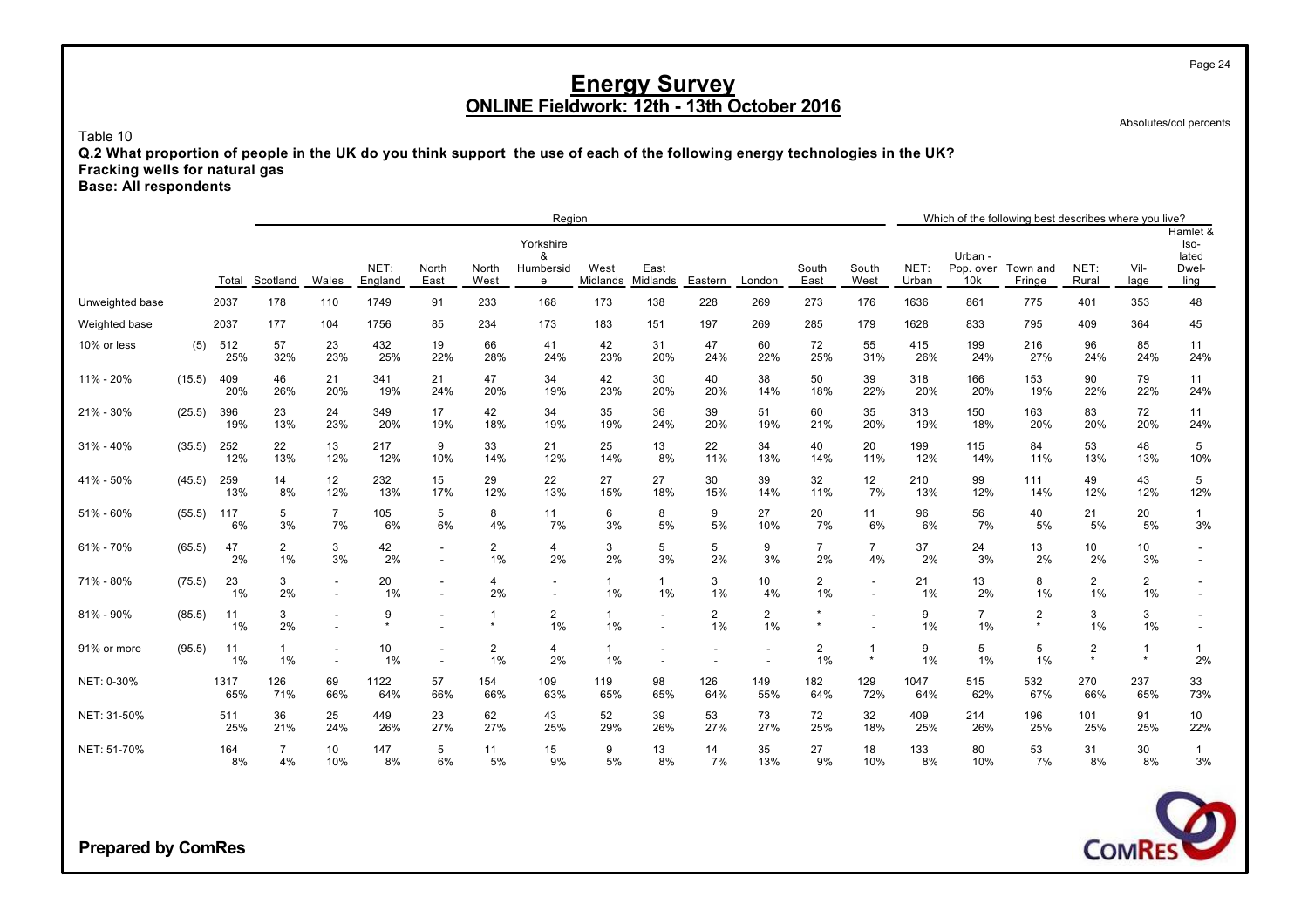Absolutes/col percents

Page 25

Table 10

**Q.2 What proportion of people in the UK do you think support the use of each of the following energy technologies in the UK? Fracking wells for natural gas Base: All respondents**

|                                      |               |               |               |                 |                                                      |               | Region         |                  |                  |               |               |               |               |               |                 | Which of the following best describes where you live? |               |               |                           |
|--------------------------------------|---------------|---------------|---------------|-----------------|------------------------------------------------------|---------------|----------------|------------------|------------------|---------------|---------------|---------------|---------------|---------------|-----------------|-------------------------------------------------------|---------------|---------------|---------------------------|
|                                      |               |               |               |                 |                                                      |               | Yorkshire      |                  |                  |               |               |               |               |               | Urban -         |                                                       |               |               | Hamlet &<br>lso-<br>lated |
|                                      | Total         | Scotland      | Wales         | NET:<br>England | North<br>East                                        | North<br>West | Humbersid<br>e | West<br>Midlands | East<br>Midlands | Eastern       | London        | South<br>East | South<br>West | NET:<br>Urban | 10 <sub>k</sub> | Pop. over Town and<br>Fringe                          | NET:<br>Rural | Vil-<br>lage  | Dwel-<br>ling             |
| Weighted base                        | 2037          | 177           | 104           | 1756            | 85                                                   | 234           | 173            | 183              | 151              | 197           | 269           | 285           | 179           | 1628          | 833             | 795                                                   | 409           | 364           | 45                        |
| NET: 71-100%                         | 46<br>2%      | 4%            | $\sim$        | 38<br>2%        | $\overline{\phantom{a}}$<br>$\overline{\phantom{a}}$ | 3%            | 6<br>4%        | 2%               | 1%               | 5<br>2%       | 12<br>4%      | 1%            | $\star$       | 39<br>2%      | 25<br>3%        | 15<br>2%                                              | 2%            | 2%            | 2%                        |
| Mean                                 | 26.06         | 22.89         | 25.69         | 26.40           | 24.85                                                | 24.79         | 27.68          | 25.50            | 26.85            | 26.50         | 30.23         | 26.12         | 23.15         | 26.18         | 27.19           | 25.12                                                 | 25.60         | 25.81         | 23.88                     |
| Standard deviation<br>Standard error | 18.79<br>0.42 | 19.62<br>1.47 | 16.94<br>1.62 | 18.78<br>0.45   | 16.03<br>1.68                                        | 18.69<br>1.22 | 20.86<br>1.61  | 17.58<br>1.34    | 17.29<br>1.47    | 18.59<br>1.23 | 20.47<br>1.25 | 18.34<br>1.11 | 17.98<br>1.36 | 18.97<br>0.47 | 19.53<br>0.67   | 18.33<br>0.66                                         | 18.04<br>0.90 | 18.06<br>0.96 | 17.93<br>2.59             |

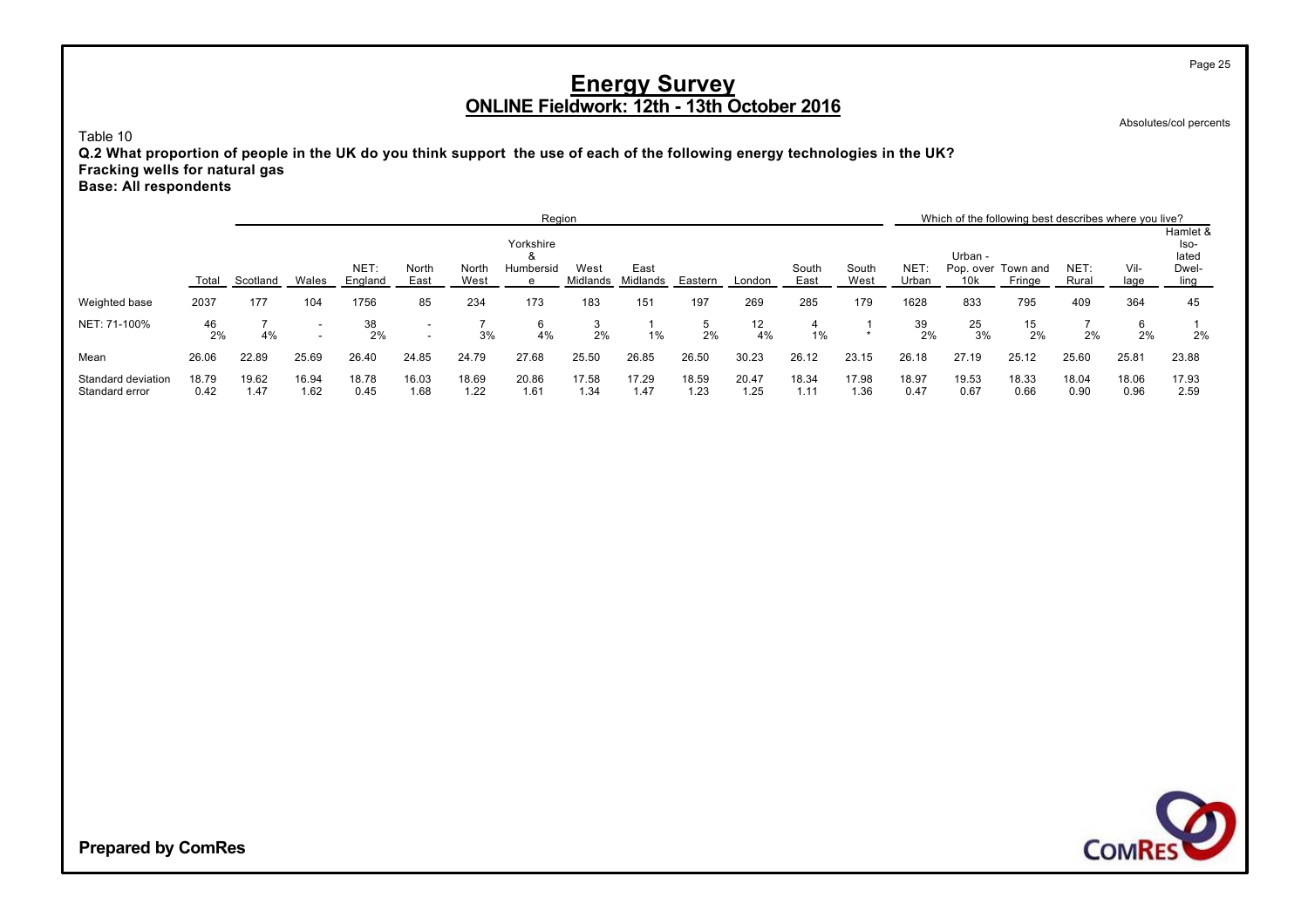Absolutes/col percents

Table 11

**Q.2 What proportion of people in the UK do you think support the use of each of the following energy technologies in the UK? Solar farms**

**Base: All respondents**

|                 |        |            | Gender     |            |           |            | Age        |            |           |            |            | Social Grade   |                |            | <b>Employment Sector</b> |              |
|-----------------|--------|------------|------------|------------|-----------|------------|------------|------------|-----------|------------|------------|----------------|----------------|------------|--------------------------|--------------|
|                 |        | Total      | Male       | Female     | 18-24     | 25-34      | 35-44      | 45-54      | 55-64     | $65+$      | AB         | C <sub>1</sub> | C <sub>2</sub> | DE         | Public                   | Pri-<br>vate |
| Unweighted base |        | 2037       | 977        | 1060       | 264       | 298        | 310        | 380        | 282       | 503        | 504        | 586            | 433            | 514        | 212                      | 824          |
| Weighted base   |        | 2037       | 992        | 1045       | 237       | 353        | 334        | 363        | 294       | 456        | 548        | 548            | 444            | 497        | 245                      | 908          |
| 10% or less     | (5)    | 121<br>6%  | 67<br>7%   | 54<br>5%   | 12<br>5%  | 27<br>8%   | 20<br>6%   | 16<br>4%   | 25<br>9%  | 20<br>4%   | 29<br>5%   | 25<br>5%       | 32<br>7%       | 34<br>7%   | 12<br>5%                 | 54<br>6%     |
| 11% - 20%       | (15.5) | 123<br>6%  | 64<br>6%   | 59<br>6%   | 17<br>7%  | 24<br>7%   | 13<br>4%   | 27<br>7%   | 16<br>5%  | 26<br>6%   | 34<br>6%   | 29<br>5%       | 26<br>6%       | 33<br>7%   | 8<br>3%                  | 67<br>7%     |
| 21% - 30%       | (25.5) | 205<br>10% | 109<br>11% | 96<br>9%   | 15<br>6%  | 28<br>8%   | 39<br>12%  | 39<br>11%  | 34<br>12% | 49<br>11%  | 55<br>10%  | 64<br>12%      | 40<br>9%       | 46<br>9%   | 21<br>9%                 | 99<br>11%    |
| 31% - 40%       | (35.5) | 242<br>12% | 120<br>12% | 123<br>12% | 33<br>14% | 44<br>12%  | 39<br>12%  | 32<br>9%   | 35<br>12% | 60<br>13%  | 78<br>14%  | 64<br>12%      | 49<br>11%      | 51<br>10%  | 36<br>15%                | 108<br>12%   |
| 41% - 50%       | (45.5) | 351<br>17% | 142<br>14% | 209<br>20% | 41<br>17% | 51<br>14%  | 64<br>19%  | 72<br>20%  | 47<br>16% | 77<br>17%  | 78<br>14%  | 109<br>20%     | 73<br>17%      | 91<br>18%  | 51<br>21%                | 141<br>16%   |
| 51% - 60%       | (55.5) | 269<br>13% | 139<br>14% | 129<br>12% | 35<br>15% | 43<br>12%  | 31<br>9%   | 47<br>13%  | 38<br>13% | 74<br>16%  | 87<br>16%  | 60<br>11%      | 50<br>11%      | 71<br>14%  | 22<br>9%                 | 115<br>13%   |
| 61% - 70%       | (65.5) | 292<br>14% | 143<br>14% | 149<br>14% | 40<br>17% | 65<br>18%  | 33<br>10%  | 44<br>12%  | 44<br>15% | 65<br>14%  | 76<br>14%  | 90<br>16%      | 67<br>15%      | 60<br>12%  | 35<br>14%                | 138<br>15%   |
| 71% - 80%       | (75.5) | 211<br>10% | 102<br>10% | 108<br>10% | 27<br>11% | 27<br>8%   | 43<br>13%  | 43<br>12%  | 28<br>10% | 43<br>9%   | 55<br>10%  | 49<br>9%       | 49<br>11%      | 58<br>12%  | 27<br>11%                | 89<br>10%    |
| 81% - 90%       | (85.5) | 116<br>6%  | 49<br>5%   | 68<br>6%   | 9<br>4%   | 23<br>6%   | 25<br>8%   | 24<br>7%   | 12<br>4%  | 23<br>5%   | 28<br>5%   | 34<br>6%       | 32<br>7%       | 23<br>5%   | 19<br>8%                 | 49<br>5%     |
| 91% or more     | (95.5) | 107<br>5%  | 58<br>6%   | 49<br>5%   | 9<br>4%   | 20<br>6%   | 27<br>8%   | 18<br>5%   | 13<br>4%  | 20<br>4%   | 28<br>5%   | 23<br>4%       | 26<br>6%       | 30<br>6%   | 13<br>5%                 | 50<br>5%     |
| NET: 0-30%      |        | 448<br>22% | 240<br>24% | 209<br>20% | 44<br>18% | 80<br>23%  | 73<br>22%  | 82<br>23%  | 75<br>26% | 95<br>21%  | 118<br>22% | 119<br>22%     | 98<br>22%      | 113<br>23% | 41<br>17%                | 219<br>24%   |
| NET: 31-50%     |        | 594<br>29% | 262<br>26% | 332<br>32% | 73<br>31% | 95<br>27%  | 103<br>31% | 104<br>29% | 83<br>28% | 137<br>30% | 156<br>29% | 174<br>32%     | 122<br>27%     | 142<br>29% | 87<br>36%                | 249<br>27%   |
| NET: 51-70%     |        | 561<br>28% | 282<br>28% | 279<br>27% | 75<br>32% | 109<br>31% | 64<br>19%  | 92<br>25%  | 83<br>28% | 139<br>30% | 163<br>30% | 150<br>27%     | 117<br>26%     | 131<br>26% | 57<br>23%                | 253<br>28%   |
| NET: 71-100%    |        | 434<br>21% | 209<br>21% | 225<br>22% | 44<br>19% | 70<br>20%  | 95<br>29%  | 86<br>24%  | 53<br>18% | 86<br>19%  | 110<br>20% | 106<br>19%     | 107<br>24%     | 111<br>22% | 59<br>24%                | 187<br>21%   |
| Mean            |        | 50.29      | 49.69      | 50.86      | 50.31     | 50.10      | 52.23      | 50.96      | 47.94     | 50.00      | 49.98      | 50.13          | 51.14          | 50.06      | 52.19                    | 49.65        |



**Prepared by ComRes**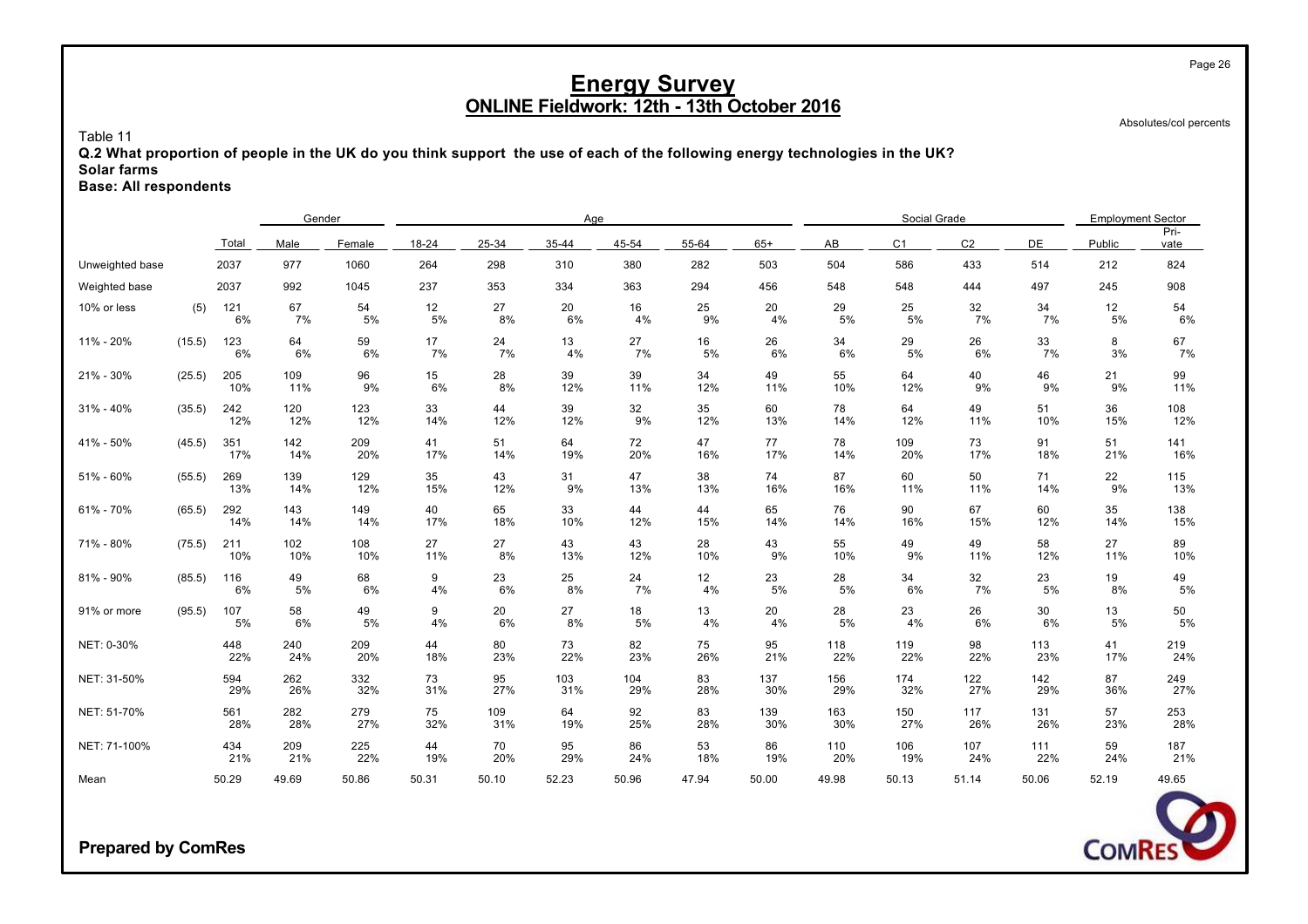Absolutes/col percents

Page 27

Table 11

**Q.2 What proportion of people in the UK do you think support the use of each of the following energy technologies in the UK? Solar farms Base: All respondents**

|                    |       |       | Gender |           |       |           | Aae   |       |       |       |        | Social Grade |       | <b>Employment Sector</b> |              |
|--------------------|-------|-------|--------|-----------|-------|-----------|-------|-------|-------|-------|--------|--------------|-------|--------------------------|--------------|
|                    | Total | Male  | Female | $18 - 24$ | 25-34 | $35 - 44$ | 45-54 | 55-64 | $65+$ | AB    | $\sim$ |              | DE    | Public                   | Pri-<br>vate |
| Weighted base      | 2037  | 992   | 1045   | 237       | 353   | 334       | 363   | 294   | 456   | 548   | 548    | 444          | 497   | 245                      | 908          |
| Standard deviation | 23.81 | 24.41 | 23.23  | 22.32     | 24.79 | 25.28     | 23.71 | 24.07 | 22.55 | 23.43 | 22.87  | 24.88        | 24.32 | 23.27                    | 24.19        |
| Standard error     | 0.53  | 0.78  | 0.71   | 1.37      | 1.44  | 1.44      | 1.22  | 1.43  | 1.01  | 1.04  | 0.94   | 1.20         | 1.07  | 1.60                     | 0.84         |

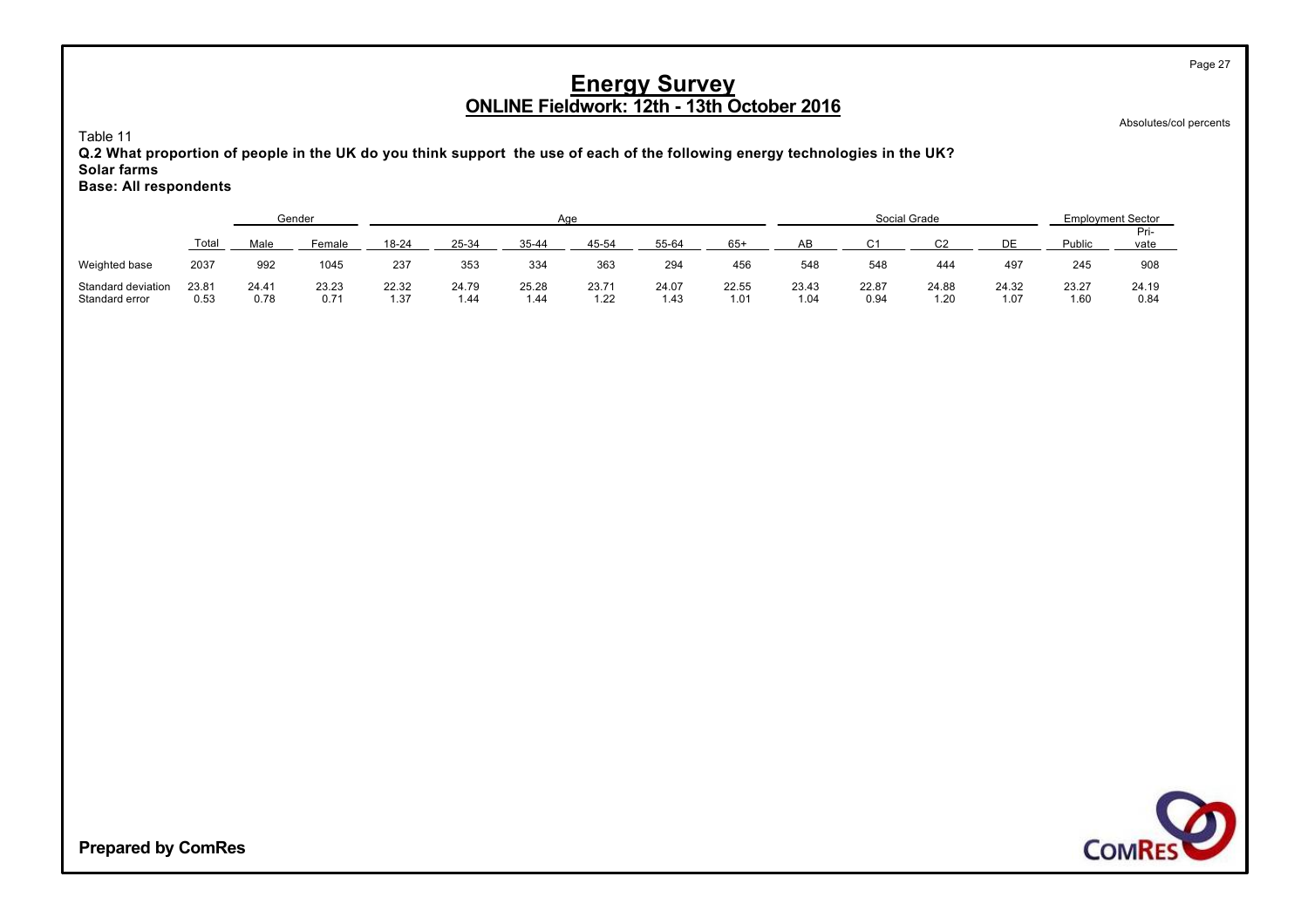Absolutes/col percents

Table 11

**Q.2 What proportion of people in the UK do you think support the use of each of the following energy technologies in the UK? Solar farms**

**Base: All respondents**

|                 |        |            |           |                      |                 |                      |               | Region                           |                  |                  |           |           |               |               |               |                             | Which of the following best describes where you live? |               |              |                                            |
|-----------------|--------|------------|-----------|----------------------|-----------------|----------------------|---------------|----------------------------------|------------------|------------------|-----------|-----------|---------------|---------------|---------------|-----------------------------|-------------------------------------------------------|---------------|--------------|--------------------------------------------|
|                 |        | Total      | Scotland  | Wales                | NET:<br>England | North<br>East        | North<br>West | Yorkshire<br>&<br>Humbersid<br>e | West<br>Midlands | East<br>Midlands | Eastern   | London    | South<br>East | South<br>West | NET:<br>Urban | Urban -<br>Pop. over<br>10k | Town and<br>Fringe                                    | NET:<br>Rural | Vil-<br>lage | Hamlet &<br>Iso-<br>lated<br>Dwel-<br>ling |
| Unweighted base |        | 2037       | 178       | 110                  | 1749            | 91                   | 233           | 168                              | 173              | 138              | 228       | 269       | 273           | 176           | 1636          | 861                         | 775                                                   | 401           | 353          | 48                                         |
| Weighted base   |        | 2037       | 177       | 104                  | 1756            | 85                   | 234           | 173                              | 183              | 151              | 197       | 269       | 285           | 179           | 1628          | 833                         | 795                                                   | 409           | 364          | 45                                         |
| 10% or less     | (5)    | 121<br>6%  | 12<br>7%  | 6<br>6%              | 103<br>6%       | 6<br>7%              | 14<br>6%      | 18<br>11%                        | 12<br>6%         | 3<br>2%          | 9<br>5%   | 20<br>7%  | 15<br>5%      | 5<br>3%       | 98<br>6%      | 52<br>6%                    | 46<br>6%                                              | 23<br>6%      | 16<br>4%     | $\overline{7}$<br>15%                      |
| 11% - 20%       | (15.5) | 123<br>6%  | 13<br>7%  | 3<br>2%              | 107<br>6%       | 4<br>4%              | 12<br>5%      | 9<br>5%                          | 9<br>5%          | 11<br>7%         | 19<br>10% | 22<br>8%  | 10<br>4%      | 12<br>6%      | 94<br>6%      | 56<br>7%                    | 38<br>5%                                              | 29<br>7%      | 28<br>8%     | $\mathbf{1}$<br>2%                         |
| 21% - 30%       | (25.5) | 205<br>10% | 16<br>9%  | 11<br>11%            | 178<br>10%      | 5<br>6%              | 36<br>15%     | 12<br>7%                         | 19<br>11%        | 14<br>10%        | 18<br>9%  | 24<br>9%  | 33<br>12%     | 16<br>9%      | 167<br>10%    | 83<br>10%                   | 83<br>10%                                             | 39<br>9%      | 36<br>10%    | 3<br>7%                                    |
| $31\% - 40\%$   | (35.5) | 242<br>12% | 22<br>12% | 10<br>10%            | 210<br>12%      | 13<br>16%            | 18<br>8%      | 22<br>13%                        | 23<br>13%        | 19<br>13%        | 22<br>11% | 32<br>12% | 30<br>11%     | 30<br>17%     | 199<br>12%    | 99<br>12%                   | 100<br>13%                                            | 43<br>11%     | 38<br>10%    | 5<br>12%                                   |
| 41% - 50%       | (45.5) | 351<br>17% | 45<br>26% | 18<br>17%            | 288<br>16%      | 17<br>19%            | 40<br>17%     | 38<br>22%                        | 27<br>15%        | 26<br>18%        | 32<br>16% | 37<br>14% | 42<br>15%     | 29<br>16%     | 284<br>17%    | 140<br>17%                  | 144<br>18%                                            | 67<br>16%     | 63<br>17%    | 5<br>10%                                   |
| 51% - 60%       | (55.5) | 269<br>13% | 22<br>12% | 19<br>19%            | 228<br>13%      | 14<br>17%            | 29<br>12%     | 13<br>8%                         | 19<br>11%        | 20<br>13%        | 35<br>18% | 36<br>13% | 38<br>13%     | 24<br>13%     | 207<br>13%    | 110<br>13%                  | 98<br>12%                                             | 62<br>15%     | 53<br>15%    | 8<br>19%                                   |
| 61% - 70%       | (65.5) | 292<br>14% | 16<br>9%  | 16<br>15%            | 260<br>15%      | 12<br>14%            | 35<br>15%     | 23<br>14%                        | 36<br>20%        | 29<br>19%        | 21<br>10% | 40<br>15% | 37<br>13%     | 28<br>15%     | 227<br>14%    | 125<br>15%                  | 102<br>13%                                            | 65<br>16%     | 60<br>16%    | 6<br>13%                                   |
| 71% - 80%       | (75.5) | 211<br>10% | 13<br>7%  | 10<br>10%            | 188<br>11%      | 9<br>11%             | 28<br>12%     | 19<br>11%                        | 20<br>11%        | 10<br>7%         | 19<br>10% | 32<br>12% | 35<br>12%     | 16<br>9%      | 167<br>10%    | 81<br>10%                   | 86<br>11%                                             | 43<br>11%     | 38<br>10%    | 5<br>11%                                   |
| 81% - 90%       | (85.5) | 116<br>6%  | 14<br>8%  | $\overline{7}$<br>7% | 95<br>5%        | $\overline{c}$<br>2% | 11<br>5%      | $\overline{7}$<br>4%             | 8<br>4%          | 15<br>10%        | 10<br>5%  | 10<br>4%  | 24<br>8%      | 9<br>5%       | 97<br>6%      | 42<br>5%                    | 55<br>7%                                              | 19<br>5%      | 16<br>4%     | 3<br>7%                                    |
| 91% or more     | (95.5) | 107<br>5%  | 5<br>3%   | 3<br>3%              | 99<br>6%        | 4<br>4%              | 11<br>5%      | 11<br>7%                         | 10<br>6%         | 4<br>2%          | 12<br>6%  | 15<br>6%  | 21<br>7%      | 11<br>6%      | 87<br>5%      | 45<br>5%                    | 43<br>5%                                              | 20<br>5%      | 17<br>5%     | $\overline{c}$<br>5%                       |
| NET: 0-30%      |        | 448<br>22% | 41<br>23% | 20<br>19%            | 388<br>22%      | 15<br>18%            | 62<br>27%     | 39<br>23%                        | 40<br>22%        | 28<br>19%        | 46<br>23% | 66<br>24% | 59<br>21%     | 32<br>18%     | 359<br>22%    | 192<br>23%                  | 167<br>21%                                            | 90<br>22%     | 79<br>22%    | 11<br>23%                                  |
| NET: 31-50%     |        | 594<br>29% | 67<br>38% | 28<br>27%            | 498<br>28%      | 30<br>35%            | 59<br>25%     | 60<br>35%                        | 50<br>27%        | 45<br>30%        | 54<br>28% | 69<br>26% | 72<br>25%     | 59<br>33%     | 484<br>30%    | 240<br>29%                  | 244<br>31%                                            | 110<br>27%    | 100<br>28%   | 10<br>22%                                  |
| NET: 51-70%     |        | 561<br>28% | 38<br>21% | 35<br>34%            | 488<br>28%      | 26<br>30%            | 64<br>27%     | 37<br>21%                        | 55<br>30%        | 48<br>32%        | 55<br>28% | 76<br>28% | 74<br>26%     | 52<br>29%     | 434<br>27%    | 234<br>28%                  | 200<br>25%                                            | 127<br>31%    | 113<br>31%   | 14<br>32%                                  |



**Prepared by ComRes**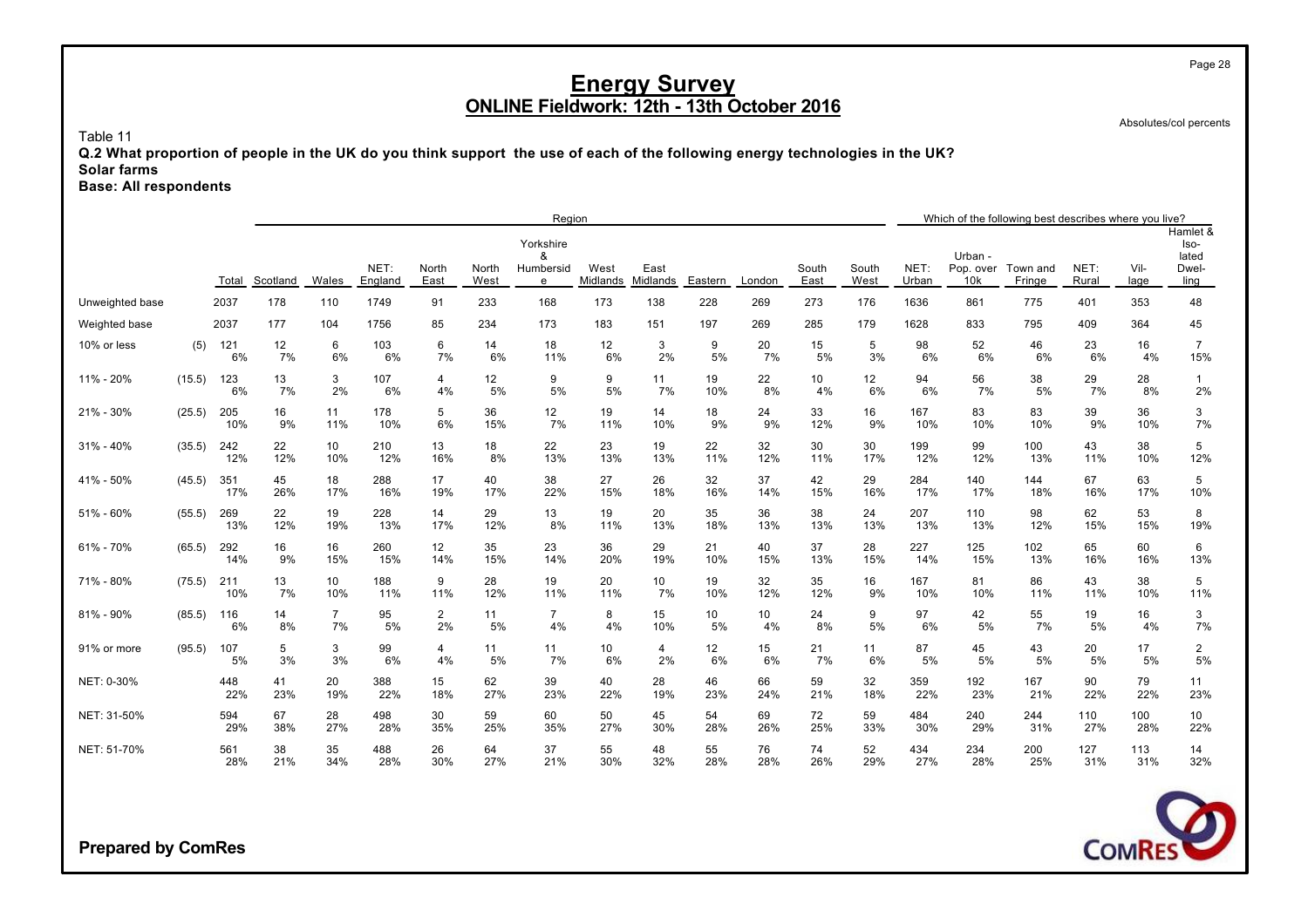Absolutes/col percents

Page 29

Table 11

**Q.2 What proportion of people in the UK do you think support the use of each of the following energy technologies in the UK? Solar farms Base: All respondents**

|                                      |               |               |               |               |               |               | Region                 |               |               |               |               |               |               |               |               | Which of the following best describes where you live? |               |               |                                    |
|--------------------------------------|---------------|---------------|---------------|---------------|---------------|---------------|------------------------|---------------|---------------|---------------|---------------|---------------|---------------|---------------|---------------|-------------------------------------------------------|---------------|---------------|------------------------------------|
|                                      |               |               |               | NET:          | North         | North         | Yorkshire<br>Humbersid | West          | East          |               |               | South         | South         | <b>NET</b>    | Urban -       | Pop. over Town and                                    | NET:          | Vil-          | Hamlet &<br>lso-<br>lated<br>Dwel- |
|                                      | Total         | Scotland      | Wales         | England       | East          | West          | e                      | Midlands      | Midlands      | Eastern       | London        | East          | West          | Urban         | 10k           | Fringe                                                | Rural         | lage          | ling                               |
| Weighted base                        | 2037          | 177           | 104           | 1756          | 85            | 234           | 173                    | 183           | 151           | 197           | 269           | 285           | 179           | 1628          | 833           | 795                                                   | 409           | 364           | 45                                 |
| NET: 71-100%                         | 434<br>21%    | 32<br>18%     | 20<br>19%     | 382<br>22%    | 15<br>17%     | 49<br>21%     | 37<br>21%              | 38<br>20%     | 29<br>19%     | 42<br>21%     | 58<br>21%     | 80<br>28%     | 36<br>20%     | 352<br>22%    | 167<br>20%    | 184<br>23%                                            | 82<br>20%     | 72<br>20%     | 10<br>23%                          |
| Mean                                 | 50.29         | 47.39         | 51.15         | 50.53         | 48.90         | 49.57         | 48.49                  | 50.75         | 51.66         | 49.72         | 49.39         | 53.51         | 51.24         | 50.27         | 49.66         | 50.91                                                 | 50.38         | 50.51         | 49.40                              |
| Standard deviation<br>Standard error | 23.81<br>0.53 | 23.04<br>1.73 | 22.28<br>2.12 | 23.97<br>0.57 | 22.43<br>2.35 | 23.86<br>1.56 | 25.31<br>1.95          | 23.87<br>1.81 | 21.93<br>1.87 | 24.06<br>1.59 | 24.77<br>1.51 | 24.70<br>1.49 | 22.69<br>1.71 | 23.92<br>0.59 | 23.93<br>0.82 | 23.90<br>0.86                                         | 23.43<br>1.17 | 23.06<br>1.23 | 26.49<br>3.82                      |

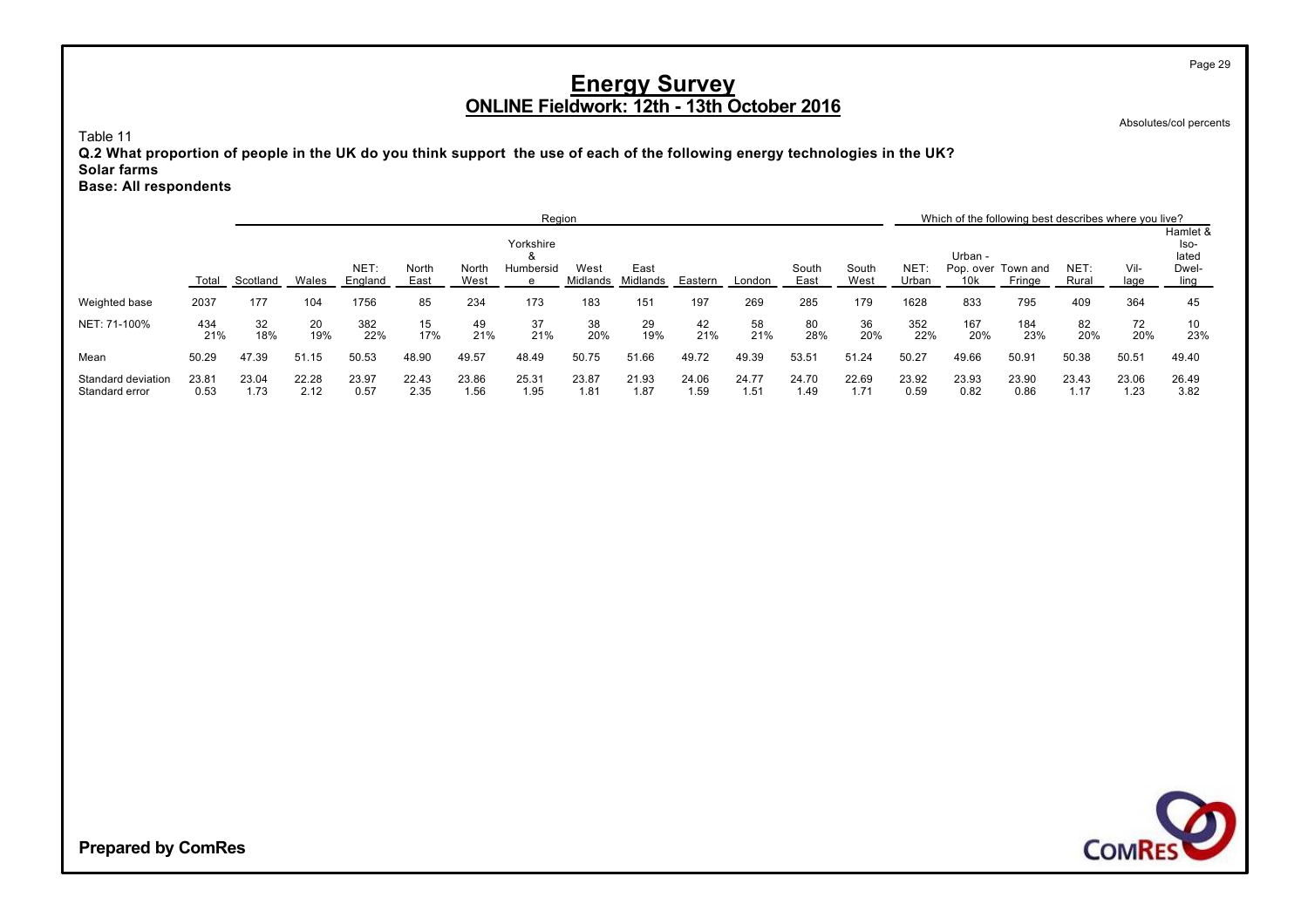Absolutes/col percents

Table 12

**Q.2 What proportion of people in the UK do you think support the use of each of the following energy technologies in the UK? Nuclear power plants**

**Base: All respondents**

| Total           |        |            | Gender               |                      |                      |                         | Age          |                    |                      |                           |                           | Social Grade   |                           |            | <b>Employment Sector</b>      |                      |
|-----------------|--------|------------|----------------------|----------------------|----------------------|-------------------------|--------------|--------------------|----------------------|---------------------------|---------------------------|----------------|---------------------------|------------|-------------------------------|----------------------|
|                 |        |            | Male                 | Female               | 18-24                | 25-34                   | 35-44        | 45-54              | 55-64                | $65+$                     | AB                        | C <sub>1</sub> | C <sub>2</sub>            | DE         | Public                        | Pri-<br>vate         |
| Unweighted base |        | 2037       | 977                  | 1060                 | 264                  | 298                     | 310          | 380                | 282                  | 503                       | 504                       | 586            | 433                       | 514        | 212                           | 824                  |
| Weighted base   |        | 2037       | 992                  | 1045                 | 237                  | 353                     | 334          | 363                | 294                  | 456                       | 548                       | 548            | 444                       | 497        | 245                           | 908                  |
| 10% or less     | (5)    | 254<br>12% | 90<br>9%             | 164<br>16%           | 26<br>11%            | 44<br>13%               | 56<br>17%    | 45<br>12%          | 46<br>16%            | 37<br>8%                  | 51<br>9%                  | 63<br>12%      | 62<br>14%                 | 78<br>16%  | 35<br>14%                     | 106<br>12%           |
| 11% - 20%       | (15.5) | 300<br>15% | 133<br>13%           | 167<br>16%           | 27<br>12%            | 68<br>19%               | 47<br>14%    | 60<br>16%          | 40<br>14%            | 59<br>13%                 | 81<br>15%                 | 77<br>14%      | 66<br>15%                 | 76<br>15%  | 25<br>10%                     | 157<br>17%           |
| 21% - 30%       | (25.5) | 361<br>18% | 158<br>16%           | 203<br>19%           | 42<br>18%            | 60<br>17%               | 49<br>15%    | 75<br>21%          | 51<br>17%            | 83<br>18%                 | 109<br>20%                | 97<br>18%      | 78<br>18%                 | 77<br>16%  | 43<br>18%                     | 151<br>17%           |
| $31\% - 40\%$   | (35.5) | 338<br>17% | 177<br>18%           | 161<br>15%           | 48<br>20%            | 48<br>14%               | 59<br>18%    | 62<br>17%          | 43<br>15%            | 77<br>17%                 | 96<br>17%                 | 90<br>16%      | 73<br>16%                 | 79<br>16%  | 40<br>16%                     | 158<br>17%           |
| 41% - 50%       | (45.5) | 376<br>18% | 196<br>20%           | 180<br>17%           | 49<br>21%            | 59<br>17%               | 69<br>21%    | 63<br>17%          | 50<br>17%            | 85<br>19%                 | 101<br>19%                | 109<br>20%     | 77<br>17%                 | 89<br>18%  | 45<br>18%                     | 178<br>20%           |
| 51% - 60%       | (55.5) | 205<br>10% | 115<br>12%           | 89<br>9%             | 17<br>7%             | 42<br>12%               | 24<br>7%     | 29<br>8%           | 33<br>11%            | 60<br>13%                 | 48<br>9%                  | 57<br>10%      | 51<br>11%                 | 49<br>10%  | 29<br>12%                     | 86<br>9%             |
| 61% - 70%       | (65.5) | 135<br>7%  | 77<br>8%             | 57<br>5%             | 21<br>9%             | 20<br>6%                | 18<br>5%     | 20<br>6%           | 16<br>5%             | 40<br>9%                  | 41<br>8%                  | 42<br>8%       | 20<br>4%                  | 32<br>6%   | 16<br>6%                      | 47<br>$5\%$          |
| 71% - 80%       | (75.5) | 42<br>2%   | 30<br>3%             | 12<br>1%             | $\overline{2}$<br>1% | 5<br>1%                 | 9<br>3%      | 8<br>2%            | $\overline{7}$<br>2% | 11<br>2%                  | 13<br>2%                  | 6<br>1%        | 13<br>3%                  | 10<br>2%   | 8<br>3%                       | 15<br>2%             |
| 81% - 90%       | (85.5) | 12<br>1%   | $\overline{7}$<br>1% | 5<br>$\star$         | $\overline{2}$<br>1% | 5<br>1%                 | 3<br>1%      |                    |                      | $\overline{2}$<br>$\star$ | $\overline{1}$<br>$\star$ | 3<br>1%        | $\overline{4}$<br>1%      | 3<br>1%    | $\star$<br>$\star$            | 4                    |
| 91% or more     | (95.5) | 15<br>1%   | 8<br>1%              | $\overline{7}$<br>1% | $\mathbf{1}$<br>1%   | $\overline{2}$<br>$1\%$ | -1<br>$\Phi$ | $\star$<br>$\star$ | $\overline{7}$<br>2% | 3<br>1%                   | 6<br>1%                   | 4<br>1%        | $\overline{1}$<br>$\star$ | 3<br>1%    | $\overline{\mathbf{c}}$<br>1% | $\overline{7}$<br>1% |
| NET: 0-30%      |        | 915<br>45% | 381<br>38%           | 533<br>51%           | 96<br>40%            | 171<br>49%              | 151<br>45%   | 180<br>50%         | 138<br>47%           | 179<br>39%                | 241<br>44%                | 237<br>43%     | 206<br>46%                | 232<br>47% | 104<br>43%                    | 414<br>46%           |
| NET: 31-50%     |        | 714<br>35% | 373<br>38%           | 341<br>33%           | 98<br>41%            | 108<br>30%              | 128<br>38%   | 125<br>34%         | 94<br>32%            | 162<br>36%                | 197<br>36%                | 199<br>36%     | 150<br>34%                | 168<br>34% | 85<br>35%                     | 336<br>37%           |
| NET: 51-70%     |        | 340<br>17% | 193<br>19%           | 147<br>14%           | 38<br>16%            | 62<br>18%               | 41<br>12%    | 50<br>14%          | 49<br>17%            | 100<br>22%                | 89<br>16%                 | 99<br>18%      | 70<br>16%                 | 81<br>16%  | 45<br>18%                     | 133<br>15%           |
| NET: 71-100%    |        | 69<br>3%   | 45<br>5%             | 24<br>2%             | 5<br>2%              | 12<br>3%                | 14<br>4%     | 8<br>2%            | 14<br>5%             | 16<br>3%                  | 21<br>4%                  | 14<br>2%       | 18<br>4%                  | 16<br>3%   | 11<br>4%                      | 26<br>3%             |
| Mean            |        | 34.38      | 37.15                | 31.75                | 35.32                | 33.51                   | 33.07        | 32.31              | 34.17                | 37.32                     | 35.36                     | 34.97          | 33.66                     | 33.31      | 35.33                         | 33.54                |

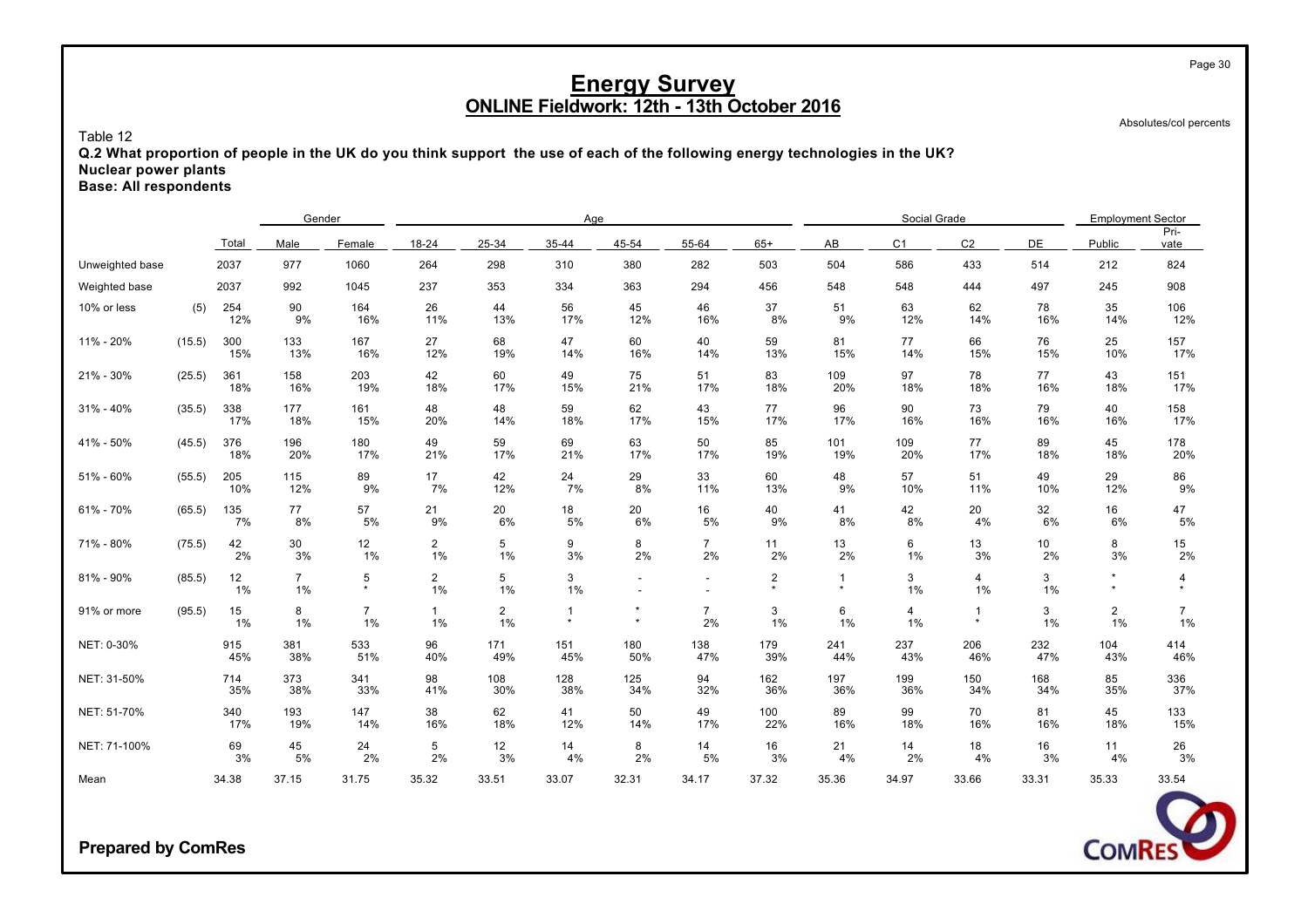Absolutes/col percents

Table 12

**Q.2 What proportion of people in the UK do you think support the use of each of the following energy technologies in the UK? Nuclear power plants Base: All respondents**

|                                      |               |               | Gender        |               |               | Age           |               |               |               |               | Social Grade  |               |               | <b>Employment Sector</b> |               |
|--------------------------------------|---------------|---------------|---------------|---------------|---------------|---------------|---------------|---------------|---------------|---------------|---------------|---------------|---------------|--------------------------|---------------|
|                                      | $\tau$ otal   | Male          | Female        | 18-24         | 25-34         | 35-44         | 45-54         | 55-64         | $65+$         | AB            | $\sim$        | r۵            | DΕ            | Public                   | Pri-<br>vate  |
| Weighted base                        | 2037          | 992           | 1045          | 237           | 353           | 334           | 363           | 294           | 456           | 548           | 548           | 444           | 497           | 245                      | 908           |
| Standard deviation<br>Standard error | 19.58<br>0.43 | 19.59<br>0.63 | 19.22<br>0.59 | 18.76<br>1.15 | 19.99<br>1.16 | 19.99<br>1.14 | 18.21<br>0.93 | 21.24<br>1.26 | 19.06<br>0.85 | 19.29<br>0.86 | 19.28<br>0.80 | 19.66<br>0.94 | 20.15<br>0.89 | 20.21<br>1.39            | 18.95<br>0.66 |

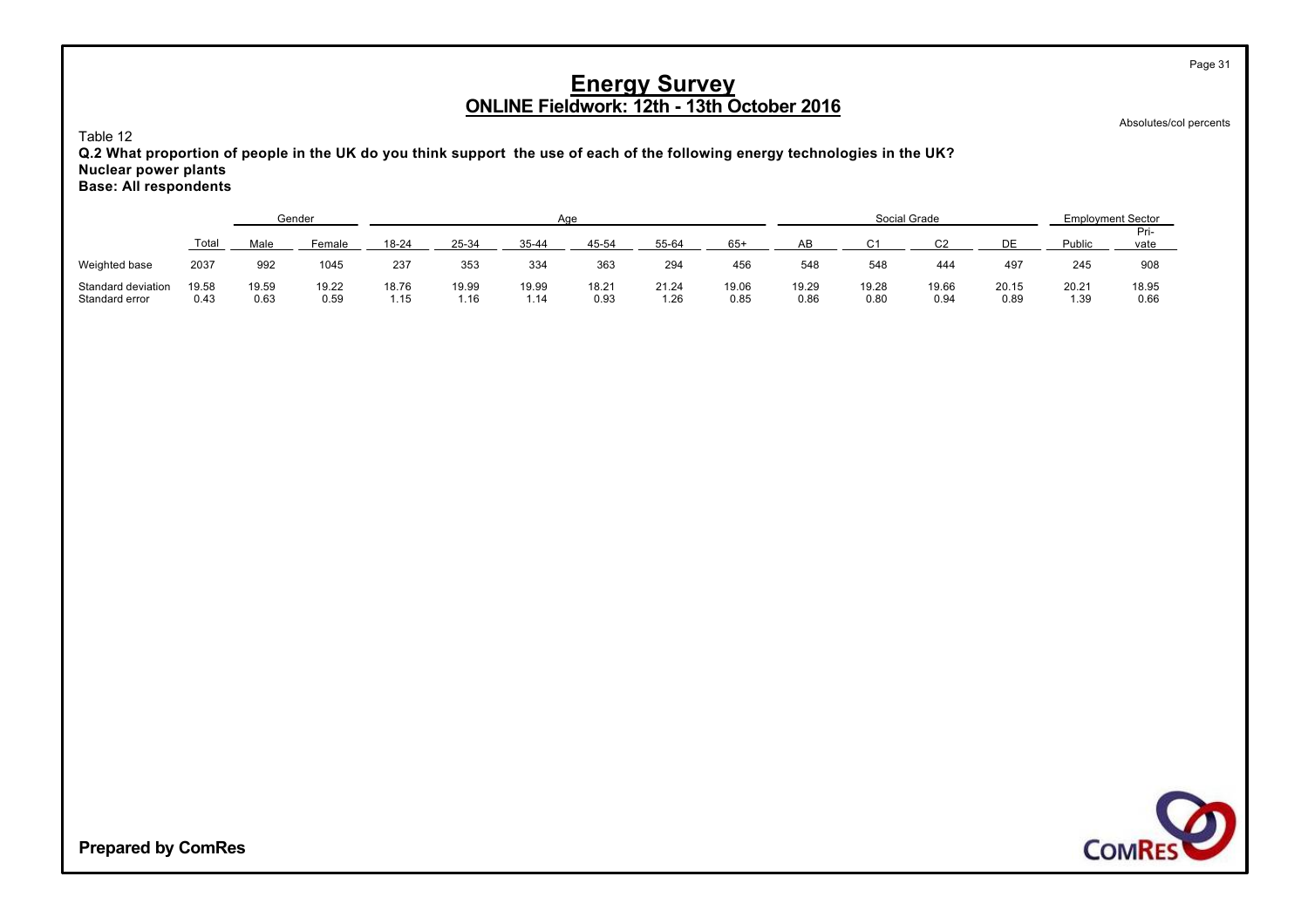Absolutes/col percents

Page 32

Table 12

**Q.2 What proportion of people in the UK do you think support the use of each of the following energy technologies in the UK? Nuclear power plants**

**Base: All respondents**

|                 |        |            |                      |                       |                 |                                                      |               | Region                           |                          |                                                      |                      |            |                               |                       |               |                             | Which of the following best describes where you live? |                                    |                           |                                            |
|-----------------|--------|------------|----------------------|-----------------------|-----------------|------------------------------------------------------|---------------|----------------------------------|--------------------------|------------------------------------------------------|----------------------|------------|-------------------------------|-----------------------|---------------|-----------------------------|-------------------------------------------------------|------------------------------------|---------------------------|--------------------------------------------|
|                 |        | Total      | Scotland             | Wales                 | NET:<br>England | North<br>East                                        | North<br>West | Yorkshire<br>8<br>Humbersid<br>e | West<br>Midlands         | East<br>Midlands                                     | Eastern              | London     | South<br>East                 | South<br>West         | NET:<br>Urban | Urban -<br>Pop. over<br>10k | Town and<br>Fringe                                    | NET:<br>Rural                      | Vil-<br>lage              | Hamlet &<br>Iso-<br>lated<br>Dwel-<br>ling |
| Unweighted base |        | 2037       | 178                  | 110                   | 1749            | 91                                                   | 233           | 168                              | 173                      | 138                                                  | 228                  | 269        | 273                           | 176                   | 1636          | 861                         | 775                                                   | 401                                | 353                       | 48                                         |
| Weighted base   |        | 2037       | 177                  | 104                   | 1756            | 85                                                   | 234           | 173                              | 183                      | 151                                                  | 197                  | 269        | 285                           | 179                   | 1628          | 833                         | 795                                                   | 409                                | 364                       | 45                                         |
| 10% or less     | (5)    | 254<br>12% | 19<br>11%            | 15<br>15%             | 219<br>12%      | 11<br>13%                                            | 31<br>13%     | 27<br>15%                        | 30<br>16%                | 13<br>8%                                             | 20<br>10%            | 32<br>12%  | 27<br>9%                      | 29<br>16%             | 211<br>13%    | 103<br>12%                  | 109<br>14%                                            | 42<br>10%                          | 37<br>10%                 | 5<br>12%                                   |
| 11% - 20%       | (15.5) | 300<br>15% | 31<br>18%            | 13<br>12%             | 256<br>15%      | 12<br>14%                                            | 39<br>17%     | 22<br>13%                        | 25<br>14%                | 20<br>13%                                            | 34<br>17%            | 41<br>15%  | 44<br>15%                     | 20<br>11%             | 239<br>15%    | 112<br>13%                  | 128<br>16%                                            | 61<br>15%                          | 55<br>15%                 | 6<br>12%                                   |
| 21% - 30%       | (25.5) | 361<br>18% | 30<br>17%            | 13<br>12%             | 319<br>18%      | 9<br>10%                                             | 51<br>22%     | 29<br>17%                        | 28<br>15%                | 36<br>24%                                            | 35<br>18%            | 40<br>15%  | 46<br>16%                     | 44<br>25%             | 292<br>18%    | 140<br>17%                  | 152<br>19%                                            | 69<br>17%                          | 56<br>15%                 | 13<br>29%                                  |
| $31\% - 40\%$   | (35.5) | 338<br>17% | 27<br>15%            | 15<br>14%             | 296<br>17%      | 18<br>22%                                            | 33<br>14%     | 34<br>19%                        | 30<br>16%                | 19<br>13%                                            | 32<br>16%            | 55<br>21%  | 49<br>17%                     | 26<br>15%             | 273<br>17%    | 155<br>19%                  | 118<br>15%                                            | 65<br>16%                          | 59<br>16%                 | 6<br>13%                                   |
| 41% - 50%       | (45.5) | 376<br>18% | 38<br>21%            | 28<br>27%             | 310<br>18%      | 18<br>21%                                            | 30<br>13%     | 26<br>15%                        | 42<br>23%                | 28<br>19%                                            | 39<br>20%            | 52<br>20%  | 52<br>18%                     | 24<br>13%             | 290<br>18%    | 150<br>18%                  | 140<br>18%                                            | 86<br>21%                          | 78<br>21%                 | 8<br>18%                                   |
| 51% - 60%       | (55.5) | 205<br>10% | 12<br>7%             | 15<br>15%             | 177<br>10%      | 8<br>10%                                             | 25<br>10%     | 16<br>9%                         | 18<br>10%                | 17<br>12%                                            | 21<br>10%            | 19<br>7%   | 33<br>12%                     | 21<br>12%             | 157<br>10%    | 81<br>10%                   | 76<br>10%                                             | 48<br>12%                          | 45<br>12%                 | 3<br>6%                                    |
| 61% - 70%       | (65.5) | 135<br>7%  | 8<br>4%              | 4<br>4%               | 123<br>7%       | 8<br>10%                                             | 19<br>8%      | 13<br>8%                         | 11<br>6%                 | 12<br>8%                                             | 12<br>6%             | 15<br>6%   | 24<br>8%                      | 9<br>5%               | 106<br>7%     | 65<br>8%                    | 41<br>5%                                              | 28<br>7%                           | 25<br>7%                  | 4<br>8%                                    |
| 71% - 80%       | (75.5) | 42<br>2%   | 8<br>4%              |                       | 34<br>2%        | $\mathbf{1}$<br>1%                                   | 4<br>2%       | 5<br>3%                          | $\overline{\phantom{a}}$ | 5<br>3%                                              | 2<br>1%              | 11<br>4%   | 3<br>1%                       | 3<br>2%               | 35<br>2%      | 18<br>2%                    | 17<br>2%                                              | $\overline{7}$<br>2%               | $\overline{7}$<br>2%      |                                            |
| 81% - 90%       | (85.5) | 12<br>1%   | 3<br>2%              |                       | 9<br>$1\%$      | $\overline{\phantom{a}}$<br>$\overline{\phantom{a}}$ | 3<br>1%       |                                  |                          | $\overline{a}$                                       | -1                   | -1         | $\overline{\mathbf{c}}$<br>1% | $\overline{2}$<br>1%  | 10<br>$1\%$   | -1<br>$\star$               | 9<br>1%                                               | -1                                 | -1                        |                                            |
| 91% or more     | (95.5) | 15<br>1%   | $\overline{2}$<br>1% | $\mathbf{1}$<br>$1\%$ | 12<br>$1\%$     |                                                      | $\star$       | $\overline{2}$<br>1%             | $1\%$                    | $\overline{\phantom{a}}$<br>$\overline{\phantom{a}}$ | $\overline{2}$<br>1% |            | 5<br>2%                       | $\mathbf{1}$<br>$1\%$ | 13<br>$1\%$   | 8<br>1%                     | 5<br>1%                                               | $\overline{\mathbf{c}}$<br>$\star$ | $\overline{1}$<br>$\star$ | 1<br>2%                                    |
| NET: 0-30%      |        | 915<br>45% | 80<br>45%            | 41<br>39%             | 794<br>45%      | 31<br>37%                                            | 120<br>51%    | 78<br>45%                        | 83<br>45%                | 69<br>46%                                            | 89<br>45%            | 114<br>42% | 117<br>41%                    | 93<br>52%             | 743<br>46%    | 355<br>43%                  | 388<br>49%                                            | 172<br>42%                         | 148<br>41%                | 24<br>54%                                  |
| NET: 31-50%     |        | 714<br>35% | 65<br>37%            | 43<br>42%             | 606<br>35%      | 36<br>43%                                            | 63<br>27%     | 59<br>34%                        | 71<br>39%                | 47<br>31%                                            | 70<br>36%            | 108<br>40% | 101<br>35%                    | 50<br>28%             | 563<br>35%    | 305<br>37%                  | 258<br>32%                                            | 151<br>37%                         | 137<br>38%                | 14<br>31%                                  |
| NET: 51-70%     |        | 340<br>17% | 20<br>11%            | 20<br>19%             | 300<br>17%      | 16<br>19%                                            | 43<br>18%     | 29<br>17%                        | 28<br>15%                | 30<br>20%                                            | 33<br>17%            | 34<br>13%  | 57<br>20%                     | 30<br>17%             | 263<br>16%    | 146<br>17%                  | 118<br>15%                                            | 76<br>19%                          | 70<br>19%                 | 6<br>13%                                   |